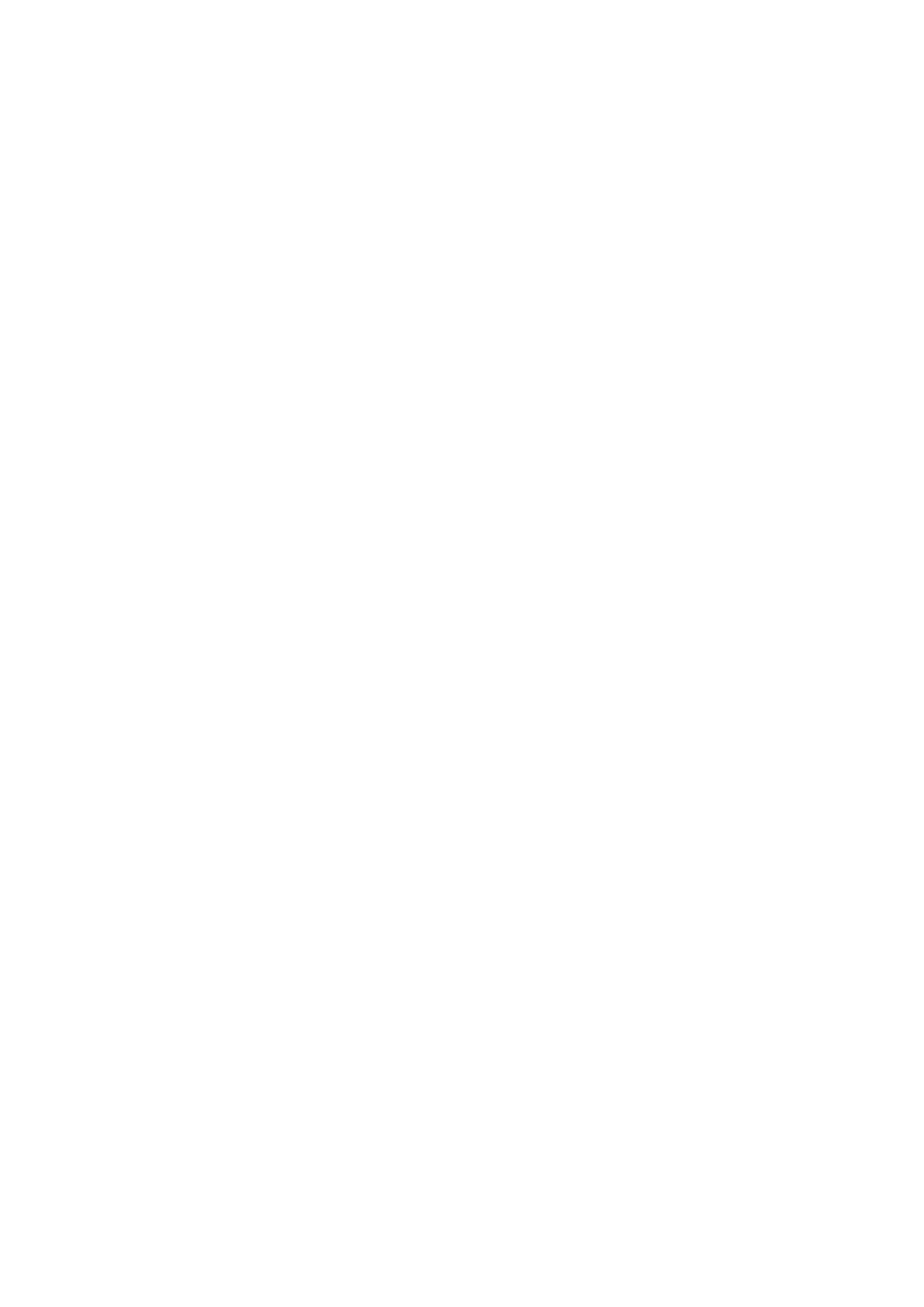

Special Report No 6 // 2013

# Have the Member States and the Commission achieved value for money with the measures for diversifying the rural economy?

(pursuant to Article 287(4), second subparagraph, TFEU)

european court of auditors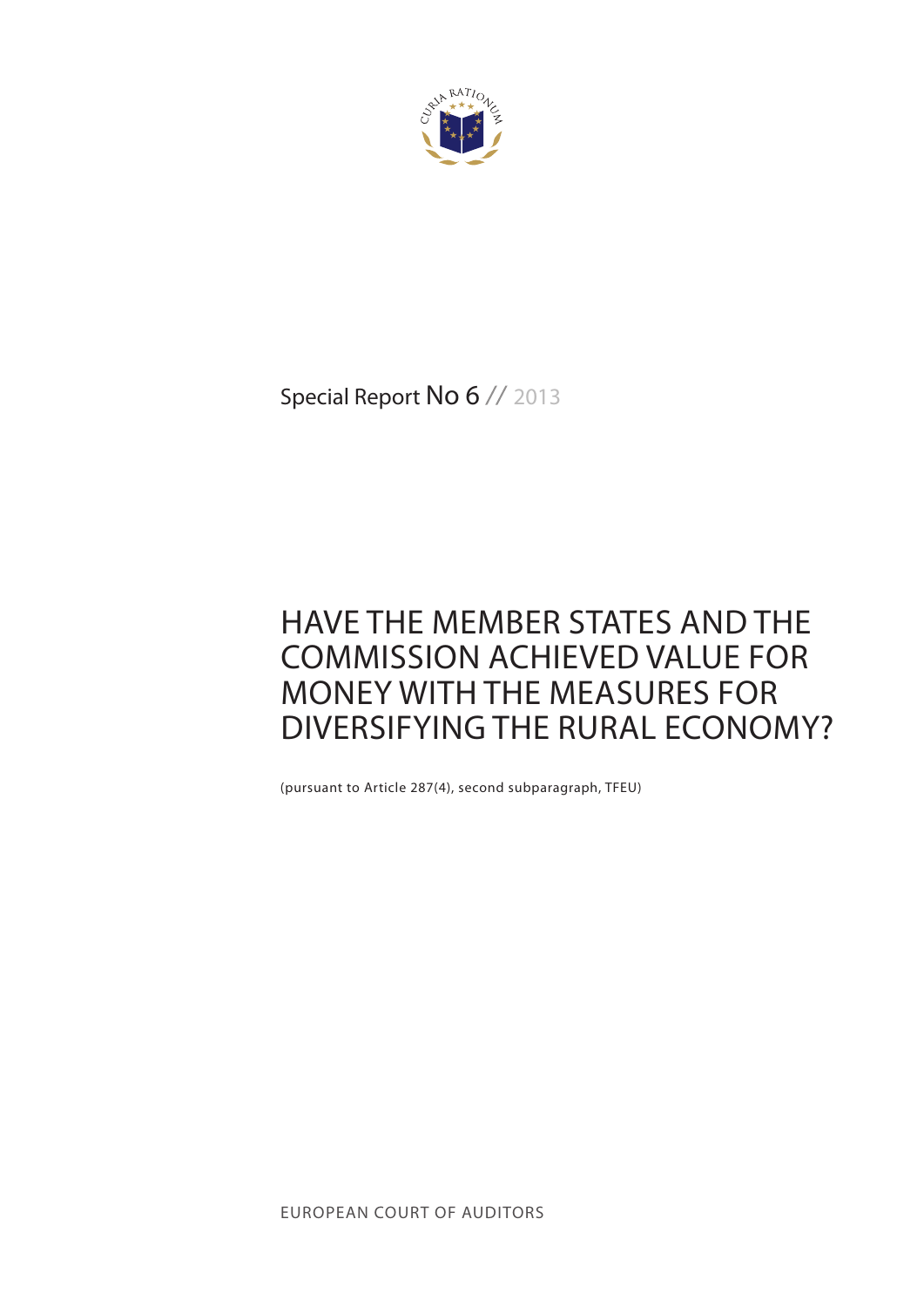European court of auditors 12, rue Alcide De Gasperi 1615 Luxembourg LUXEMBOURG

Tel. +352 4398-1 Fax +352 4398-46410 E-mail: eca-info@eca.europa.eu Internet: http://eca.europa.eu

Special Report No 6 // 2013

More information on the European Union is available on the Internet (http://europa.eu).

Cataloguing data can be found at the end of this publication. Luxembourg: Publications Office of the European Union, 2013

ISBN 978-92-9241-292-0 doi:10.2865/88553

© European Union, 2013 Reproduction is authorised provided the source is acknowledged.

*Printed in Luxembourg*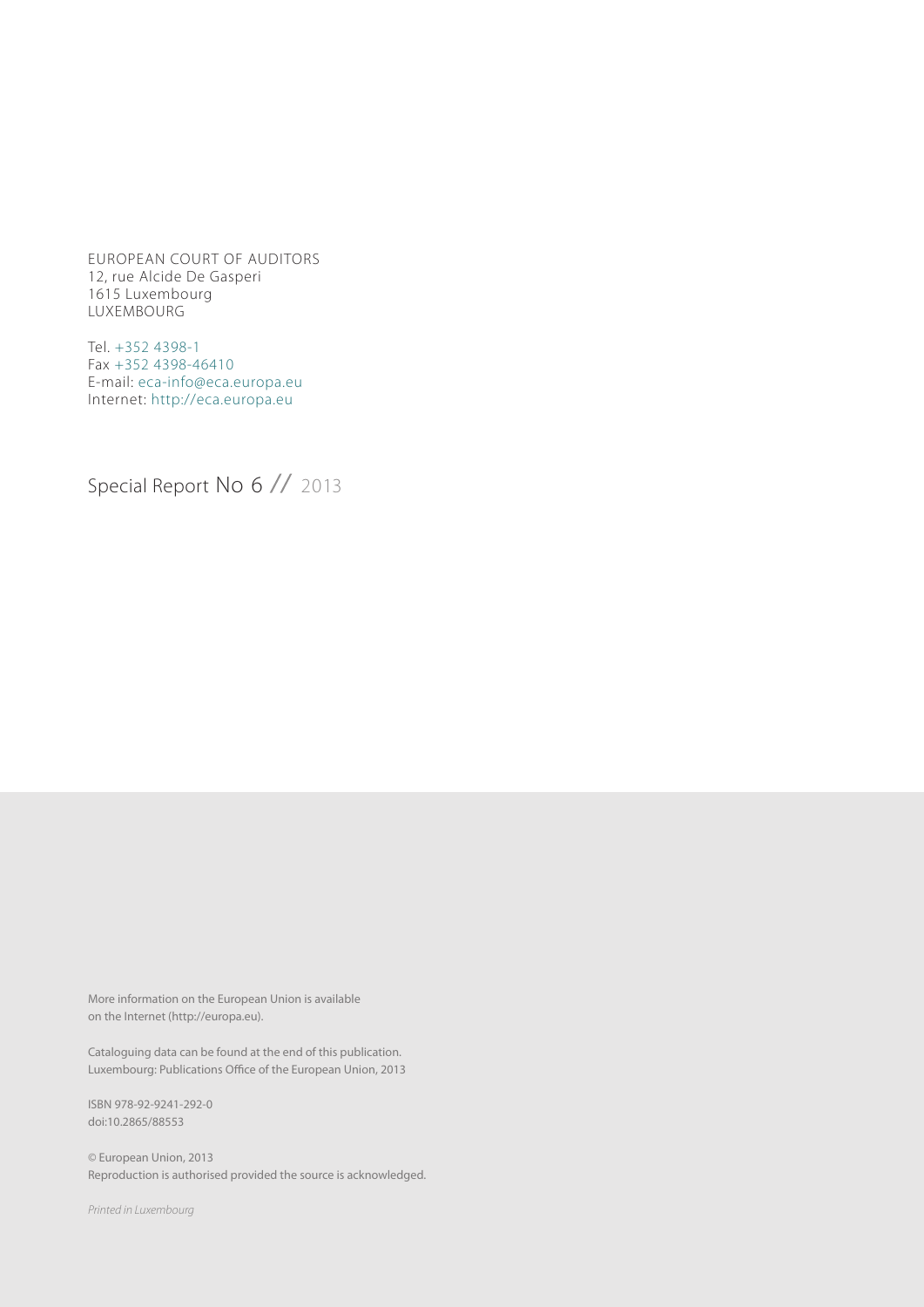# **CONTENTS**

**Paragraph**

#### **Glossary**

- **I–VIII Executive summary**
- **1–10 Introduction**
- **11–13 Audit scope and approach**

### **14–84 Observations**

**14–43 Part one — Are diversification measures designed and implemented in such a way AS to make an effective contribution to growth and jobs?**

3

- **18–22 Objectives set were broad and were not always related to creating conditions for growth and employment opportunities**
- **23–24 The Commission approved RDPs despite weaknesses**
- **25–26 The eligibility conditions/criteria set by the audited Member States do not restrict the scope of the aid for diversification**
- **27–38 Selection procedures did not direct funding towards the best projects**
- **39–40 No proactive management of the measures**
- **41–43 The Commission has not sufficiently used performance information to improve the efficiency and effectiveness of diversification measures**
- **44–71 Part two Were the risks to efficiency and economy sufficiently mitigated?**
- **49–62 Efficiency**
- **49–50 Member States' checks give limited assurance of the financial sustainability of projects**
- **51–57 Member States' programming and implementation of the measure do not effectively mitigate risks of deadweight ...**
- 58–62 ... AND DISPLACEMENT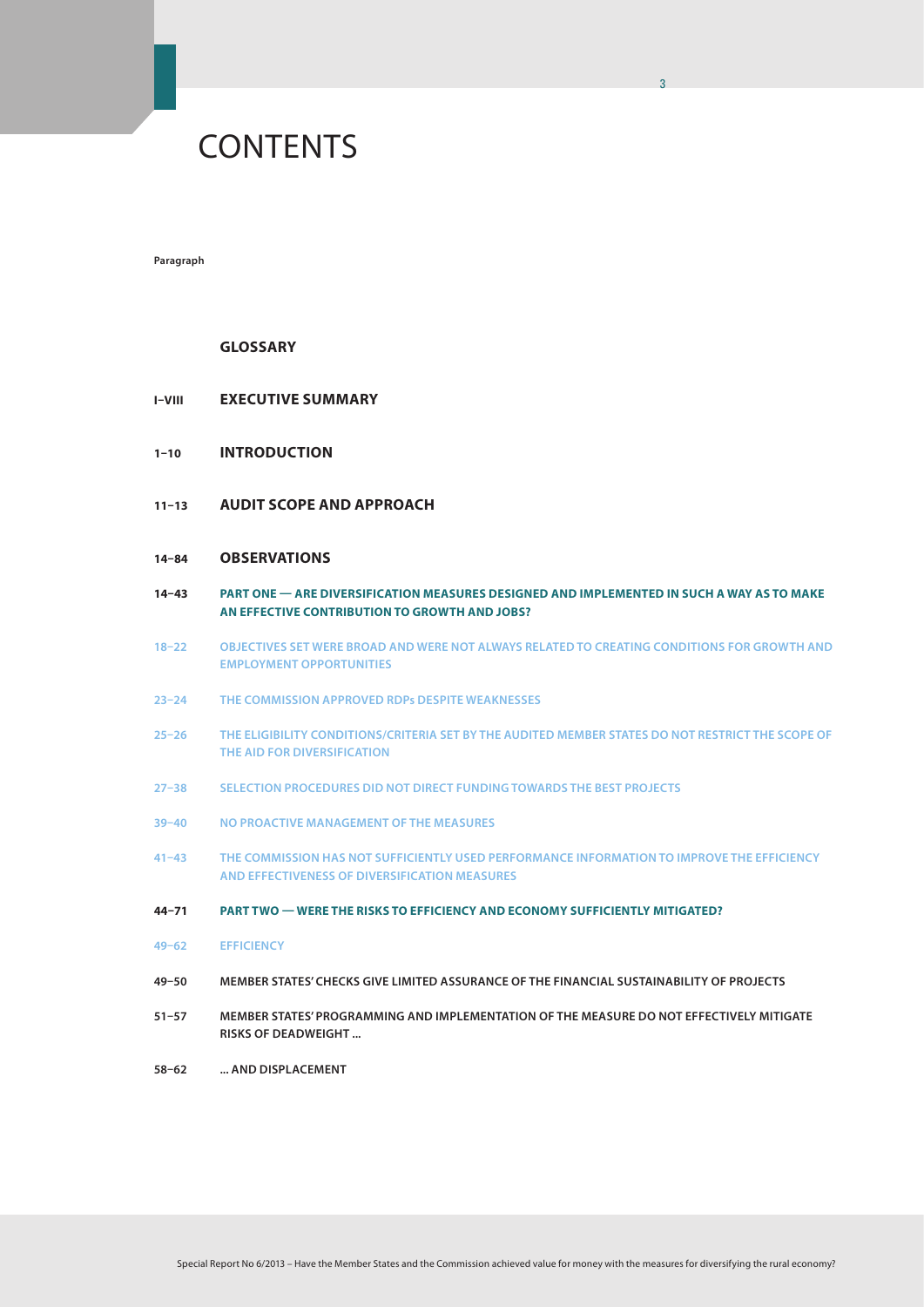#### **63–71 Economy**

- **64–66 Poor checks on the reasonableness of costs**
- **67–71 The administrative burden impedes the effective and efficient implementation of programmes**

4

- **72–84 Part three Were effective and efficient projects actually funded?**
- **75–81 Monitoring information is lacking and project results show a mixed picture in terms of efficiency and effectiveness**
- **82 Diversification projects can help boost farmers' financial performance ...**
- **83 ... but when they aim to create jobs they are only partially effective ...**
- **84 ... and there is an unknown effect on maintaining jobs**

### **85–97 Conclusions and recommendations**

### **Annex I — EU Funds for Axis 3 diversification measures programmed and spent (AS AT FEBRUARY 2012)**

 **Annex II — Court's assessment of the projects audited**

**Reply of the Commission**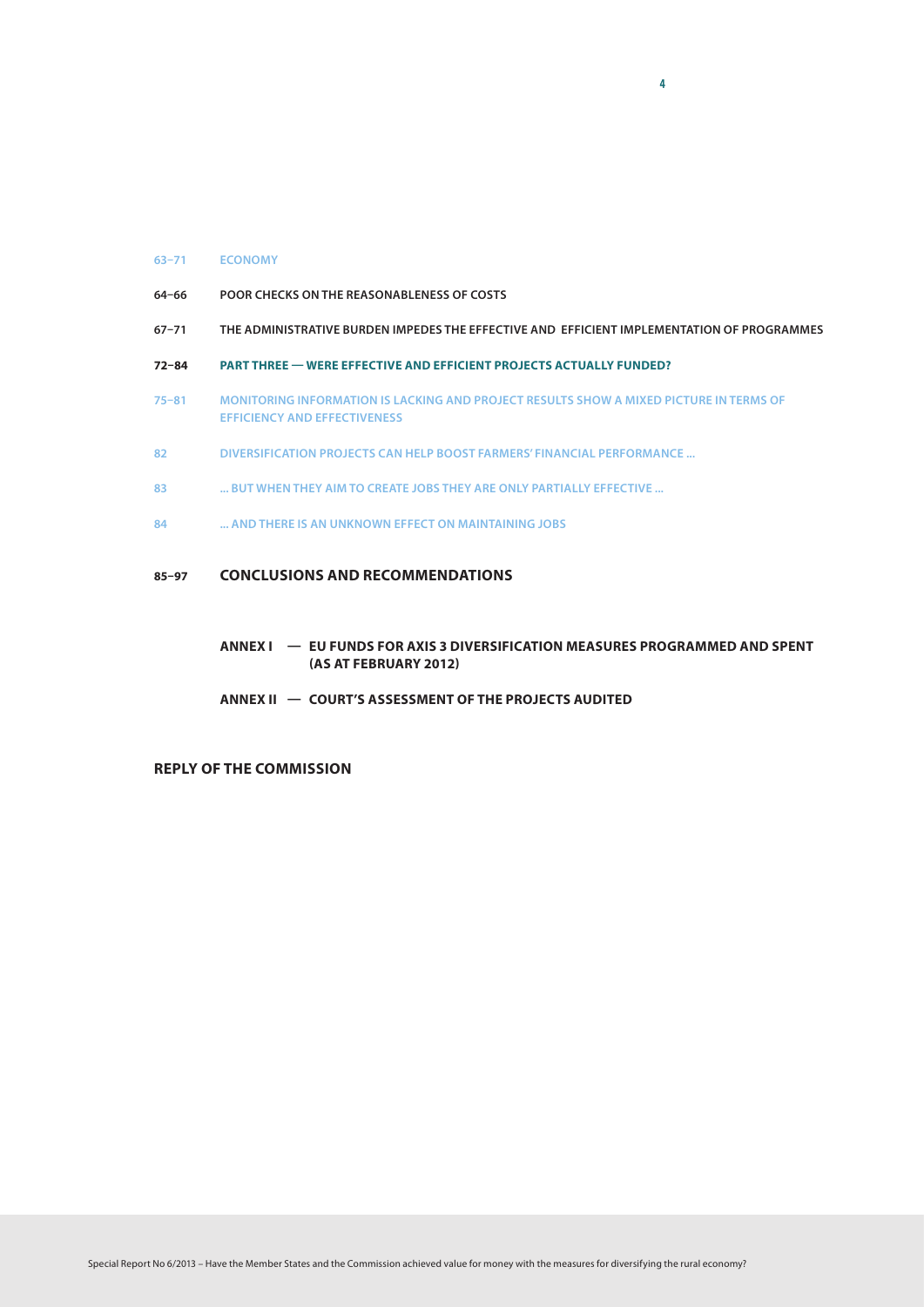# GLOSSARY

**Axes**: Rural development in the 2007–13 programming period is implemented under three thematic axes, which represent coherent groups of rural development measures, and one horizontal axis dedicated to the Leader approach (Leader axis).

5

**CMEF**: Common Monitoring and Evaluation Framework.

**Community strategic guidelines**: With these strategic guidelines the Council identifies the European Union's priorities under the European Agricultural Fund for Rural Development (EAFRD). It establishes a link with the objectives set up by the Lisbon and Goteborg European Councils and translates them into rural development policy. The idea is to ensure the consistency of rural development with other EU policies, in particular in the field of cohesion and environment, and accompany the implementation of the new common agricultural policy (CAP) and the restructuring involved.

**Deadweight**: A situation where a subsidised project would have been wholly or partly undertaken without the grant aid.

**Displacement**: The degree to which an activity promoted by public support is offset by reductions in activity elsewhere.

**EAFRD**: European Agricultural Fund for Rural Development.

**FTE**: Full-time Equivalent, a unit used to measure employed persons in a way that makes them comparable although they may work a different number of hours per week. The unit is obtained by comparing an employee's average number of hours worked to the average number of hours of a full-time worker.

**GVA**: Gross value added.

**Measure**: An aid scheme for implementing a policy. A measure defines the rules for the projects that can be financed within an axis.

**Measure 311**: The measure for 'diversification into non-agricultural activities'.

**Measure 312**: The measure for 'business creation and development intended for microenterprises'.

**Measure 313**: The measure for 'encouragement of tourism activities'.

**MTE**: Mid-term evaluation report.

**NSP**: The National Strategy Plan is a document prepared by a Member State which shall ensure that Community aid for rural development is consistent with the Community strategic guidelines and that Community, national and regional priorities all coordinate. The national strategy plan shall be a reference tool for preparing EAFRD programming. It shall be implemented through the rural development programmes.

**Programming period**: Multiannual framework to plan and implement EU policies such as rural development policy; the current rural development period runs from 2007 to 2013.

**RDP**: Rural development programme, a programming document prepared by a Member State and approved by the Commission to plan and implement the EU's rural development policy. A RDP may be prepared on regional or national level.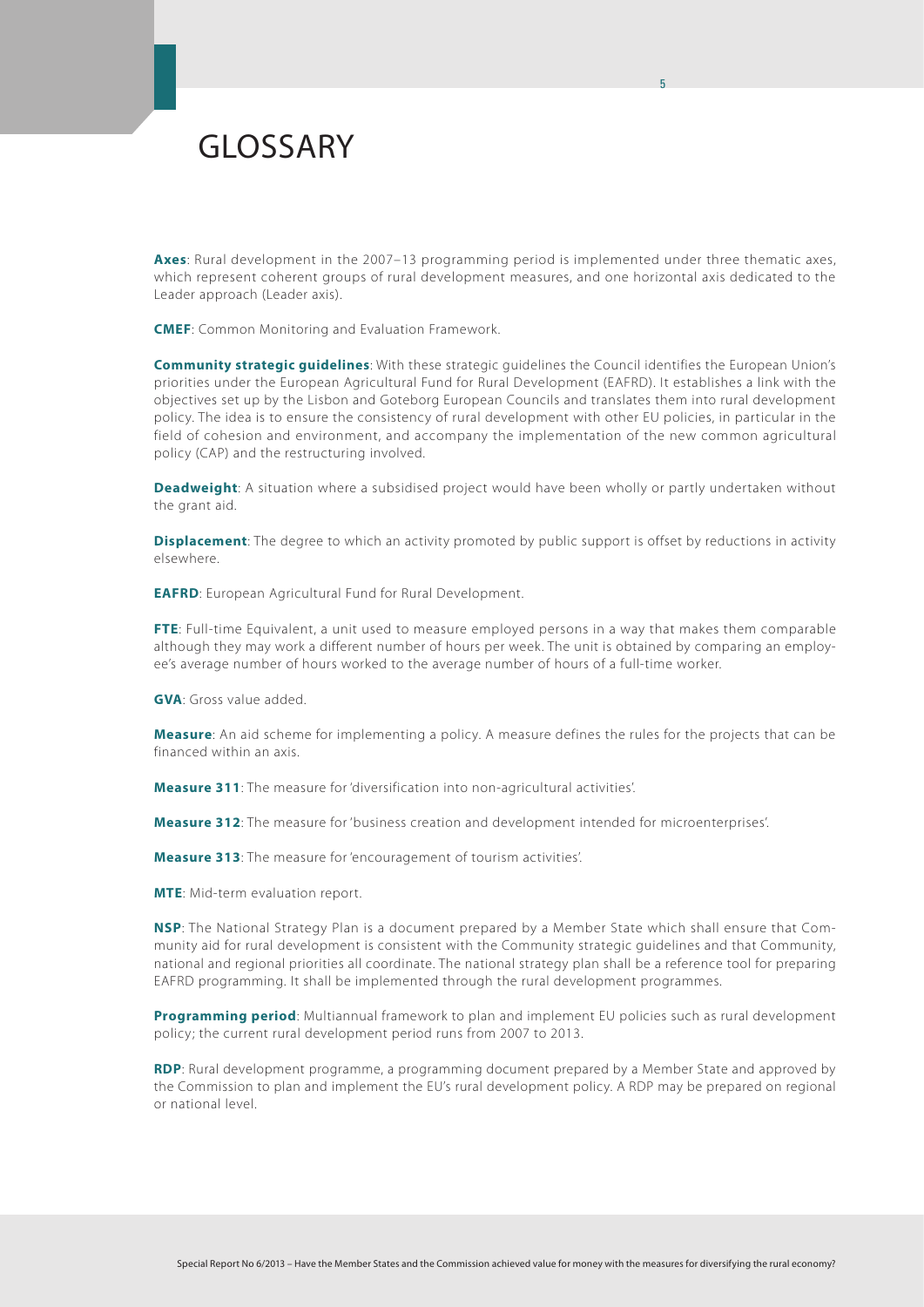# EXECUTIVE SUMMARY

6

## **I.**

The EU rural development policy intends to address rural problems such as depopulation, scarcity of economic opportunities and unemployment. It provides funding in order to support growth, employment and sustainable development in rural areas.

## **II.**

One of the three thematic axes of EU rural development policy aims to improve the quality of life in rural areas and diversify the rural economy; it is known as axis 3. Under this axis, three specific measures are intended to diversify the rural economy:

- diversification into non-agricultural activities (**measure 311**);
- support for the creation and development of microenterprises with a view to promoting entrepreneurship and developing the economic fabric (**measure 312**); and
- encouragement of tourism activities (**measure 313**).

## **III.**

The EU budget for these measures amounts to 5 billion euro for the period 2007–13. This EU funding is supplemented by a further 2 billion euro programmed to come from national funds.

## **IV.**

The Court's audit examined whether the Commission and the Member States achieved value for money with the measures for diversifying the rural economy. In particular, the Court assessed whether these three measures were designed and implemented in such a way as to make an effective contribution to growth and jobs and whether the most effective and efficient projects were chosen for financing. Furthermore, the Court assessed whether the available monitoring and evaluation information provided reliable, complete and timely information on the outcomes of the measures.

# **V.**

The Court concludes that overall the Commission and the Member States have, only to a limited extent, achieved value for money through the measures for diversifying the rural economy, as the aid was not systematically directed to the projects that were most likely to achieve the purpose of the measures. This was due to a lack of clear needs for intervention or specific objectives set in the RDPs, broad eligibility criteria adopted that did not limit the projects to those most likely to achieve diversification and selection criteria that did not choose the most effective projects or were not applied at all. Too often, and particularly at the start of the programming period, the selection of projects was driven more by a need to spend the allocated budget than by the quality of the projects themselves. In some Member States, all eligible projects were funded where sufficient budget was available regardless of how the project was assessed.

## **VI.**

Member States did not sufficiently mitigate the risks of deadweight and displacement, thus they did not ensure the most efficient use of resources. Member States checks on reasonableness of costs did not sufficiently reduce the risk of inflated costs and there were examples of an excessive administrative burden on applicants and delays in payments.

## **VII.**

There was a lack of effective monitoring and evaluation of the measures so that there is a real risk that the results of the funding allocated to the projects will not be known. The EU's strategic priority of job creation was not well targeted and there was a lack of active management when it was apparent that the targets set would not be met.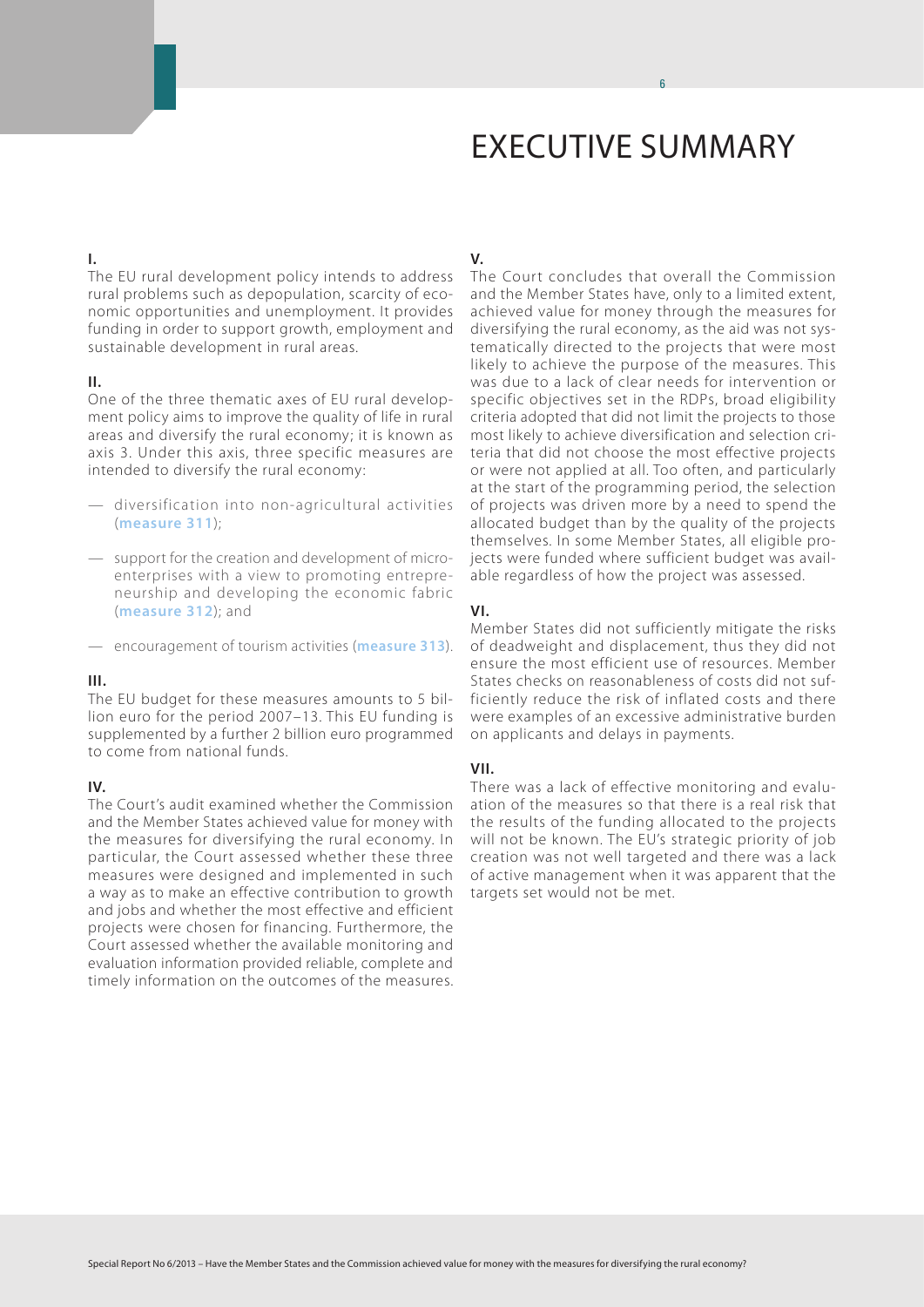7

## **VIII.** The Court therefore recommends that:

- In their rural development programmes (RDPs), Member States should clearly identify how and why public intervention for investments in nonagricultural activities will help to redress for example market failures related to barriers to employment and growth. The Member States should then set specific and measurable objectives in relation to these needs. The Commission should approve only those RDPs that present substantiated and comprehensive strategies with a clear rationale that show how policy intervention will contribute to strategic aims of creating growth conditions and employment opportunities.
- Member States should establish and consistently apply criteria to ensure the selection of the most effective, sustainable projects with respect to the Member States' specific objectives. The Commission should ensure that these criteria are correctly and continuously applied, not only in cases of budgetary shortage.
- The Commission and Member States should promote the adoption of best practices in respect of mitigating the risks of deadweight and displacement. The Commission should encourage Member States to adopt the practice whereby expenditure for investments would be eligible only as of the date of grant approval.
- The Commission should ensure that Member States have effective systems to carry out checks on reasonableness of costs.
- The Commission and Member States should ensure that for the forthcoming programming period, relevant and reliable information is obtained to facilitate management and monitoring of the measure and to demonstrate the extent to which the aid given is contributing to the achievement of EU priorities. The targets for job creation should be realistic and the numbers of jobs created accurately monitored, the measures should be better managed throughout the programming period and particularly if it becomes apparent that targets set will not be achieved.
- The Commission and Member States should increase their efforts in reducing the administrative burden and ensuring that payments are made in a reasonable timeframe.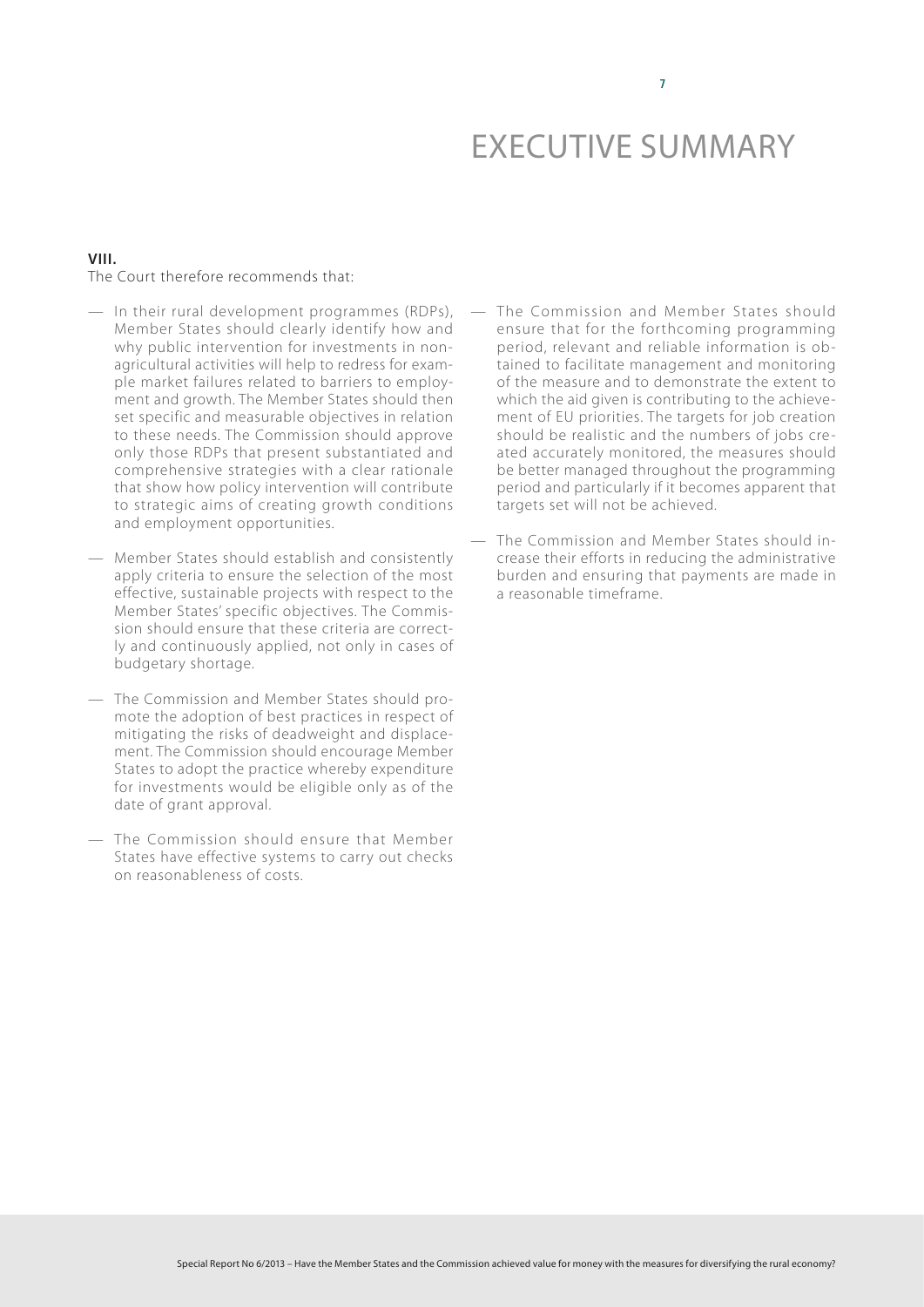# INTRODUCTION

- **1.** The EU rural development policy intends to address rural problems such as depopulation, scarcity of economic opportunities and unemployment. It provides funding in order to support growth, employment and sustainable development in rural areas.
- **2.** EU rural development policy for 2007 to 2013 is focused on three themes (known as 'thematic axes'). These are:
	- ο Axis 1 improving the competitiveness of the agricultural and forestry sector;
	- ο Axis 2 improving the environment and the countryside;
	- ο Axis 3 improving the quality of life in rural areas and encouraging the diversification of the rural economy<sup>1</sup>. .
- **3.** The eight measures under axis 3 are defined as having the following objectives<sup>2</sup>: :

'To diversify farming activities towards non-agricultural activities, develop non-agricultural activities and promote employment, to improve basic services, including local access to information and communication technologies and carry out investment making rural areas attractive in order to reverse trends towards economic and social decline and depopulation of the countryside [...]'.

- **4.** Part of axis 3, the EU objective of diversifying the rural economy is supported through three specific measures:
	- (i) diversification into non-agricultural activities (**measure 311**);
	- (ii) support for the creation and development of microenterprises with a view to promoting entrepreneurship and developing the economic fabric (**measure 312**); and
	- (iii) encouragement of tourism activities (**measure 313**).

<sup>1</sup> Article 4(c) of Council Regulation (EC) No 1698/2005 of 20 September 2005 on support for rural development by the European Agricultural Fund for Rural Development (EAFRD) (OJ L 277, 21.10.2005, p. 1), which lays down the following overall objective: 'To improve quality of life in rural areas and encourage the diversification of economic activities'.

<sup>2</sup> Recital 46 of Regulation (EC) No 1698/2005.

8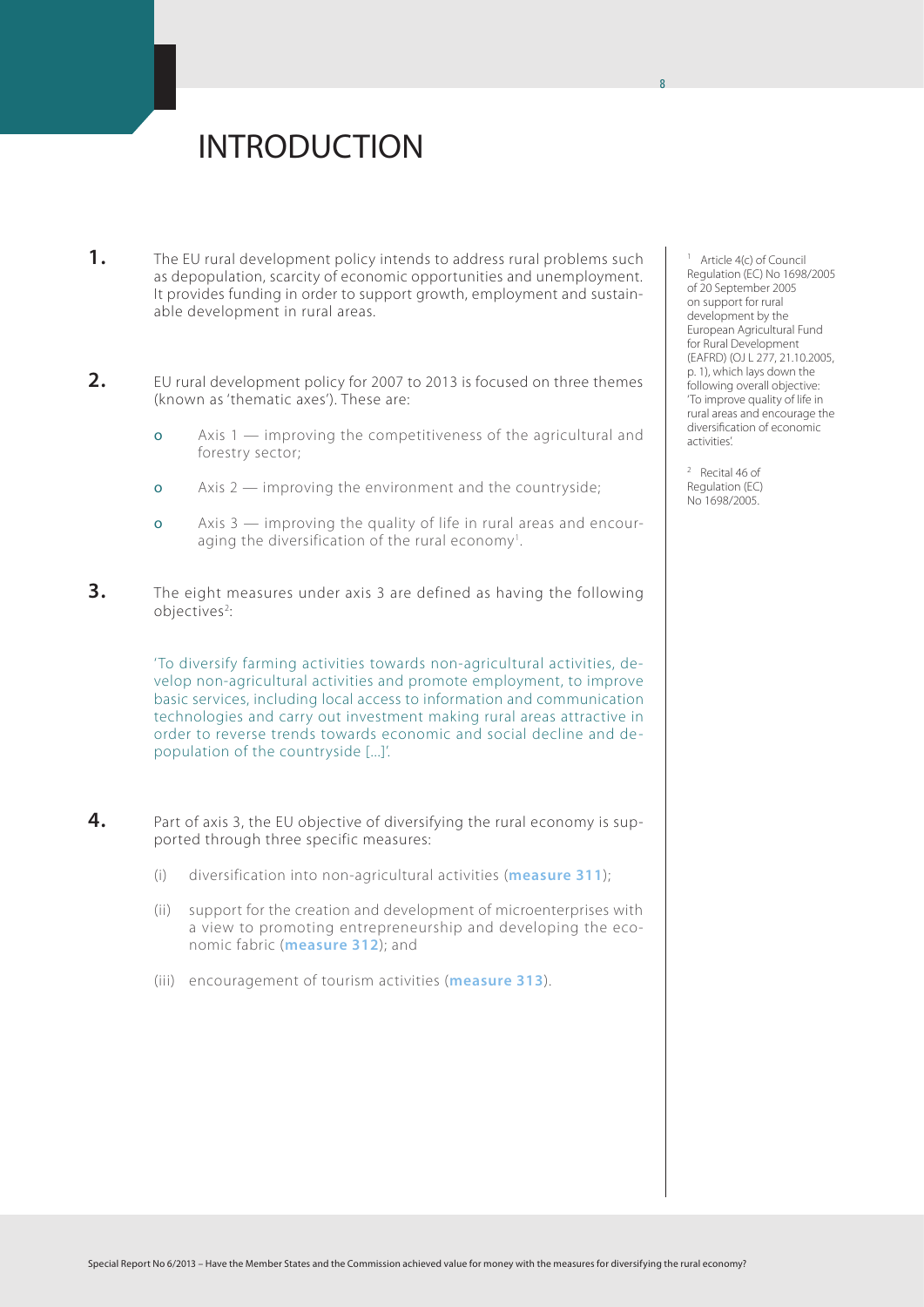**5.** The Community strategic guidelines adopted by the Council<sup>3</sup> identify the European Union's priorities under the European Agricultural Fund for Rural Development (EAFRD). These guidelines set out what axis 3 spending aims to achieve as follows:

> 'The resources under axis 3 should contribute to the overarching priority of the creation of employment opportunities and conditions for growth [...]'.

> The guidelines set out the strategic approach to be followed by Member States for the preparation of their National Strategy Plan (NSP) and subsequent rural development programmes (RDP) for the period 2007–13. The expected contribution to growth and jobs in rural areas, in line with the Lisbon Strategy, was also reflected in the results indicators of the implementing rules<sup>4</sup>. .

**6.** Diversification measures, as part of the rural development policy, are subject to the shared management system of the Commission and the Member States. RDPs are proposed by the Member States and are approved by the Commission. The Member States then select the projects to which funding is allocated based upon the programmes submitted. *Figure 1* shows how the regulatory framework allocates funding to diversification projects.

As required by Article 9 of Regulation (EC) No 1698/2005, the Council Decision 2006/144/EC of 20 February 2006 on Community strategic guidelines for rural development (programming period 2007 to 2013) (OJ L 55, 25.2.2006, p. 20) sets out the priorities for rural development, paragraph 3.3 of the Annex.

<sup>4</sup> Annex VIII, point III of Commission Regulation (EC) No 1974/2006 of 15 December 2006 laying down detailed rules for the application of Council Regulation (EC) No 1698/2005 on support for rural development by the European Agricultural Fund for Rural Development (EAFRD) (OJ L 368, 23.12.2006, p. 15).

**Figure 1**

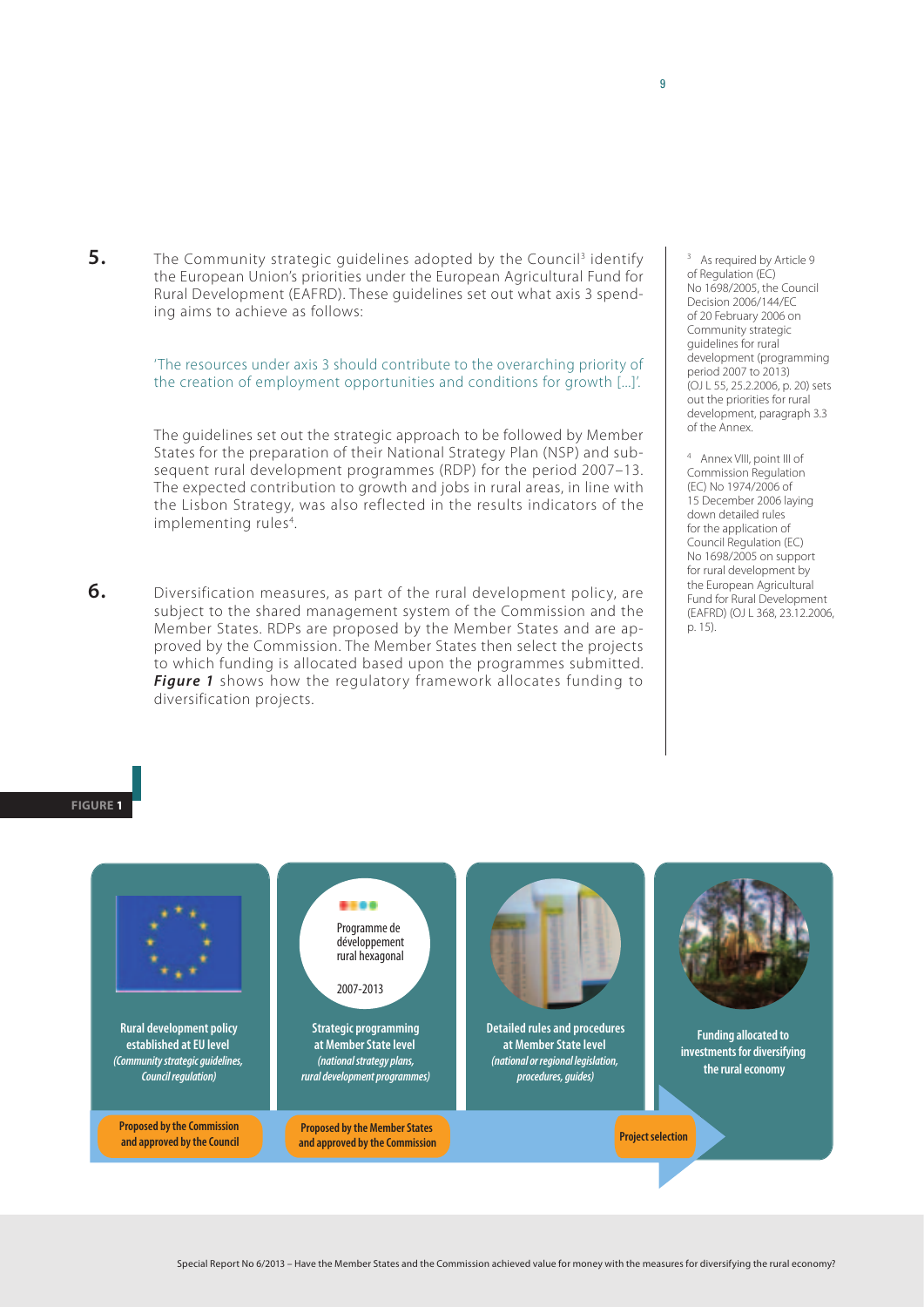- **7.** Planned EU expenditure for these measures was 5 billion euro for the 2007–13 period and 2 billion euro were also earmarked from the Member States' national funds. As the level of demand for certain measures was lower than expected the programmed funding for the measures in some Member States has been reduced by a total of 0,3 billion euro during the course of the programming period (see *Annex I*).
- **8.** The funding is provided in the form of grants to support projects submitted and is therefore in addition to the funding that the beneficiaries themselves contribute. Typical types of projects financed under the axis 3 measures include:
	- ο Under measure 311: service activities (bed and breakfast, agritourism, education and social activities on farm ...), craft activities (pottery, production of local products ...) and trade activities (creation of shops attached to the farm where products<sup>5</sup> are sold directly to the customer ...).
	- ο Under measure 312: support for development of existing microenterprises or to individuals that will set up a new micro-enterprise (less than 10 workers and less than 2 million euro of turnover) in a non-agricultural business.
	- ο Under measure 313: construction or renovation of tourism infrastructure, facilities and/or attractions for visitors, facilities for leisure, development and marketing of tourism products, development of tourism marketing strategies, information materials.
- **9.** *Box 1* shows examples of the types of project financed under the three diversification measures that were audited by the Court.
- **10.** The audited projects ranged in total cost from <sup>10</sup> <sup>000</sup> euro to 3 million euro, with public aid ranging from 2 500 euro to 1,1 million euro. For these measures, Regulation (EC) No 1698/2005 did not set the maximum eligible amount nor the maximum aid intensity rate allowed. Member States determine the aid rate and the maximum eligible amount in their RDPs in compliance with EU general state aid rules.

<sup>5</sup> To be eligible under Measure 311, the shop must not sell only its own agricultural produce.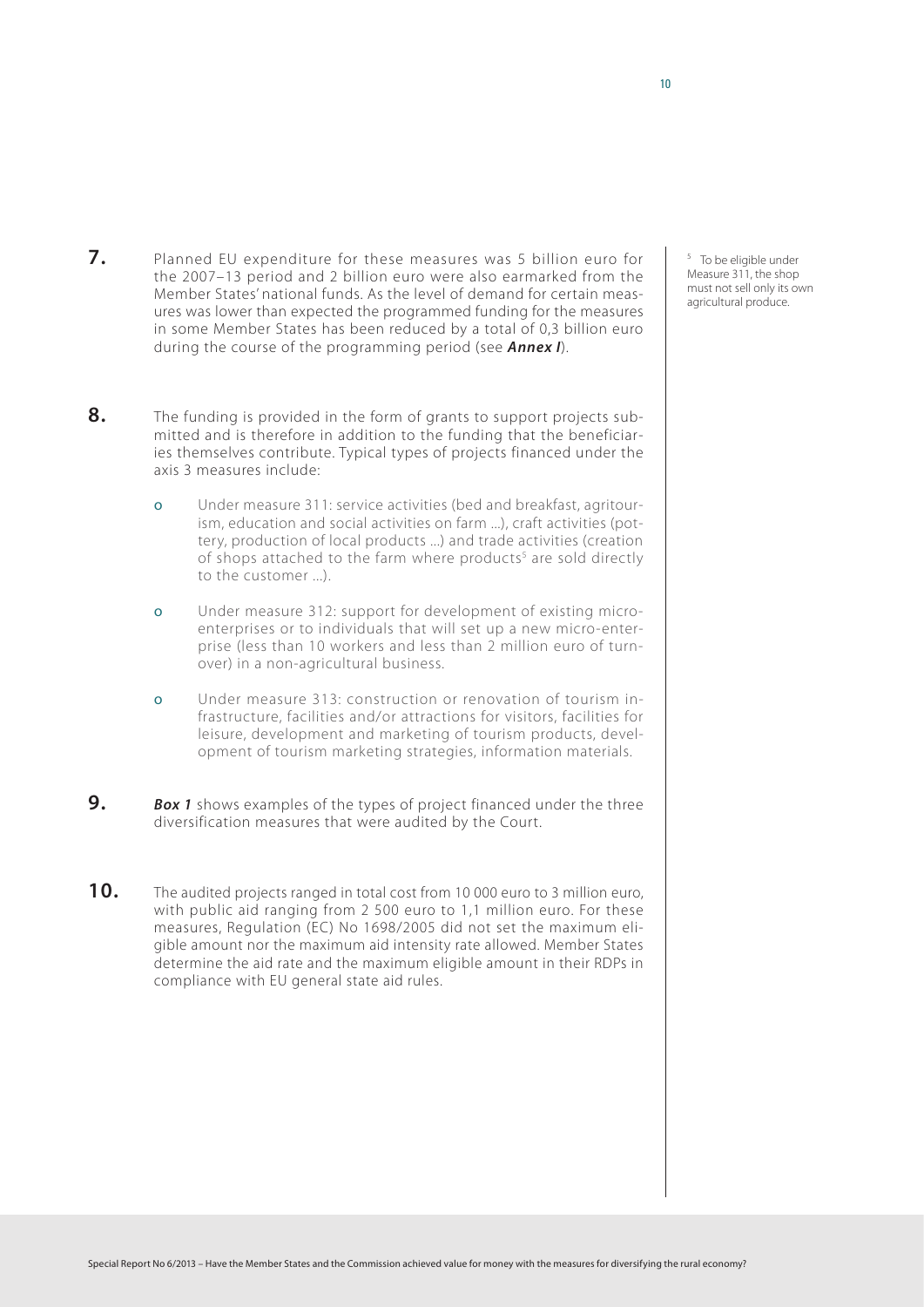**Box 1**

# **Examples of the types of investment financed by diversification measures**

© European Court of Auditors. © European Court of Auditors.

© European Court of Auditors.

© European Court of Auditors.



**A farm diversified into providing accommodation in Italy (measure 311)**



**A wildlife park and cafe in the United Kingdom (measure 313)**



**A flower shop in Sweden (measure 312)**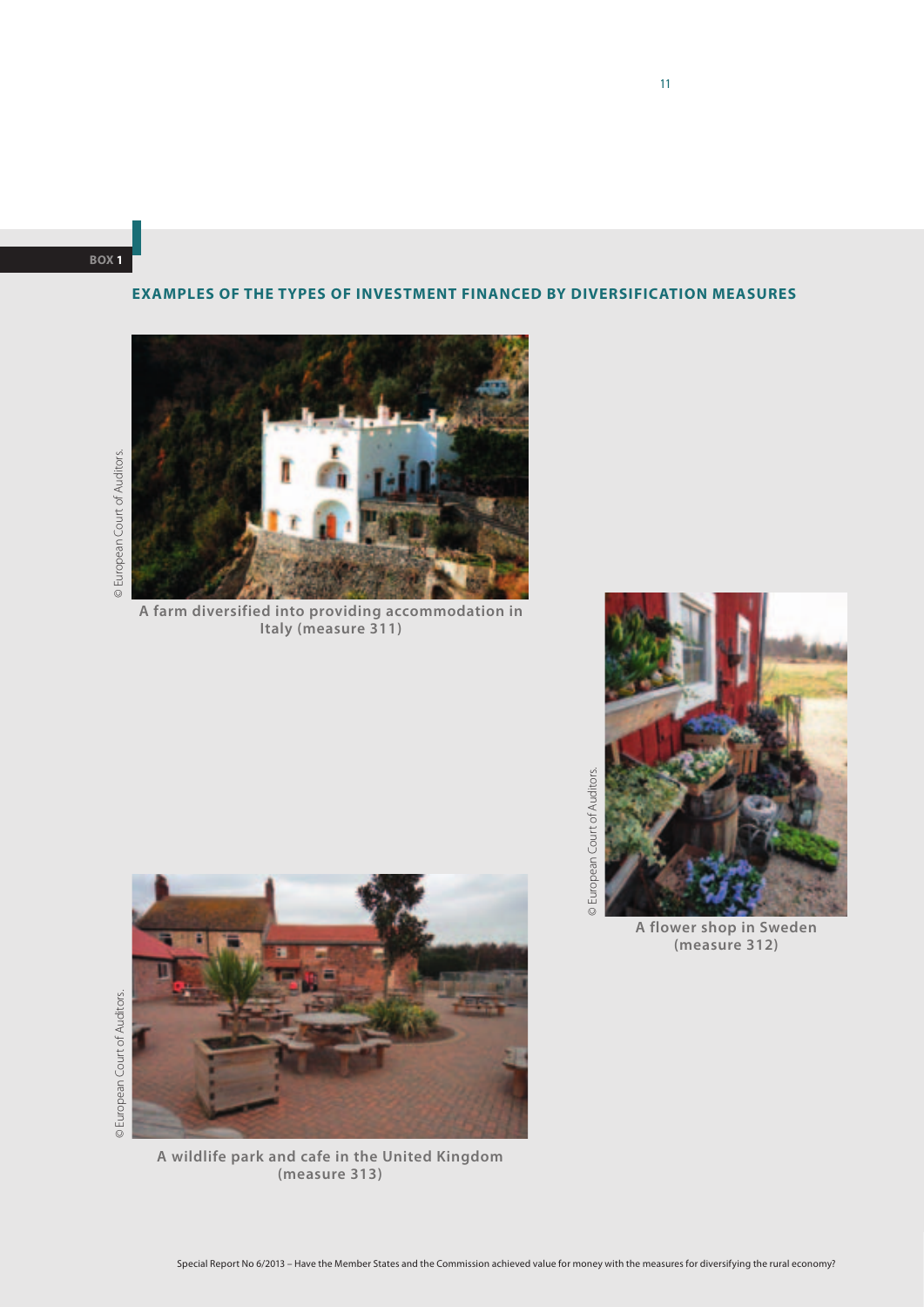# AUDIT SCOPE AND APPROACH

- 11. The Court sought to assess whether the measures audited were designed and implemented in a way that provided value for money, and whether the projects audited which were financed achieved the objectives of the measures. The Court also assessed whether the results of the measures were monitored and evaluated in a way that allowed the Member States and the Commission to identify and react to any problems which may have arisen, and to provide objective information on the outcomes of the measures.
- **12.** The audit focused on answering the following question:

## **Have the Member States and the Commission achieved value for money with the measures for diversifying the rural economy?**

The main sub-questions were:

- ο Are diversification measures designed and implemented in such a way to make an effective contribution to growth and jobs?
- ο Were the risks to efficiency and economy sufficiently mitigated?
- ο Were effective and efficient projects actually funded?
- **13.** The audit covered both the Commission and visits to six Member States (the Czech Republic, France — Aquitaine, Italy — Campania, Poland, Sweden (Västra Götaland) and the United Kingdom — England (Yorkshire and Humber))<sup>6</sup> and included the design and implementation of the measures, the results obtained by completed projects and the monitoring of the financial support under the diversification measures. This involved the examination of a sample of 129 project files covering the three diversification measures. Site visits were made to 57 of the projects, including an analysis of the underlying documentation and interviews with the aid beneficiaries. 72 project files were checked through a documentary review.

<sup>6</sup> These Member States were selected to ensure a good geographical coverage and because they had implemented all three diversification measures with a sufficient number of completed projects.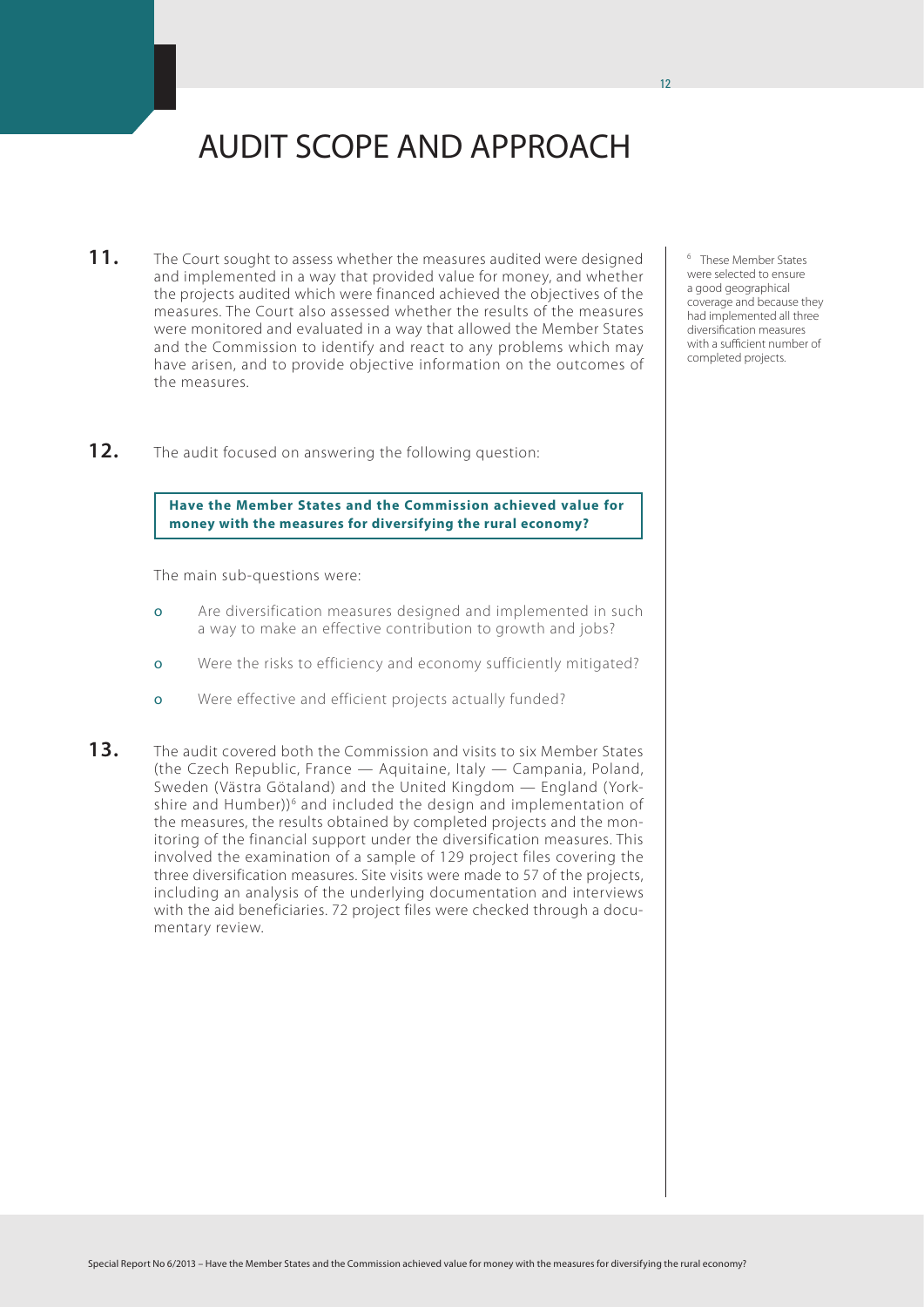# **OBSERVATIONS**

## **Part one — Are diversification measures designed and implemented in such a way AS to make an effective contribution to growth and jobs?**

- 14. The measures under axis 3 should contribute to the overarching priority of the creation of employment opportunities in rural areas in nonagricultural activities and services. This is a response to the trends in many parts of Europe towards economic and social decline as well as depopulation of the countryside. Diversification is necessary for growth, employment and sustainable development in rural areas, and thereby contributes to a better territorial balance, both in economic and social terms ...'7
- **15.** The Member States are required to express their structural and territorial needs in terms of clear and specific objectives<sup>8</sup> in their RDPs in line with their national strategy plans. They must then implement measures that focus on achieving these objectives.
- **16.** In order for its policies to be both effective and targeted, the Member States need to have an understanding of both the drivers of employment and growth in rural areas and the barriers against them. They must also ensure that the rationale for intervention is clearly justified in terms of how public funding can help for example by redressing market failures. Member States should also specify the outcomes that they plan to achieve (how diversification can/will contribute towards sustainable growth and what changes are to be achieved), thus providing a clear framework and clear guidance for the ongoing management of the programme (e.g. identifying improvements to be made when necessary).
- **17.** The Court reviewed EU legislation and Member State systems, procedures and documents to obtain evidence as to whether the design and implementation of diversification measures was likely to lead to the efficient funding of effective projects that addressed the priority of growth and jobs creation. Specifically, the audit examined whether Member States have a rationale that demonstrates for the measures the need for public intervention, the setting of clear objectives and relevant eligibility criteria together with the establishment of effective selection procedures. Furthermore, the audit assessed the extent to which the Commission and Member States managed the measures taking into account the performance achieved.

<sup>7</sup> *Handbook on Common Monitoring and Evaluation Framework* — Guidance note E — Measure fiches setting out the rationale of the measures; DG Agriculture 2006.

<sup>8</sup> Article 43 of Regulation (EC) No 1974/2006: 'For investment measures, Member States shall ensure that support is targeted on clearly defined objectives reflecting identified structural and territorial needs and structural disadvantage'.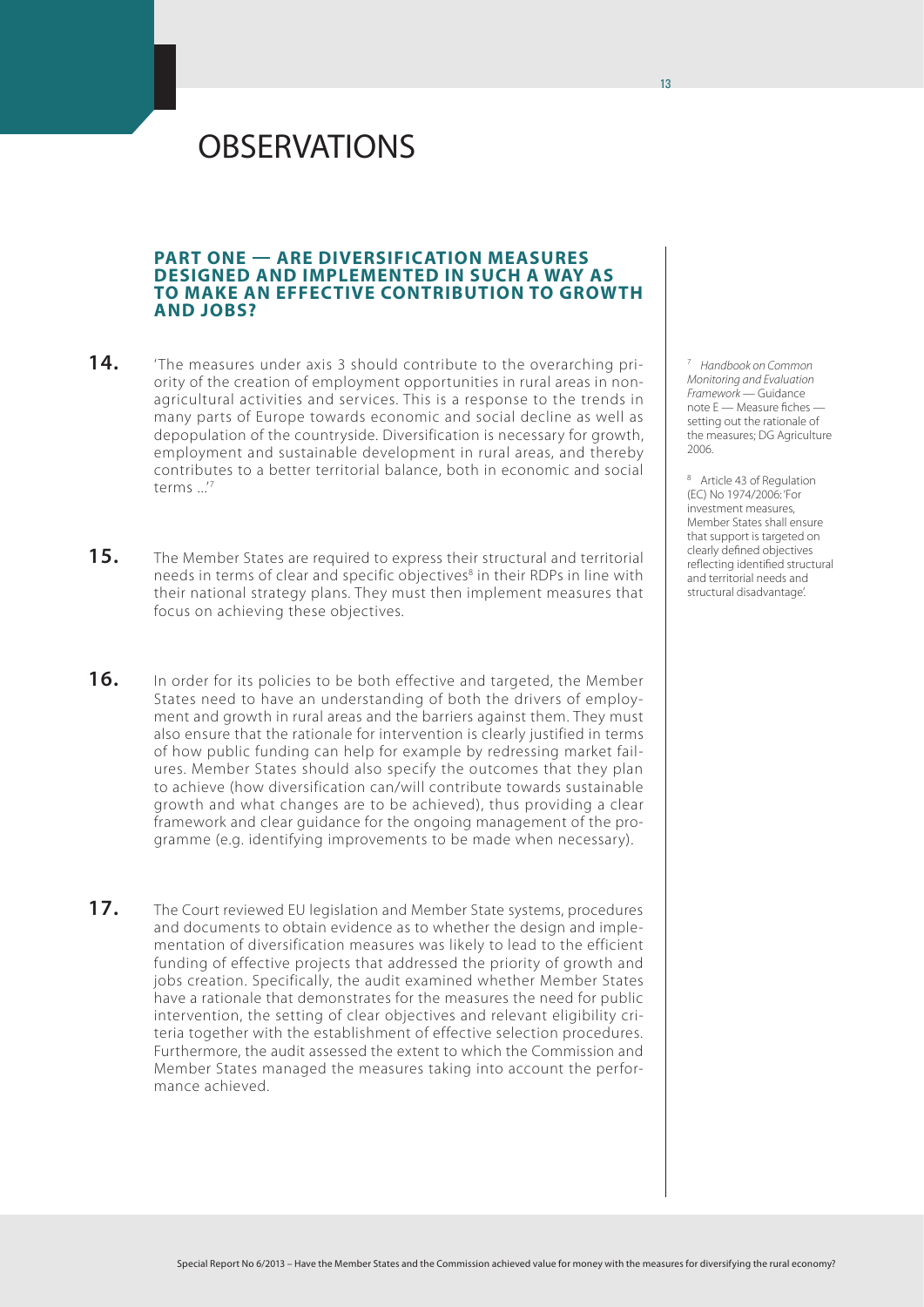## **Objectives set were broad and were not always related to creating conditions for growth and employment opportunities**

- 18. As required by Article 16 of Regulation (EC) No 1698/2005<sup>9</sup>, the audited national/regional RDPs had indeed identified a number of strengths and weaknesses in their rural economies. However, the RDPs and other programming documents did not further analyse the underlying causes of these problems in order to establish how the intervention should be targeted10 (see *Box 2*).
- **19.** While the RDPs examined had identified some potential benefits that could be achieved by Measures 311, 312 and 313, none of them set out a clear intervention logic along the lines of: *identified needs — specific objectives — activity needed to achieve these objectives*. For example, in Sweden, the RDP listed a number of areas where public intervention may be needed to achieve the diversification of the rural economy and support growth (eliminating obstacles to women's participation, creating credit guarantee associations, etc.) but it did not set specific objectives nor did it identify specific types of activities to be financed to meet those needs.

<sup>9</sup> 'Each rural development programme shall include: (a) an analysis of the situation in terms of strengths and weaknesses, the strategy chosen to meet them and the *ex ante* evaluation referred to in Article 85'.

10 Annex II, point A.5.2 to Regulation (EC) No 1974/2006 requires that 'evidence for investment measures support is targeted on clearly defined objectives reflecting identified territorial needs and structural disadvantages'.

**Box 2**

## **Example of a RDP where the need for funding diversification measures is not clearly demonstrated**

**United Kingdom — England**: According to the RDP, each region should have particular regard to economic underperformance and disadvantages when implementing the measures. The Yorkshire and Humber Regional Implementation Plan gives the justification that the region has a lower proportion of diversified farms than the national average, but it does not show that there is a need for more diversification of the rural economy, whether in terms of farm incomes, farm viability, volatility of revenues, or other factors, nor does it identify why there is less diversification in this region and how public intervention could help.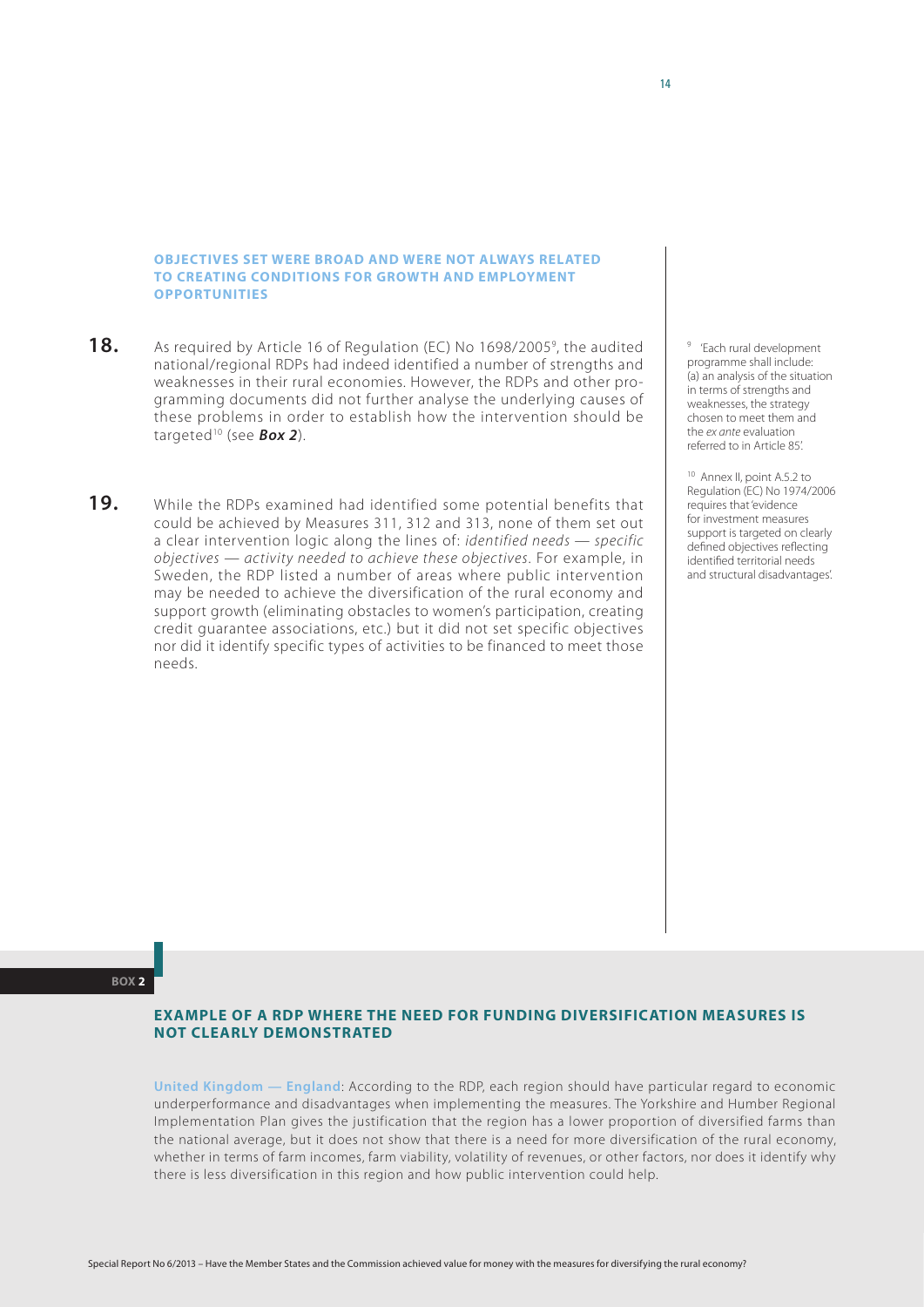- **20.** In all the national/regional RDPs audited, with the exception of a particular example in Italy (see paragraph 21) the objectives provided were so general and open-ended that the national/regional authorities were not able to develop measurable targets (see *Box 3*). Therefore, each measure's contribution towards the operational objectives was only quantified in terms of targets for the monitoring indicators set out in the EU's common monitoring and evaluation framework<sup>11</sup>. However, these 'targets' were established by calculating the expected results based on the volume of planned expenditure rather than first identifying the desired results required to fulfil a need or achieve an objective and subsequently identifying how much of a given target could be met with the available funding.
- **21.** Measure 311 in Italy Campania was an exception insofar as it established a specific objective 'promoting the full employment of members of the farm household', to which it associated an additional quantified indicator (i.e with a target): 'number of members of the farm household who find employment in the supported activities'.

<sup>11</sup> The implementing regulation establishes the following result indicators within the Common Monitoring and Evaluation Framework (CMEF): — increase in nonagricultural gross value added in supported business (measures: 311, 312, 313); — gross number of jobs created (division according to on-farm/off-farm jobs, aender and age category) (measures: 311, 312, 313); — additional number of tourist visits (division according to the number of overnight stays and the number of day visitors)  $(m$ easure: 313)

#### **Box 3**

# **Example of too broad objectives set for diversification measures**

In the **Czech Republic**, identical objectives were set for all three measures: 'the diversification of agricultural activities into non-agricultural production, the development of non-agricultural production and support for job creation', 'diversity in the rural economy', 'the improvement of the quality of life in rural areas and economic diversification'. These objectives are taken from recital 46 of the preamble to Regulation (EC) No 1698/2005 without any further specification being added and are general and open-ended. For example, the objective 'diversity of rural economy' does not specify the extent of improvement of the current situation which the measure aims to achieve and can therefore not be translated into a qualitative or quantitative indicator.

In the RDP for **Poland**, the objectives of Measure 313 (tourism) were only broadly stated in the framework of an integrated measure<sup>12</sup> as follows 'The measure will improve the living conditions of rural areas': 'This will contribute to the development of rural population identity'; 'This will contribute to the (...) preservation of (...) specificity of rural areas ... '. This general formulation does not specify how this measure will contribute towards encouragement of tourism activities.

<sup>12</sup> Measures 313 'Encouragement of tourism activities', 322 'Village renewal and development' and 323 'Conservation and upgrading of the rural heritage' were merged into one measure.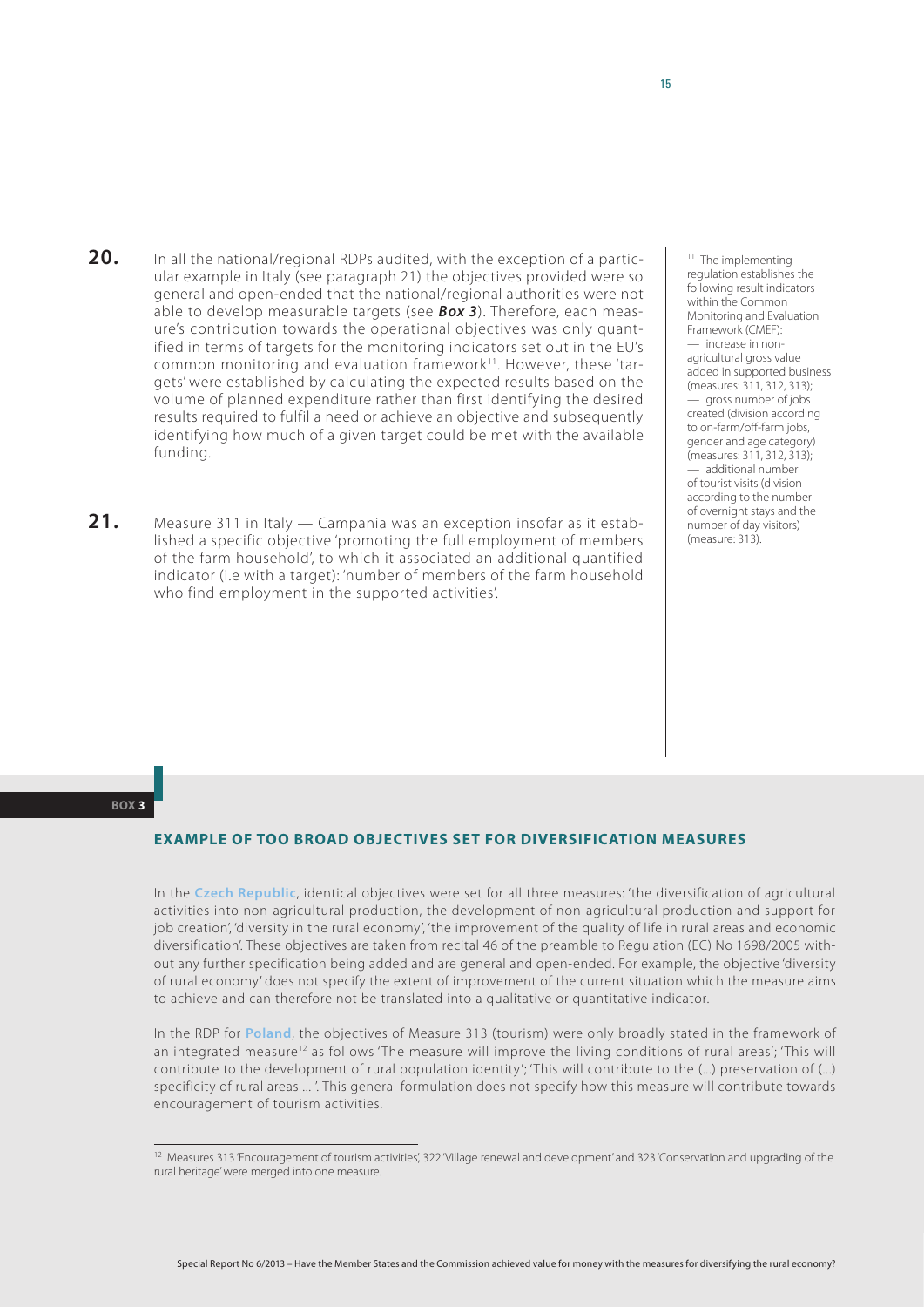**22.** The fact that the audited Member States and regions have not specified clearly what they wish to achieve indicates a strategy that is demand led rather than objective driven. As a consequence, many different activities and sectors remain eligible, with the risk that the aid will not be sufficiently targeted to the identified needs and structural disadvantages (the rationale for intervention) which inter alia represent the obstacles to growth and job creation.

#### **The Commission approved RDPs despite weaknesses**

- 23. Regulation (EC) No 1974/2006 specifies that Member States must identify the rationale for intervention, the objectives, the scope and the actions of the measures. Furthermore the RDPs should provide 'evidence that, for investment measures, support is targeted on clearly defined objectives reflecting identified territorial needs and structural disadvantages'. Therefore, prior to approving the Member States' RDPs, the Commission is required to check the consistency of the RDP objectives with EU and national strategies and with the identified needs and weaknesses.
- **24.** However, as the RDPs which were audited defined objectives in such general terms, the consistency checks that were made could only be of limited usefulness. Nevertheless, the Commission approved RDPs despite these weaknesses and it did not make a critical assessment of the arguments in favour of intervention. It also gave no consideration as to how effectively or efficiently the proposed measures could generate growth and sustainable jobs.

## **The eligibility conditions/criteria set by the audited Member States do not restrict the scope of the aid for diversification**

**25.** Once the Member States have established their objectives, they must set out the conditions for eligibility – (e.g. the types of investment, the categories of beneficiary and the nature of the support) — so as to ensure that aid is targeted towards achieving the objectives set.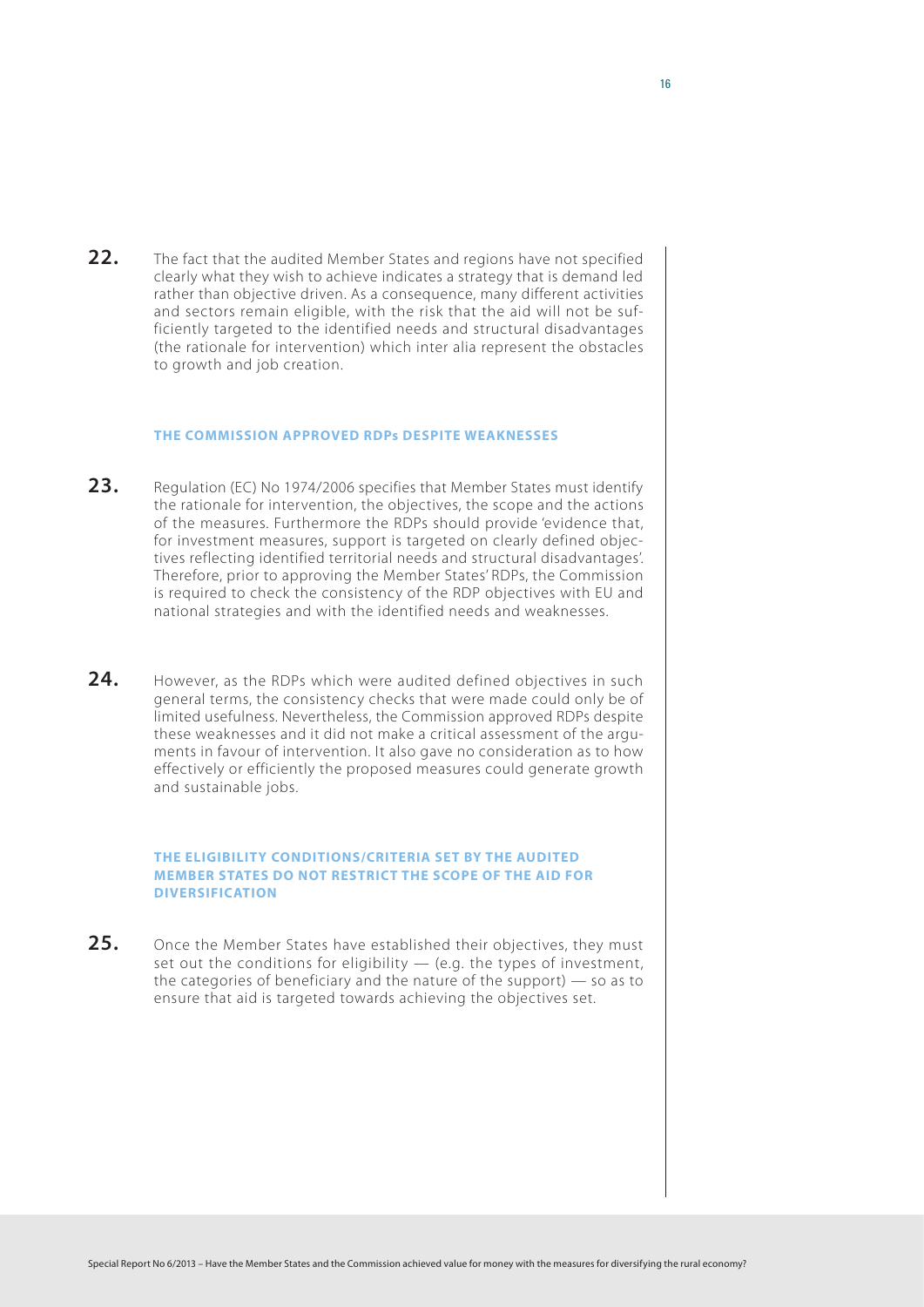**26.** These eligibility conditions are intended to restrict the scope of the aid. The Court found that the Member States' eligibility criteria were also very broad so funds were allocated to projects that did not actually address the aims of the specific measures even though they may provide some benefit to the local population (see *Box 4*). The Court even found projects that were not eligible under EU regulations in the Czech Republic and Sweden (see *Annex II*).

## **Selection procedures did not direct funding towards the best projects**

**27.** After establishing their objectives and eligibility criteria, the Member States must set out procedures for the selection of operations and projects from the population of eligible projects. The selection criteria should allow the Member States to identify and spend the available budget on those operations and projects that will contribute most to the objectives. Effectively applying selection criteria is a requirement of the relevant EU legislation $13$ .

<sup>13</sup> Article 71(2) of Regulation (EC) No 1698/2005 states that: 'Expenditure shall be eligible for EAFRD contribution only where incurred for operations decided on by the Managing Authority of the programme in question or under its responsibility, in accordance with the selection criteria fixed by the competent body'.

#### **Box 4**

# **Broad eligibility criteria led to the funding of certain projects which did not address the objectives of the measures**

**Poland**: Although measure 311 aims to diversify holdings towards non-agricultural activities and to promote employment outside agriculture in rural areas, in the Malopolska region, 42 % of the beneficiaries purchased equipment (such as tractors, etc.) so as to be able to provide basic agricultural services like those carried out on their own farms to third parties, without making any contribution to diversification in the rural economy.

Also in Poland, 68 % of the projects financed under measure 313 (tourism) at the time of the audit related to the construction of municipal sports facilities or investments in playing fields for children. For example, a football field located beside a school was modernised under measure 313. This project aimed to improve the quality of life for the rural community by creating a modern sport and leisure infrastructure and providing primary school children with sports facilities. However, this type of project is not likely to diversify the economy by attracting tourists, which is the aim of the measure<sup>14</sup>.

<sup>14</sup> Article 55 of Regulation (EC) No 1698/2005 set the type of investment eligible under measure 313 — *Encouragement of tourism activities* — 'The support referred to in Article 52(a)(iii) shall cover the following: (a) small-scale infrastructure such as information centres and the signposting of tourist sites; (b) recreational infrastructure such as that offering access to natural areas, and small-capacity accommodation; (c) the development and/or marketing of tourism services relating to rural tourism'.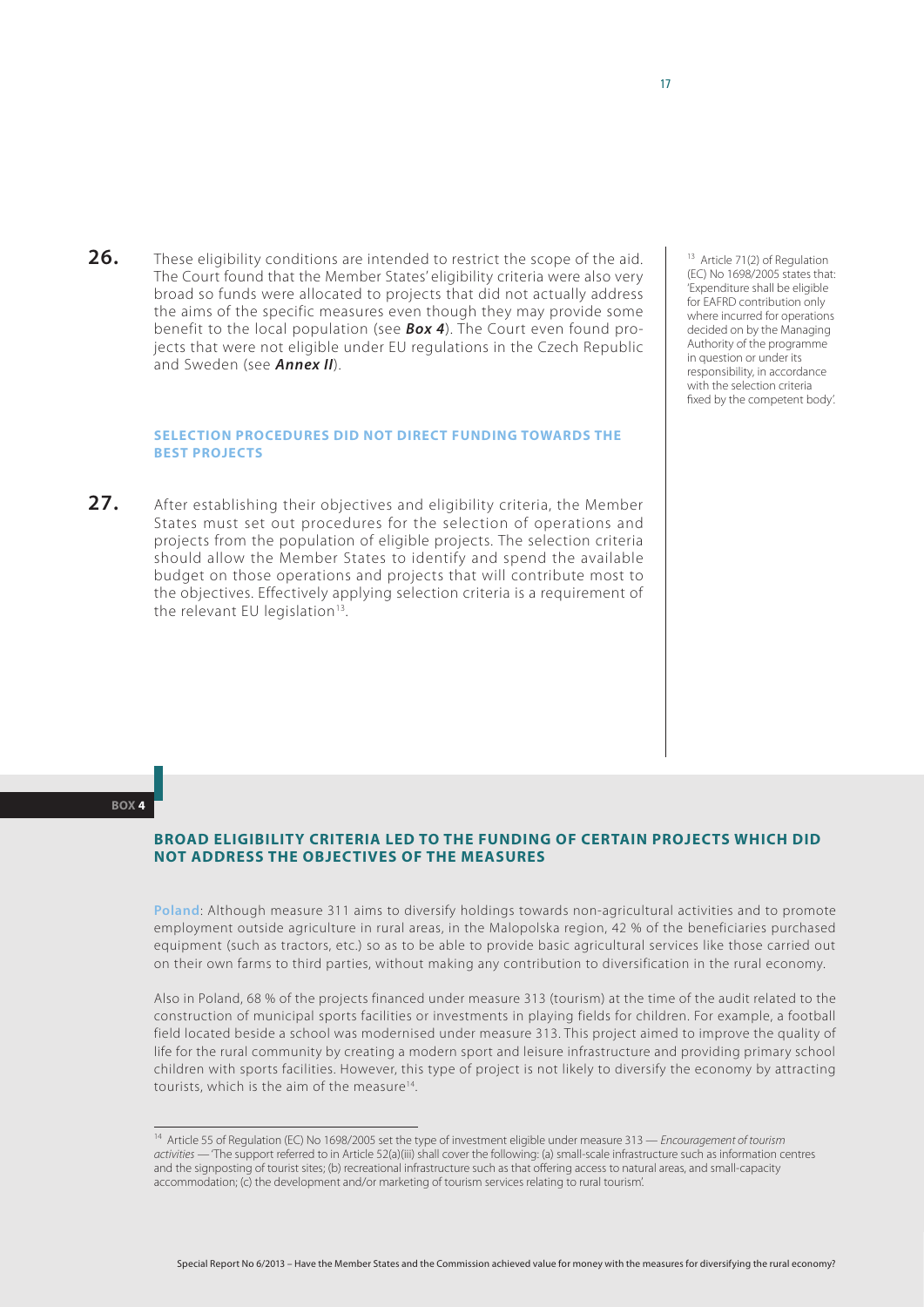- **28.** Selection criteria should allow the relative merits of project proposals to be evaluated on an objective and transparent basis; they should also ensure that any projects that do not represent value for money are rejected. Indeed, even where projects do fulfil the conditions, some are better than others at addressing the objectives which have been set to satisfy the needs of the rural areas. For instance, as available funds are limited, all else being equal, if one investment project creates more jobs in rural areas than another project, it should be preferred.
- **29.** Two of the Member States audited did not set out any selection criteria and relied only on their broad eligibility criteria to draw up a list of projects to which funding was to be given. This was the case for France (Aquitaine) and Poland during the first years of the programming period (2007–10). In fact, during this period, Poland chose projects either on the basis of a 'first-come, first-served' principle or randomly<sup>15</sup>. In a further Member State, Sweden ('Västrä Götaland'), the selection procedure used did not result in any scoring or ranking of projects to enable an objective comparison between projects over time so as to ensure that the highest priority projects were selected consistently.
- **30.** The remaining three Member States (Italy Campania, the Czech Republic and United Kingdom — England) applied selection criteria and a number of different scoring systems, although the Czech Republic suspended the application of their selection criteria in 2009. However, these became meaningless in Italy — Campania and the Czech Republic, since none of these two Member States/regions set an effective minimum threshold score which a project had to reach in order to be selected. This means that, whilst funding was available, projects could be selected even if they were assessed as not being particularly relevant to the national/ regional priorities (see *Box 5*).
- **31.** Four of the audited Member States (France (Aquitaine), Italy Campania, Sweden (Västra Götaland) and the Czech Republic), selected as many eligible projects as possible with the resources available regardless of their potential contribution towards the measures objectives. However, the audit found that, later on, if the budget was insufficient to cover all eligible applications, Member States selected the projects in a stricter manner. As a consequence, better projects were rejected later in the process solely as a result of budgetary reasons (see *Box 6*).

<sup>15</sup> In Poland, selection criteria were only applied in 2011 call for proposal for M311, in 2010, 2011 calls for proposal for M312 and in 2009, 2010 calls for proposals for M313.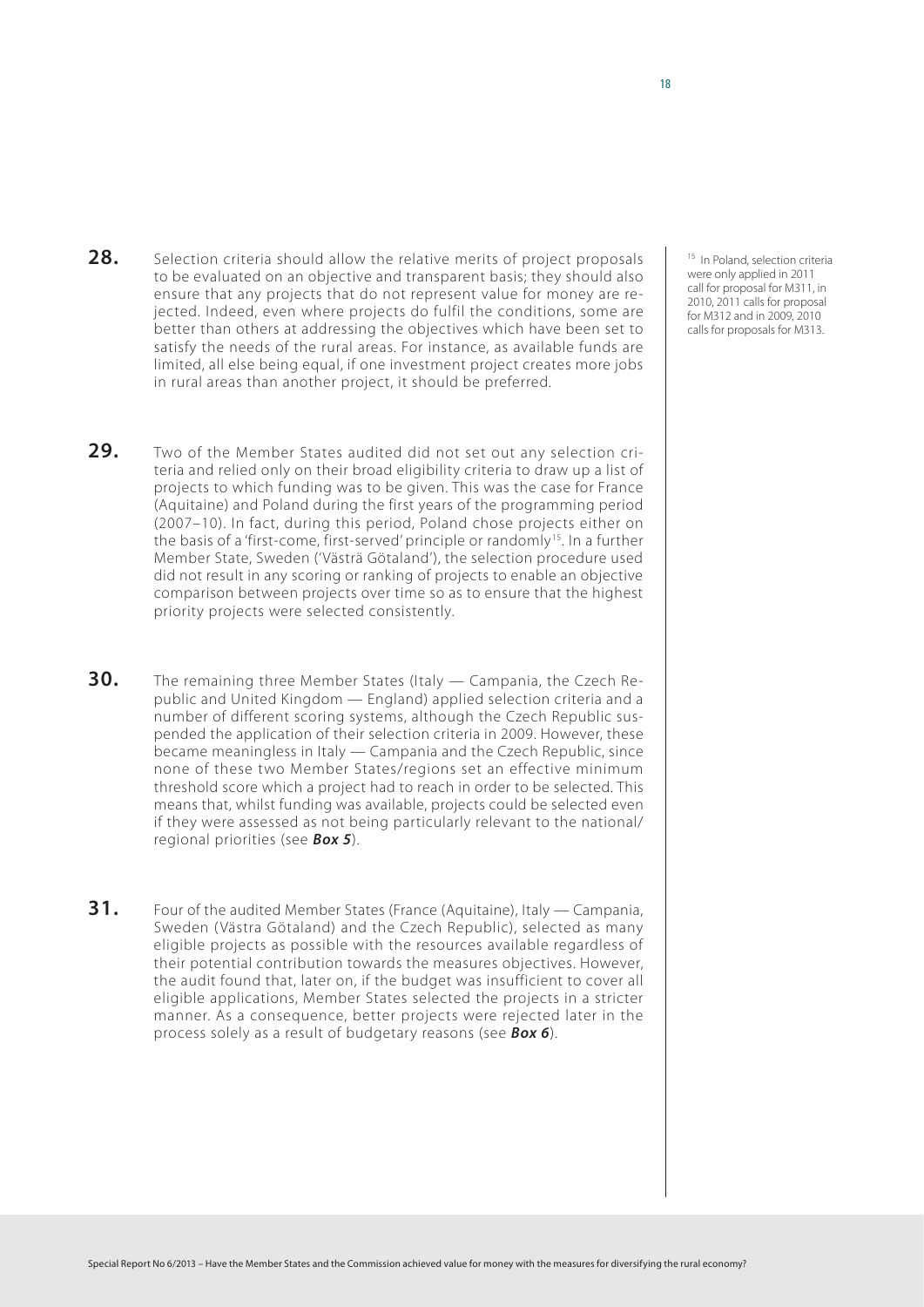## **Examples of selection systems failing to select relevant projects**

**Italy — Campania**: The design of the system appeared to represent good practice as eligible investment projects were evaluated on the basis of a selection criteria grid which provided for an overall minimum score (threshold) to be achieved by eligible projects, including a 'project quality' threshold. However, the system awarded points not only where a project met the criteria but also when they were not met.

Under the category 'quality of the projects', a project that does not satisfy any criteria will obtain 20 points (that is the 'minimum threshold' to be achieved) and will therefore still be financed. This effectively renders project quality selection meaningless since all projects automatically qualify if enough funding is available.

**France (Aquitaine)**: In the absence of selection criteria, the mere fact that a project was eligible and funds were available meant that it would be selected. As a result, a project for the creation of a new wine tasting room was funded even though such facilities existed already. The project did not further diversify/broaden the farm's activity and therefore did not contribute to the objectives of the measure under which it was funded.

#### **Box 6**

### **Examples of ineffective selection processes**

**Czech Republic**: During the first two years (2007 and 2008), without a minimum threshold and with a sufficient budget to finance all eligible applications, the projects submitted were not actually ranked according to the preferential criteria. As a consequence, projects with 0 points out of a maximum of 35 and 1 point out of a maximum available score of 106 were still financed. Since 2010, eligible projects have needed a much higher score to be funded: minimum 25 out of 40 and 54 out of 101 points respectively.

**Italy — Campania**: For measure 312, during the first application period (July/August 2009), all 163 eligible applications were financed. In the second period, (September/October 2009), 322 applications were admissible, but only 70 were financed because the entire budget for the measure had already been used up. This meant that projects from the second period were excluded even where they scored much better than others that had been financed during the first period. For example, of the projects excluded due to a lack of funds during the second period the best ranked had a score higher than 85 % of those financed during the first period.

**Sweden**: Until 2011, there were no cases where applications for eligible projects were rejected on the grounds of being low priority. A result of this failure to prioritise is that the measures were partially closed in 2011 due to budget shortages and projects were rejected on the grounds that 'money for projects is limited and we must prioritise'. While this resulted in a stringent targeting of the remaining budget, most of it had actually already been spent.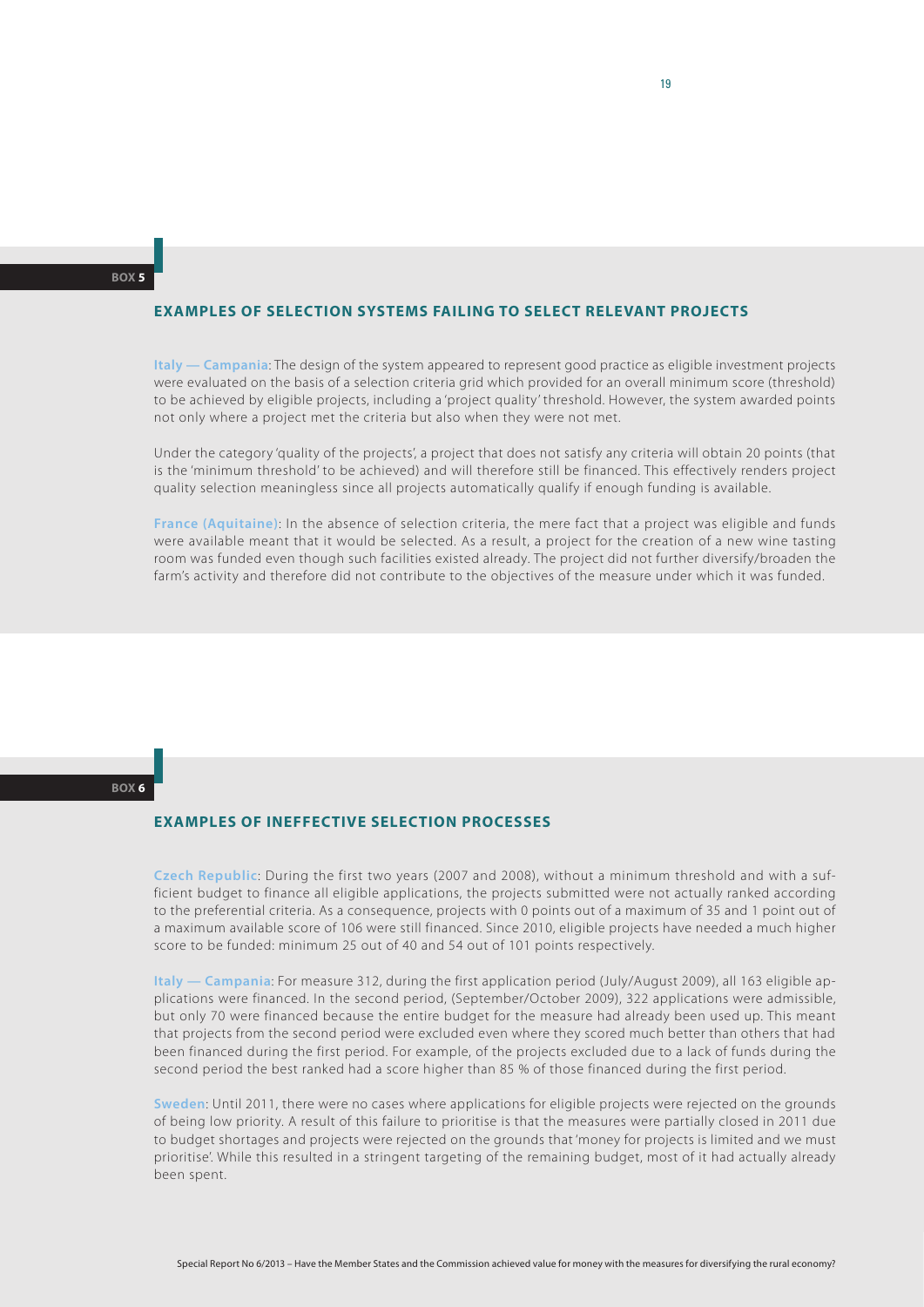### **Job creation was part of the overarching priority for the measures, but this was not always reflected in how funds were channelled**

- **32.** As mentioned above (see paragraph 14) creating jobs is part of the overarching priority of axis 3. Therefore, while prioritising projects that meet RDP objectives, Member States should try to select projects with the highest potential for creating jobs. They should seek not only to create more jobs but also to have due regard for the financial effectiveness and efficiency of the aid, for example by taking into account the cost per job and job quality.
- **33.** The audit revealed that, with the exception of France, all the Member States audited considered the job creation potential in their assessment of project proposals. However, the weaknesses in the selection systems described above meant that, in practice, in some Member States this was not effective in prioritising projects that created employment (see paragraphs 30, 31). As an example, although the Italian (Campania) measure 311 selection system did allow for the prioritisation of projects that promoted the full employment of a member of the farm household (see paragraph 21), there were weaknesses in the application of this criterion (see *Box 7*).

#### **Box 7**

## **A good system on paper but not in practice**

In **Italy — Campania**, the criterion linked to the objective to promote the full employment of the member of the household is described as the ratio Investment Cost/Number of employees. However, the assessment involved calculating the percentage of members of the farm household that find full employment and translating that percentage into points.

The call for proposals did not provide any instructions on how to calculate this percentage. Consequently, the calculations were not made and points were awarded on the basis of unsubstantiated claims in the technical report.

For example, for an agritourism project, the beneficiary included 'an increase in working hours for the members of the family' as an expected result and, on this basis, the project was given the maximum number of points. Compliance with this criterion was not checked during the on-the-spot checks carried out by the authorities before final payment and the beneficiary could not provide the auditors with any evidence to support this claim.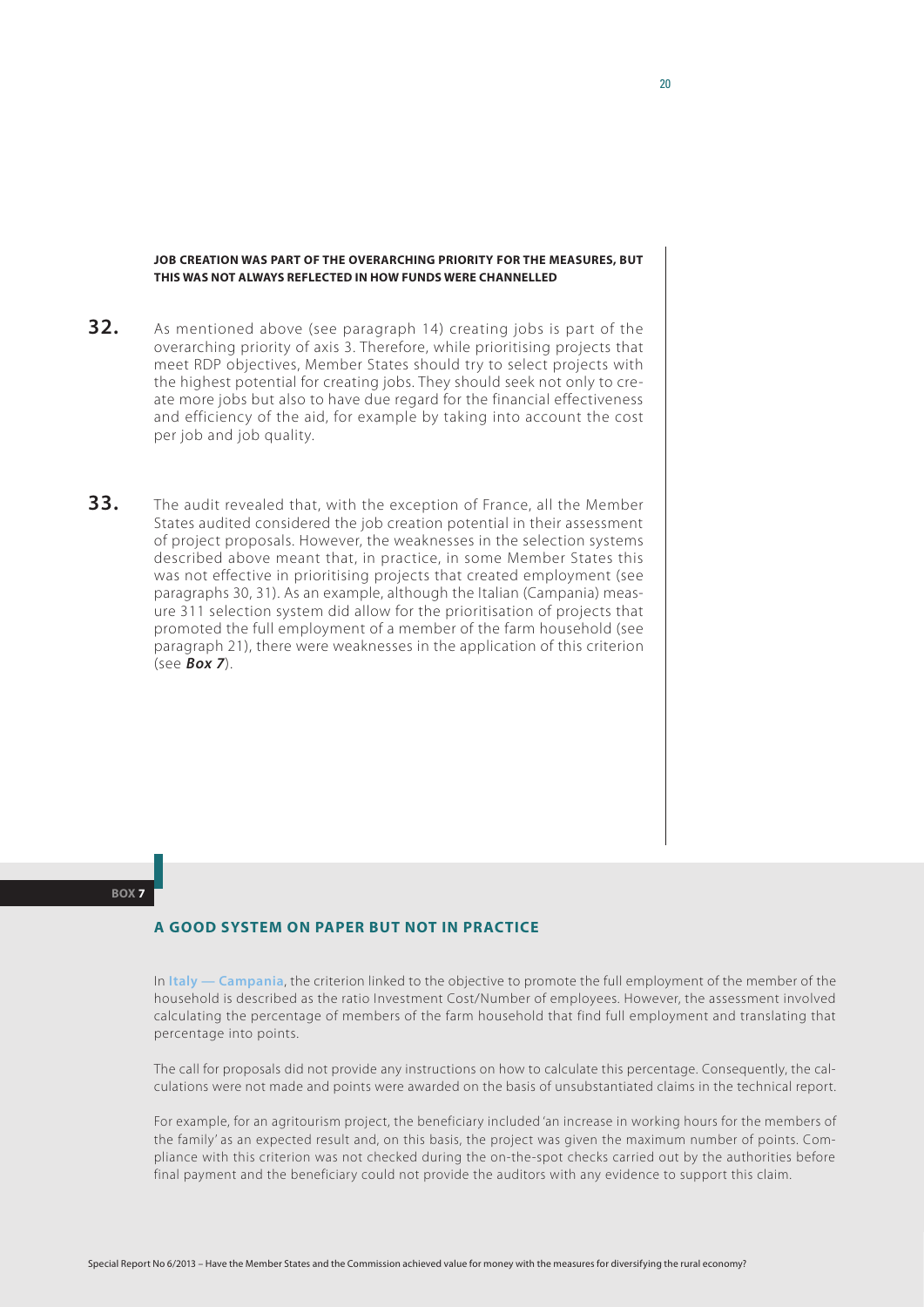- **34.** For projects with the objective of creating jobs, the cost per job created is an indicator of their financial efficiency. The Court calculated this indicator<sup>16</sup> for the 26 projects audited that managed to create jobs (see **Annex II**). This calculation showed that the cost per job created varied widely between projects, ranging from 3 000 euro to 215 000 euro. Whilst the Court recognises that projects may have other objectives that should also be considered during the selection process, the significant differences in the cost per job created within/for similar activities indicate the need for greater attention to this aspect.
- <sup>16</sup> Calculated as the total public support paid to the beneficiary, divided by the number of jobs created (in full-time equivalents).

<sup>17</sup> Article 72 of Regulation (EC) No 1698/2005.

projects proposals submitted in terms of cost per job. In their projects' appraisal, the UK authorities assessed and scored the skills level of the planned jobs relating to the project and their value for money (cost per job and cost per skill level in terms of the grant).

**35.** Three of the Member States audited considered financial efficiency of the

- **36.** In Poland, the amount granted varies according to the number of jobs that the beneficiary commits himself to creating, while in Italy the cost per job is only assessed under measure 312 and all expenditure (i.e. the entire investment cost) is taken into account compared to an average value determined by the authorities. Extra points are awarded on the basis of the calculation of the cost per job.
- **37.** Only Poland, the Czech Republic and the United Kingdom made the grant conditional upon achieving job creation where the latter was foreseen by the project. In Poland and the United Kingdom evidence had to be submitted together with the payment claim (although the UK also accepted expected results), while in the Czech Republic, project promoters were subject to targeted checks after the implementation of the projects. Clear rules on the commitment period for maintaining the created jobs were set out in Poland and the Czech Republic — respectively two years after the final payment and up to the end of the five-year commitment period.17
- **38.** Conversely, the authorities in Italy Campania only relied on the estimate of jobs to be created as stated by the beneficiary in his/her application. The creation of these jobs was not a condition of payment and was not checked at final payment nor during later monitoring activities. The audit revealed that only four of the nine projects audited sought to create jobs and for two of those job creation was well below the expected realisation.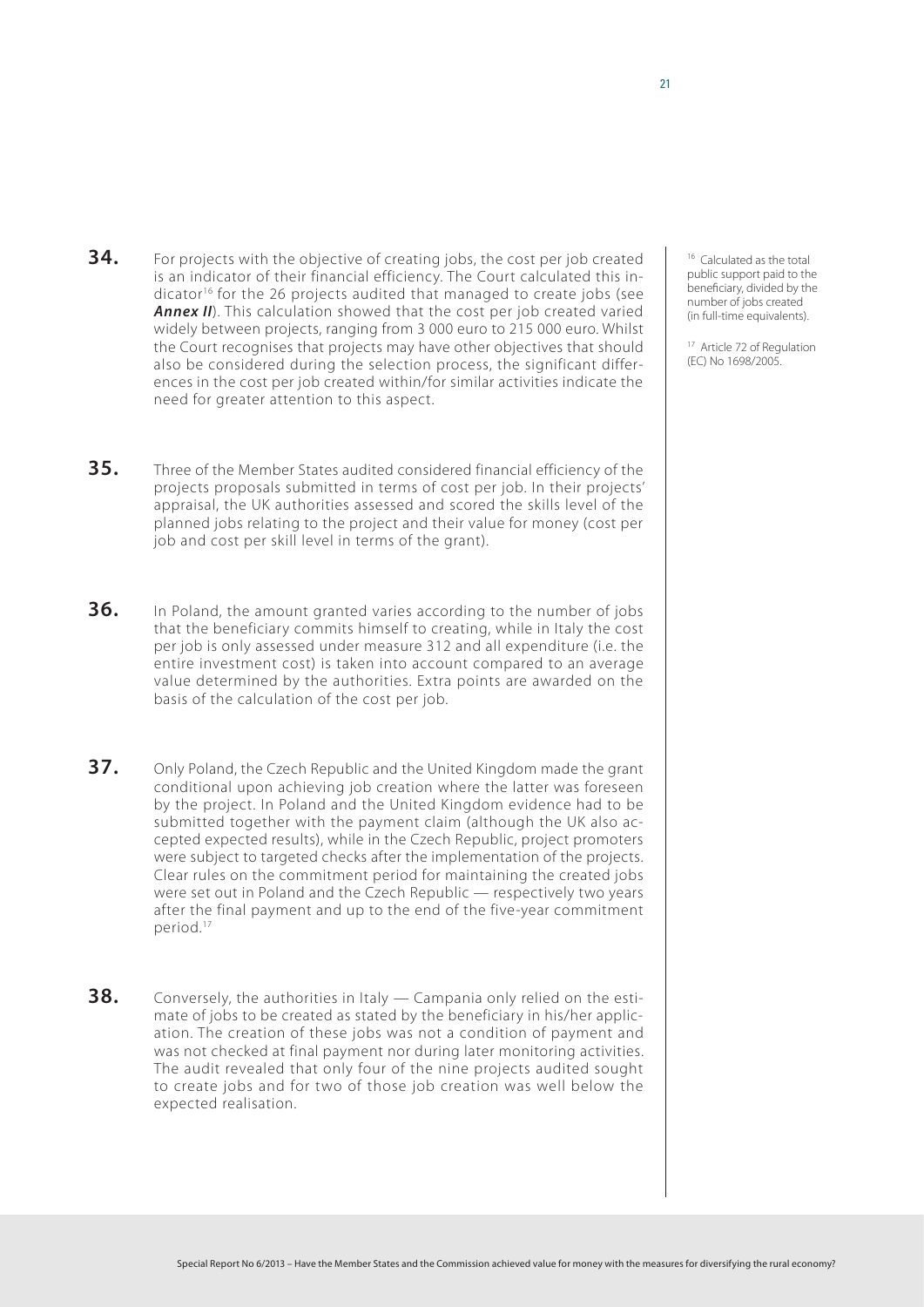#### **No proactive management of the measures**

- **39.** Even when the monitoring and evaluation information showed that measures' targets were not met, the Member States authorities did not redesign the interventions in order to maximise their impact, supporting more effective and efficient projects that could deliver real results vis-à-vis the targets set.
- **40.** This was particularly visible in the Czech Republic, where despite the significant underachievement of the job creation target, partly due to the unrealistic/ambitious targets set by the authorities, no action was taken to increase the preference for projects that created jobs. In Sweden, reallocation of part of the axis 3 budgets between counties took account of the level of expenditure but not the progress in achieving results. In Italy, a high aid rate was offered to increase take-up, but without any link to the achievement of results (see *Box 8*).

#### **Box 8**

# **Examples of lack of proactive management**

**Czech Republic**: The mid-term evaluation, issued in 2010, highlighted the limited effect of the three measures audited. The evaluator found that measure 311 only achieved 0,8 % of the indicator for gross jobs to be created. Measure 312 achieved only 1,4 % of the job creation target initially set and measure 313 only achieved 1 % after three years of programme implementation. Despite this lack of success, the Czech Republic had not adapted the measures. Instead, the Czech authorities, whilst maintaining the same level of programmed expenditure per measure, have reduced their targets for the result indicator 'Gross number of jobs created' by over 90 %, from 29 000 to 2 700.

**Italy — Campania**: In order to boost the financial implementation of the measures, in 2010, the authorities increased the maximum public aid rate to 100 % for project amounts up to 50 000 euro for measures 311 and 312. This removal of the obligation of a beneficiary to contribute to the project was not linked to an increased value for money of the projects in terms of results to be achieved.

**Sweden**: Despite the fact that the CMEF result indicator for jobs created only reached 6,6 % of the target in 2010, the measures or selection criteria were not adapted to make them more effective so as to ensure that the target would be met. Furthermore the counties were informed that if they had not committed at least 50 % by October 2011, their budgets would be reallocated to other counties that were able to spend faster.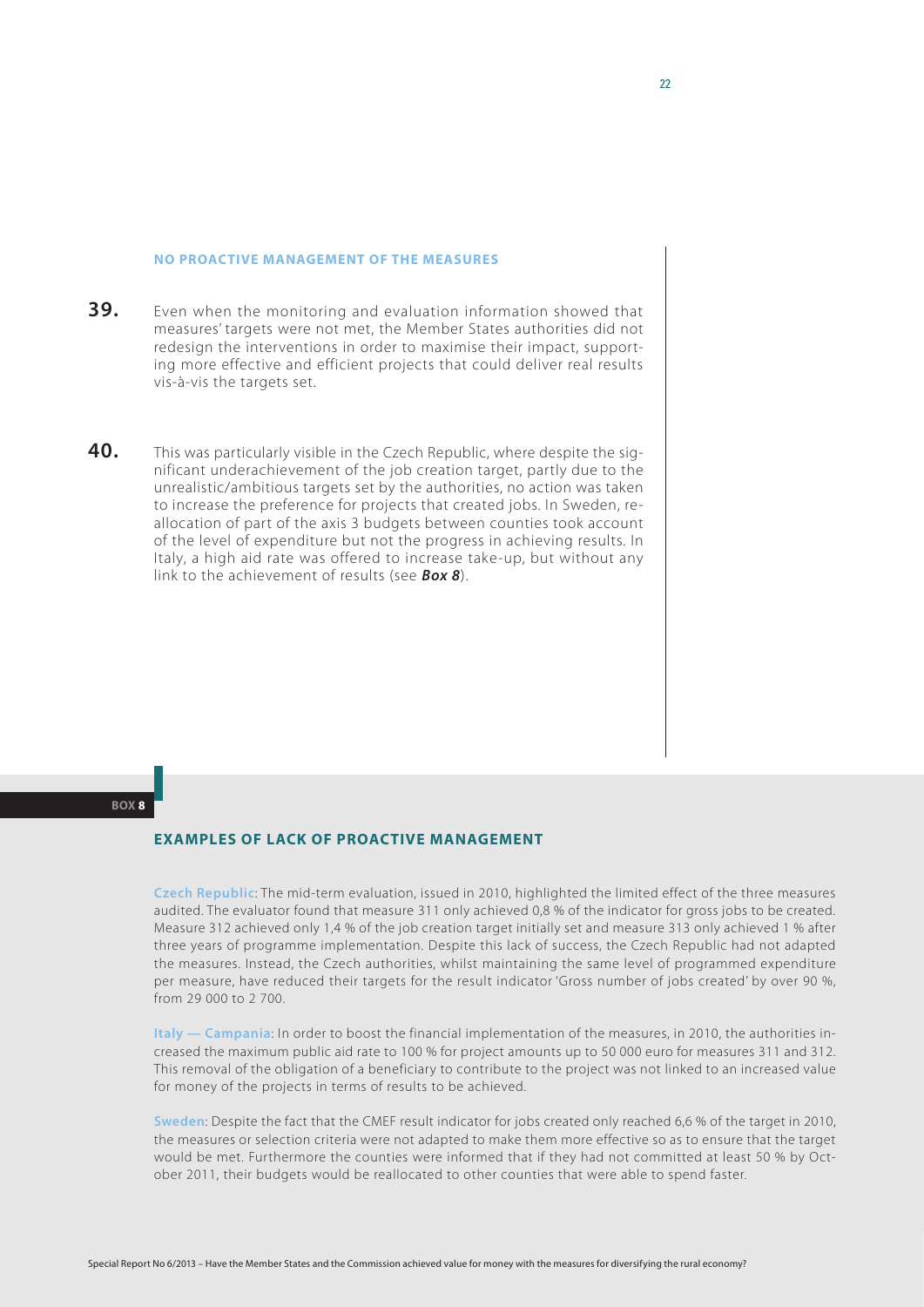## **The Commission has not sufficiently used performance information to improve the efficiency and effectiveness of diversification measures**

- **41.** The Commission monitors and supervises the implementation of the programmes, notably through participation in monitoring committee meetings18, the examination of annual progress reports and audit visits to Member States. In addition, the Commission's responsibility for sound financial management also requires it to improve the implementation of the programme accordingly. Article 77(2) of Regulation (EC) No 1698/2005 provides the Commission the opportunity to participate in meetings of the Monitoring Committee 'in an advisory capacity'.
- **42.** The Commission has insisted, throughout the programming period, on the need for greater selectivity and targeting in the implementation of the measure, regardless of 'budgetary sufficiency'. However, the audit revealed that the Commission did not always ensure that Member States defined adequate selection criteria and/or applied them consistently. Indeed, the Commission did not take effective action despite the fact that France, Poland, and the Czech Republic (in 2009) did not apply any selection criteria. However, in respect of other rural development measures, the Commission has taken action for similar weaknesses by proposing financial corrections.
- **43.** Furthermore, the Commission did not take adequate steps during the Monitoring Committee or the annual examination of programmes' progress<sup>19</sup> to ensure that Member States were effective in selecting and approving projects that contributed towards achieving the objectives set. With reference to the case shown in *Box 8*, the Commission has not required an improvement in the effectiveness of diversification measures in the Czech Republic, but rather it has accepted a simple reduction in the targets for gross number of jobs to be created.

<sup>18</sup> Article 78 of Regulation (EC) No 1698/2005 states 'The Monitoring Committee shall satisfy itself as to the effectiveness of the implementation of the rural development programme'. This is done by considering and revising selection criteria, monitoring progress toward objectives, achievement of targets, etc.

<sup>19</sup> Article 83 of Regulation (EC) No 1698/2005 states 'Each year, on presentation of the annual progress report, the Commission and the Managing Authority shall examine the main results of the previous year, in accordance with procedures to be determined in agreement with the Member State and Managing Authority concerned'.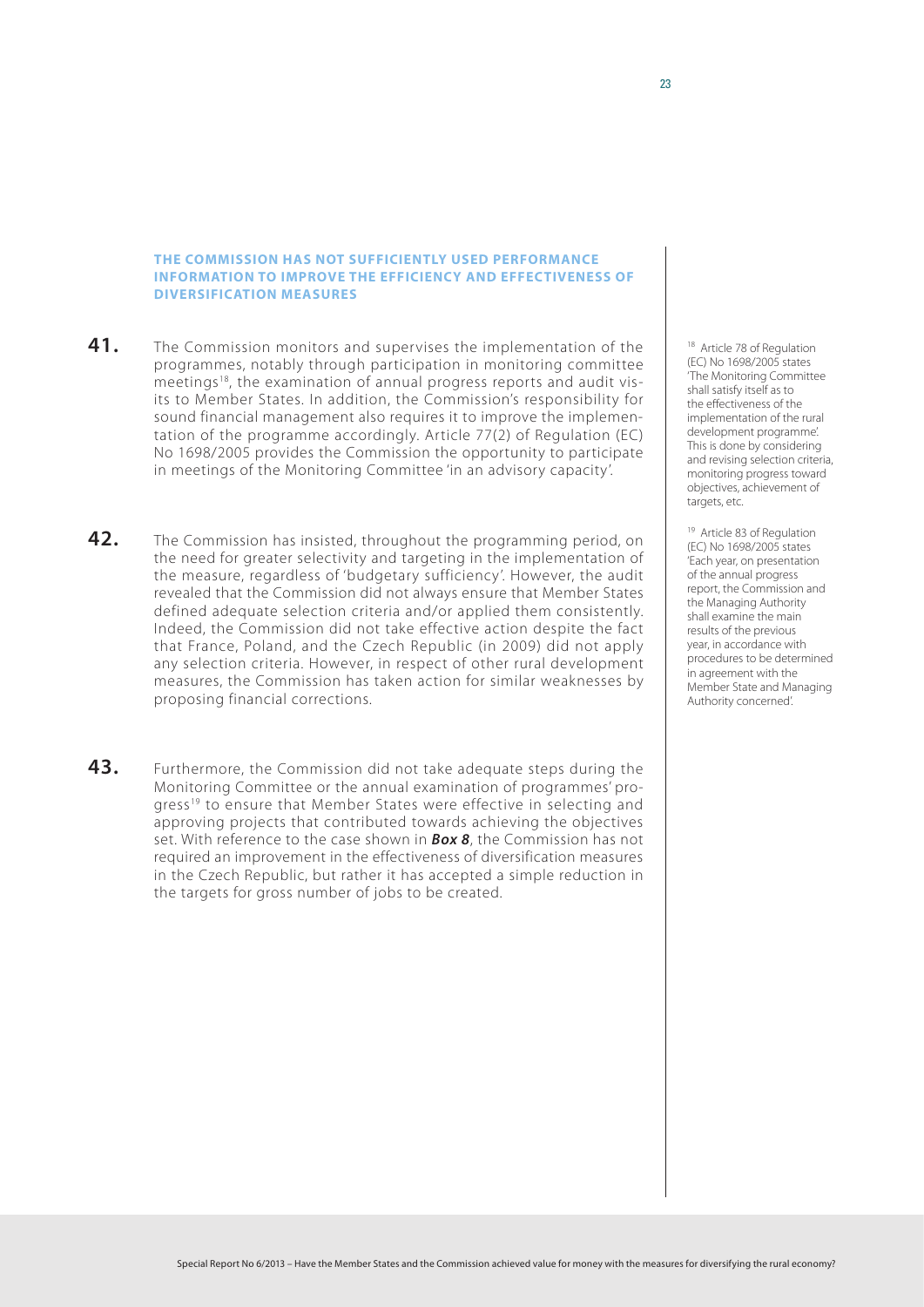## **Part two — Were the risks to efficiency and economy sufficiently mitigated?**

- **44.** Achieving value for money is about the optimal use of resources to realise the intended outcomes. In addition to effectiveness, the general risks to sound financial management are the risks to efficiency and economy.
- **45.** The risk to efficiency is the possibility that an activity:
	- does not maximise output for a given input or that it does so without paying due regard to appropriate quality; or
	- does not minimise input for a given output, or that it does so without paying due regard to appropriate quality.
- **46.** The risk to economy is the possibility that an activity:
	- does not minimise the cost of resources, or that it does so without having regard to appropriate quality.
- **47.** The risks to efficiency and economy can already be significantly mitigated by good programming. However, this does not relieve the authorities of the responsibility for performing the relevant checks on implementation.
- **48.** For this reason, and in accordance with the principles of efficiency and economy set out in Article 30(2) of Regulation (EU, Euratom) No 966/201220 the Court considers that Member States should:
	- ensure, prior to granting funding, that applicants have been able to show that their projects are financially viable and sustainable;
	- apply procedures to mitigate the risk of deadweight and displacement<sup>21</sup>:
	- ensure that the projects have reasonable costs;
	- ensure that the projects can be implemented within a reasonable time frame and without unjustified 'red tape' and costs.

<sup>20</sup> Regulation (EU, Euratom) No 966/2012 of the European Parliament and of the Council of 25 October 2012 on the financial rules applicable to the general budget of the Union and repealing Council Regulation (EC, Euratom) No 1605/2002 *(*OJ L 298, 26.10.2012, p. 1).

<sup>21</sup> For definitions, see paragraphs 51 and 58.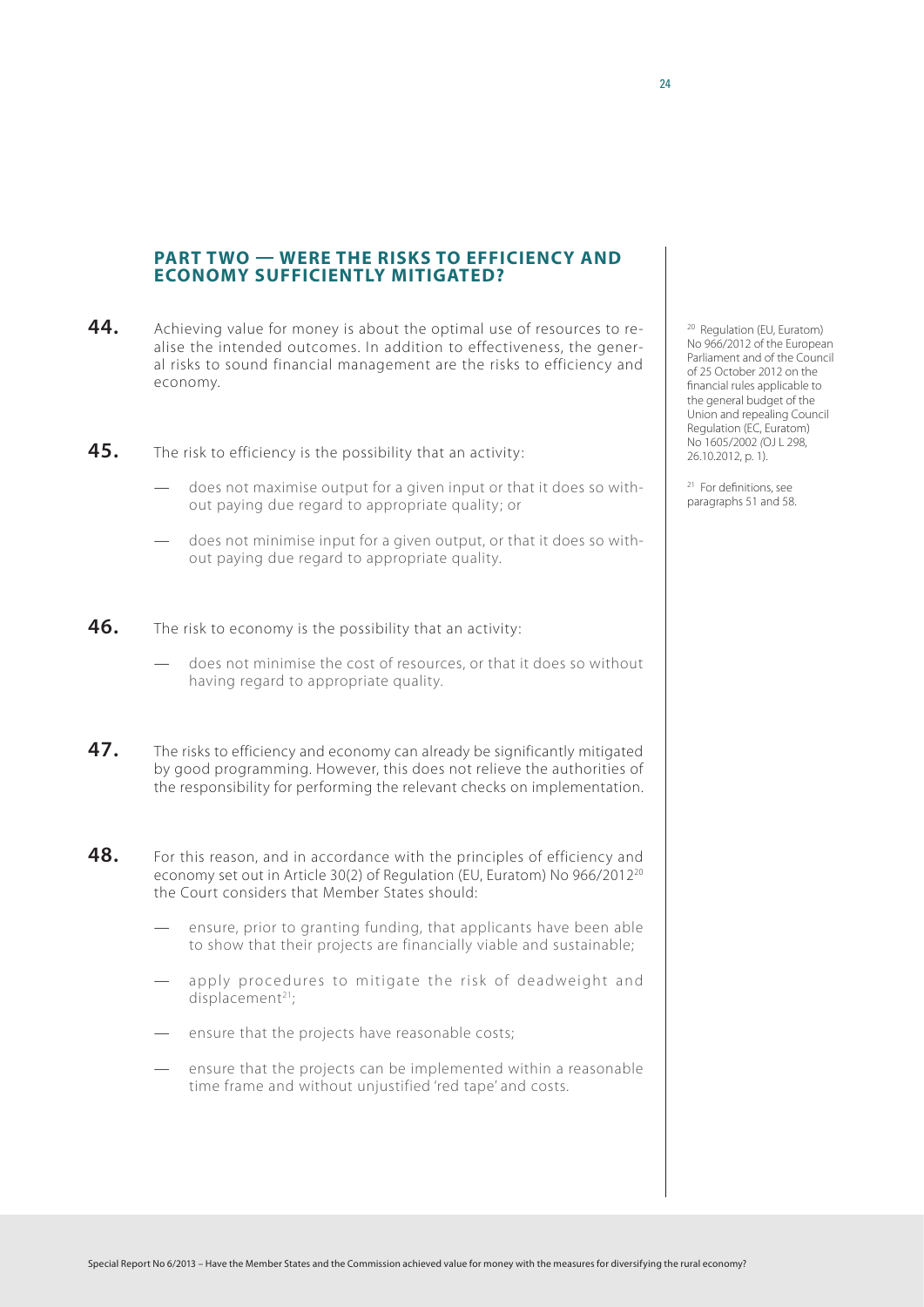#### **Efficiency**

### **Member States checks give limited assurance of the financial sustainability of projects**

- **49.** In order to avoid that public funding is not wasted on projects that fail prematurely, Member States should, through proportionate viability checks, analyse the soundness of the applicant's financial situation and business planning and document their appraisal.
- **50.** The current legislation does not explicitly require such viability checks<sup>22</sup>, and only three of the Member States audited (Poland, Sweden and the UK) systematically performed checks on the applicants' financial standing. However, particularly in Poland and Sweden, the audit found a number of shortcomings, mainly in relation to superficial and unreliable assessments, and weak documentation. The other Member States audited did not perform any systematic viability check (France (Aquitaine) and Italy — Campania) or had suspended them (Czech Republic) (see *Box 9*).

<sup>22</sup> However, Article 72 of Regulation (EC) No 1698/2005 requires that all supported projects need to be sustainable in the sense that Member States shall ensure that an investment operation does not, within five years of the funding decision, undergo a substantial modification, including the cessation or relocation of a productive activity. In addition, the Commission recognised that such criteria should be part of project appraisal in the EU Rural Review No 1: 'Care is being taken to ensure maximum value for money from the significant sums of axis 3 funding and economic sustainability forms a key criterion during assessment of all EAFRD project proposals' (page 31) (see: [http://enrd.](http://enrd.ec.europa.eu/publications-and-media/eu-rural-review/en/eu-rural-review_en.cfm) [ec.europa.eu/publications](http://enrd.ec.europa.eu/publications-and-media/eu-rural-review/en/eu-rural-review_en.cfm)[and-media/eu-rural-review/](http://enrd.ec.europa.eu/publications-and-media/eu-rural-review/en/eu-rural-review_en.cfm) [en/eu-rural-review\\_en.cfm](http://enrd.ec.europa.eu/publications-and-media/eu-rural-review/en/eu-rural-review_en.cfm)).

#### **Box 9**

## **Viability checks: examples of good practice and weaknesses**

**United Kingdom — England**: The authorities apply several procedures, depending on the size of the grant, that can be seen as good practice: financial ratios are calculated on the basis of accounting information and projections of cash flow, an independent opinion is provided by an accountant and a business plan with sales projections and a market analysis must be supplied. The underlying assumptions are critically reviewed by the appraiser and management and delivery risks taken into account.

Poland: In one case, the beneficiary's initial business plan showed a negative net present value (NPV), which would have rendered the project ineligible. When the Polish authorities asked the beneficiary to explain the negative NPV, he merely presented a new plan increasing the sales projections significantly. The NPV shifted from negative to positive and the project was accepted. The Court found that the project results had fallen significantly short of both the initial and revised projections.

**France (Aquitaine)**: Financial analyses and feasibility studies are requested for certain projects, although no formal check on viability is made on the basis of these documents. In one case, a project was approved and funded despite a feasibility study highlighting that the enterprise was experiencing financial difficulties as its overall solvency was weak, with significant short-term risks and very limited financial autonomy. The Court's audit visit revealed that the supported business was in bankruptcy.

**Czech Republic**: Checks on the applicant's creditworthiness were initially carried out for projects over 2 million CZK (approximately 78 000 euro) in eligible costs. In view of the economic crisis and to avoid reducing the number of eligible applicants during the crisis, the Czech authorities decided to stop assessing the creditworthiness of beneficiaries from mid-2009 onwards.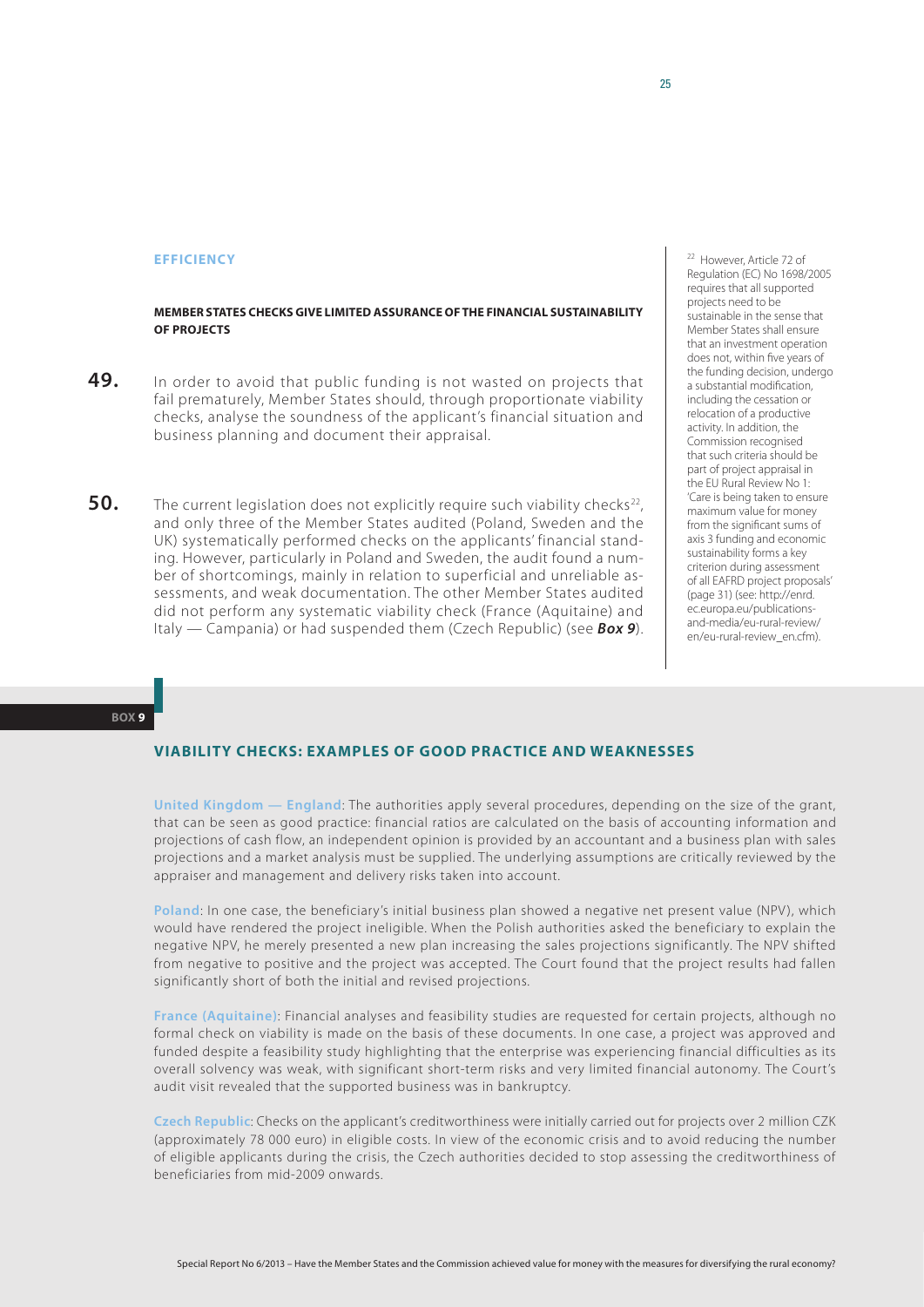### **Member States' programming and implementation of the measure do not effectively mitigate risks of deadweight ...**

- **51.** Deadweight refers to the extent to which a beneficiary would have undertaken the investment even without grant funding. Giving grants in such cases reduces the efficiency of EU and national budget funds, as public expenditure is not needed to achieve the desired effect.
- **52.** The primary means of reducing the risk of deadweight is to design and programme measures 311–313 in such a way that public funding is directed where there is an identified need (e.g. market failures) or to encourage the provision of positive externalities and public goods (e.g. through assistance with the costs of introducing environmentally sustainable technologies or projects providing wider public benefits). However, even when the system was designed to encourage the delivery of public goods through support for private beneficiaries, the potential positive impact was, in some cases, nullified in practice (see *Box 10*).
- **53.** Member States can also mitigate the risk of deadweight through the project selection process. The Member States could have asked the applicants to demonstrate that they need a grant with reference to the financial, marketing and management information obtained for the viability check. If an applicant had sufficient capital or access to capital to finance the entire project or if the project's prospects for success were high, the investment would normally be made anyway with or without the aid. This would represent an inefficient use of scarce public funds.

#### **Box 10**

## **An example of potential positive impact nullified in practice**

**Italy — Campania**: The system of project assessment provided for the calculation of a score related to environmental criteria. However, the audit found that 10 points could be attributed for the criterion 'water saving' or five points for 'going beyond normal waste treatment' by only promising to make the most basic investments like dual flush toilets or a low-cost compost bin (cost of a compost bin: 350 euro as against total project cost of 247 000 euro in one example). No overall water saving needed to be promised, nor was it assessed. 15 points (a decisive number in many cases) could thus be obtained with no meaningful water saving or environmental impact being envisaged by the project.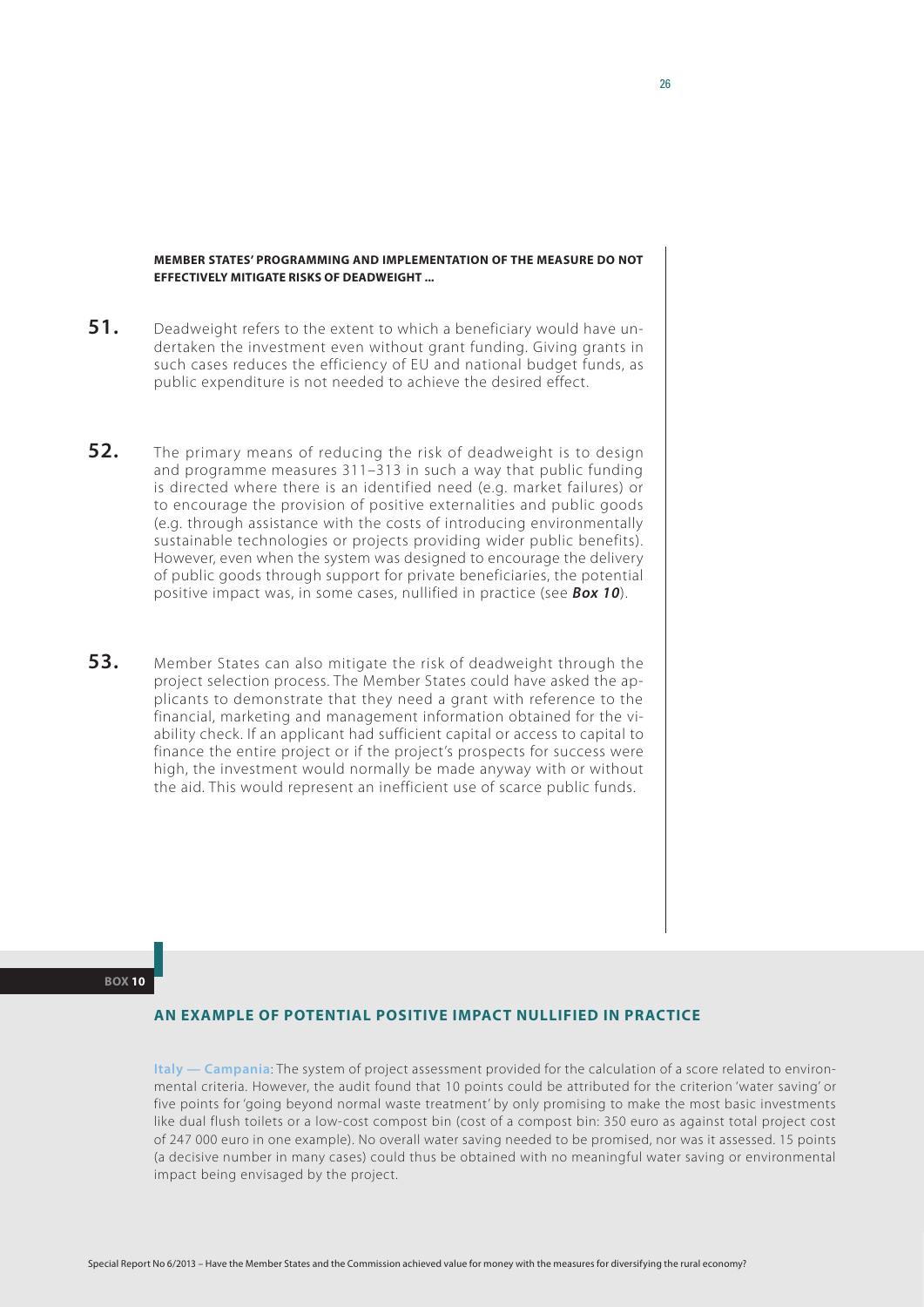- **54.** The rural development programmes of two out of the six Member States audited (Sweden and the UK — England) highlight the fact that deadweight implies a serious risk to sound financial management. However, only in the United Kingdom did the authorities require beneficiaries to demonstrate the need for the grant, rejecting projects where the need for public funding was not proven. The following elements were taken into account by the United Kingdom authorities during the projects appraisal: how convincing the application was in justifying why a grant is needed, the market failures the project addresses, the existence of a funding gap (for example comparing alternative cash flow projections between a 'borrowing scenario' and a 'public intervention scenario'), and value of the project outputs to the region by estimating the proportion of the outputs that would have been delivered without the grant.
- **55.** The Court has already noted (e.g. in its reports on the Leader approach, measure 121 and measure  $123^{23}$ ) that cases where investments have already started or even been completed before a decision is taken to award a grant are a strong indication of the deadweight effect. In these situations, the beneficiary's initial investment decision already shows that he/she would have been willing and able to carry out the investment even without the aid. Consequently, it is considered good practice for Member States only to deem projects eligible for funding as from the date of grant approval.
- **56.** The United Kingdom (England) applied this good practice. In the other Member States that were audited, investments were generally eligible as from the date on which the application was submitted. The auditors found that 25 of the 57 projects visited (i.e. 44 %) had started before the grant decision was made (see the *Table*).
- **57.** The risk of deadweight was further assessed on the basis of interviews with the beneficiaries and documentary evidence regarding the sources of financing used to complete the project, the profitability of the investment and the timing of the investment in relation to the grant decision. The analysis shows that 35 out of the 57 projects (61 % of the sample) would have been implemented anyway, albeit in some cases on a smaller scale or over a longer period of time (see *Annex II*). This was particularly the case where the grant amount was very small, such as in Sweden where over one third of the grants awarded were around 10 000 euro or less. Moreover, in Sweden, the Court even found a case where a project was approved after its completion (see *Box 11*).

23 Special Report No 5/2010 on the implementation of the Leader approach for rural development; Special Report No 8/2012 on targeting of aid for the modernisation of agricultural holdings and Special Report No 1/2013 Has the EU support to the foodprocessing industry been effective and efficient in adding value to agricultural products? [\(http://eca.europa.eu](http://eca.europa.eu)).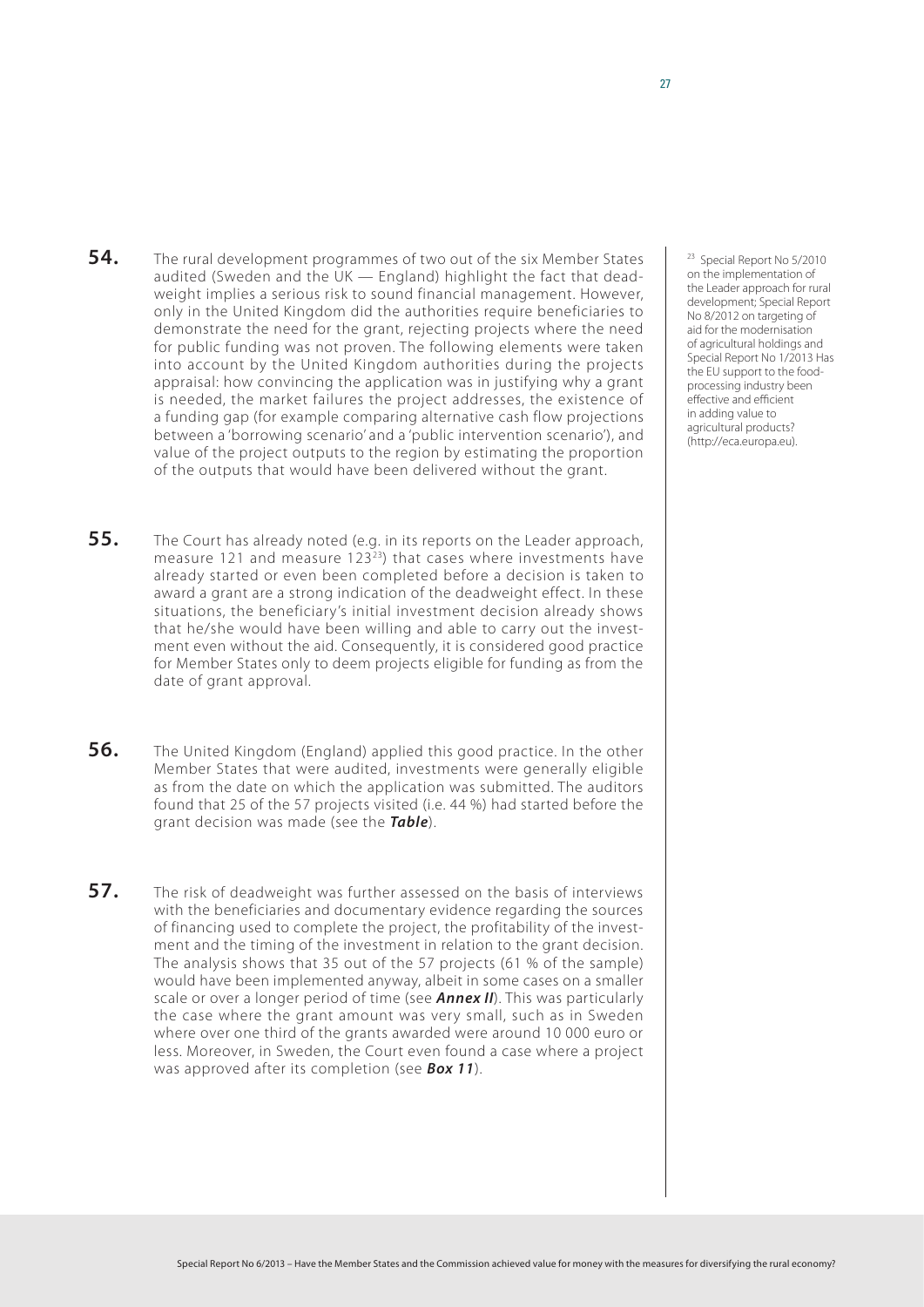**Table**

## **Projects that had been started before grant approval**

| <b>Member State</b>                                | Total number of projects subject<br>to audit visits | Audited projects started before<br>approval |
|----------------------------------------------------|-----------------------------------------------------|---------------------------------------------|
| <b>Czech Republic</b>                              | 11                                                  | $\overline{4}$                              |
| <b>France (Aquitaine)</b>                          | 10 <sup>°</sup>                                     | 8                                           |
| Italy — Campania                                   | 9                                                   | 3                                           |
| Poland                                             | 8                                                   | 3                                           |
| Sweden (Västra Götaland)                           | 10 <sup>°</sup>                                     | 7                                           |
| United Kingdom — England<br>(Yorkshire and Humber) | 9                                                   | $\theta$                                    |
| <b>Total</b>                                       | 57                                                  | 25                                          |

#### **Box 11**

## **A strong indication of deadweight: granting EU funding for a project which has already been completed**

In **Sweden**, a grant of 240 000 SEK (22 000 euro) was given for an extension to the workshop premises of an existing business servicing and repairing forestry machinery. The beneficiary submitted an incomplete grant application in May 2008, with a one line description of the project and no business plan. Subsequently, he completed his grant application at the beginning of May 2009 with information requested by the County Board. The decision to award the grant was taken one week later and, in the same month, the beneficiary forwarded a payment claim. The project had already been completed in April 2009 before the complete application was submitted.

During the Court's audit visit, the beneficiary stated that he had already decided to undertake the project before he learned of the possibility of a grant. He had a bank loan agreement in place for up to 1,2 million SEK (approximately 110 000 euro), which he would have used to finance the entire project if the grant had not been awarded.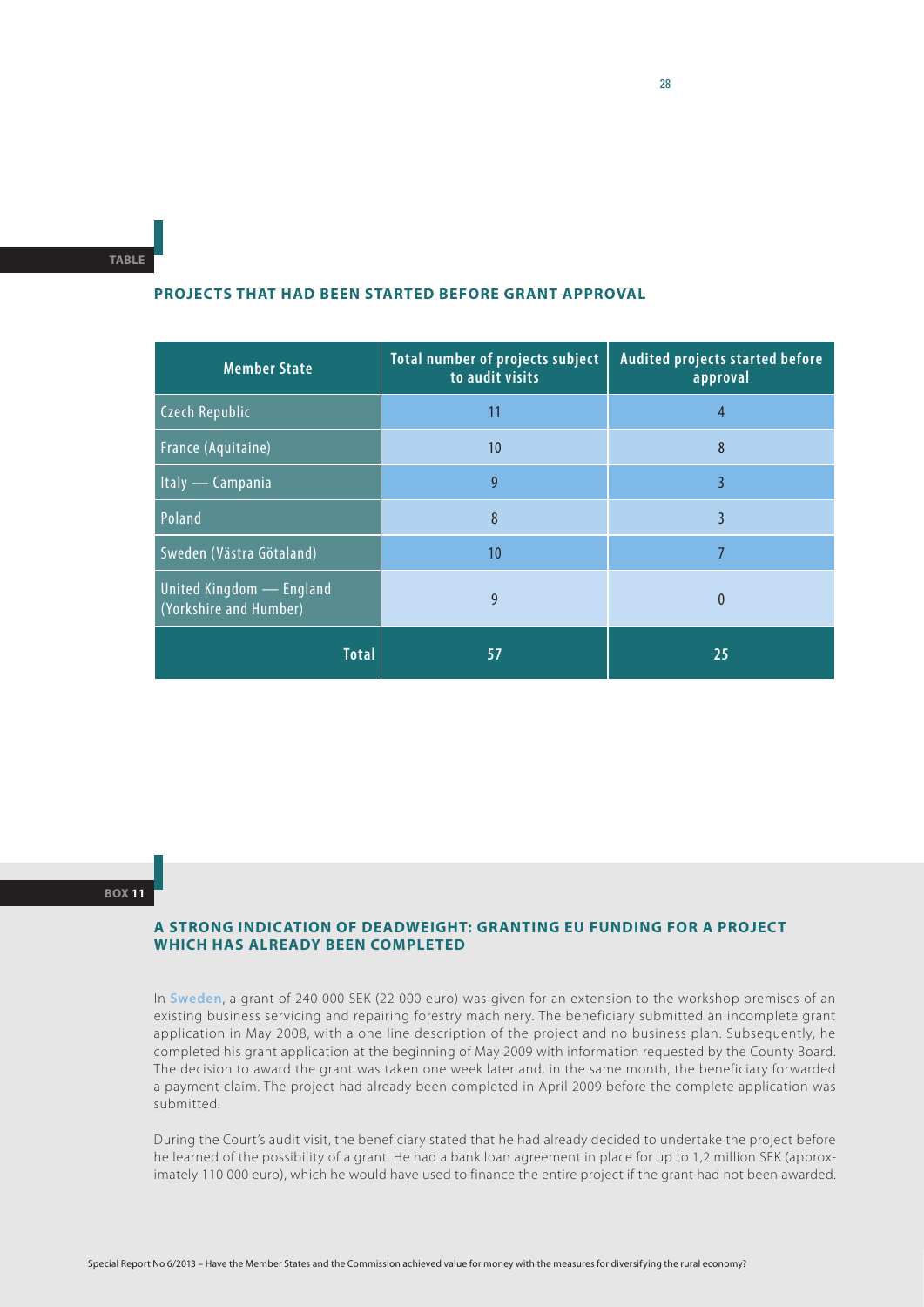#### **... and displacement**

**58.** Displacement is the degree to which the benefits resulting from an activity supported using public funds are offset by reduced activity elsewhere. A subsidy that enables one beneficiary to increase its market share at the expense of a competitor may have no net effect on policy objectives such as creating employment. Such subsidies are therefore a priori not an efficient use of EU funds and can lead to market distortion at local level. A degree of displacement may, however, be justified where there is a sufficient net effect in terms of policy objectives.

24 France (Aquitaine) had also, for a specific type of investment in camping facilities, provided for an assessment of displacement risks.

- **59.** As with deadweight, the primary means of mitigating the risk of unjustified displacement lies in the design of the measures. The RDP should establish the need for expenditure (e.g. by analysing expected demand and excluding sectors where the market appears saturated), identify needs that are sufficiently strong to justify any displacement that may occur and set objectives and eligibility conditions that are specific to those needs. As shown in the first part of this report, this was not done in the Member States audited. The rural development programmes of Sweden and the UK do however recognise displacement as a potential risk to sound financial management.
- **60.** Member State authorities should assess project proposals for the risk of displacement during the project approval stage. Where displacement is likely to occur, they should ensure that the contribution that the project would make to the measures' objectives is sufficiently high to justify the grant.
- **61.** Only the United Kingdom<sup>24</sup> had taken appropriate steps to assess and mitigate displacement; specifically their implementing rules exclude proposals 'in sectors of the economy that have reached saturation point, leading to an oversupply, damaging productivity and lead to the displacement of similar businesses'. Futhermore, the Court identified the following elements of good practice in the UK appraisal system: a requirement for the beneficiary to prove market demand and describe the impact on competitors, the assessment of displacement risk as part of project appraisal and selection, and projects rejected where displacement was likely.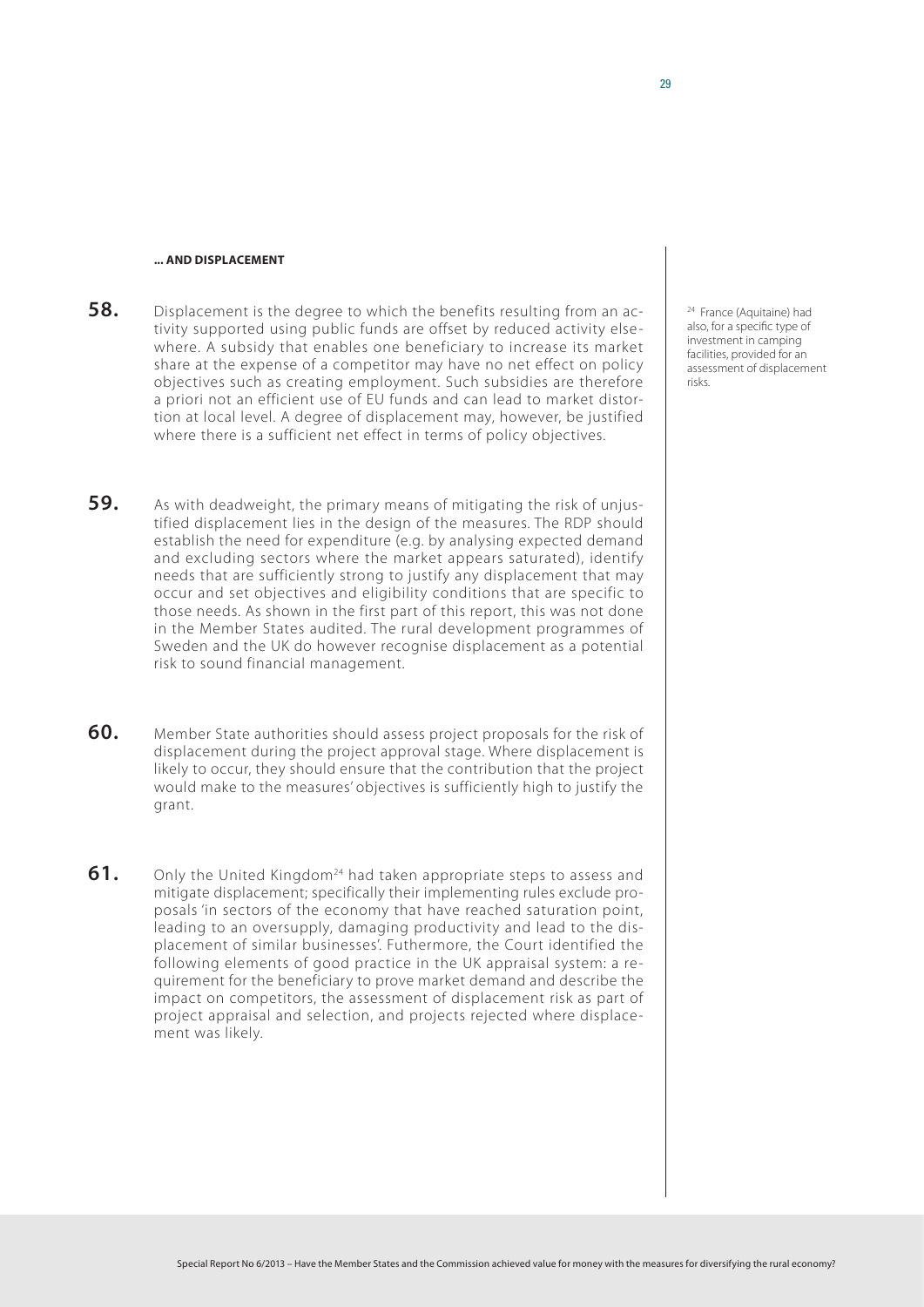**62.** The Court assessed the 57 projects visited for the risk of displacement, basing its review on an examination of documentation and on discussions with beneficiaries about their companies' products, markets and competitors, and about the effects of the investment on these factors. Indications of displacement risk were identified for 19 projects (see *Annex II*). Examples of indications of displacement are described in *Box 12*. For three projects, the risk of displacement was considered not applicable and for four projects the Court did not have enough evidence to assess it.

## **Economy**

**63.** The principle of economy requires that the financial resources must be made available in due time, in an appropriate quantity and quality and at the best price. There is a risk that beneficiaries may not seek to implement the projects at the lowest costs consistent with the necessary quality. In this event, the cost to the EU and national budgets may be unnecessarily inflated. This is uneconomical and inefficient and reduces the available funding for other projects. The Commission and the Member States should ensure that the project costs proposed by the applicants of measures 311–313 are reasonable, and that administrative procedures should be as simple as possible to allow an effective and efficient implementation of projects for the benefit of rural areas.

#### **Box 12**

#### **Example demonstrating the risk of displacement**

**Sweden**: Measure 313 supported the construction of conference rooms for a visitor centre. The beneficiary provides two-day conferences during which around 15 participants are lodged at a nearby hotel. A new investment project promoted by the visitor centre and supported with EU funds includes the construction of guest accommodation for up to 20 people. The Swedish authorities did not consider the risk of displacement when approving the grant, despite the fact that the project is likely to result in a loss of business for the nearby hotel, where the participants currently stay overnight.

#### **However, the audit did find examples of good practice**

**United Kingdom — England**: In the case of a farm shop, the regional development agency assessed as part of the project appraisal how close the nearest farm shop competitors were and if it was likely to affect their businesses. The low level of displacement was considered justified given the positive assessment of the regional tourism authorities.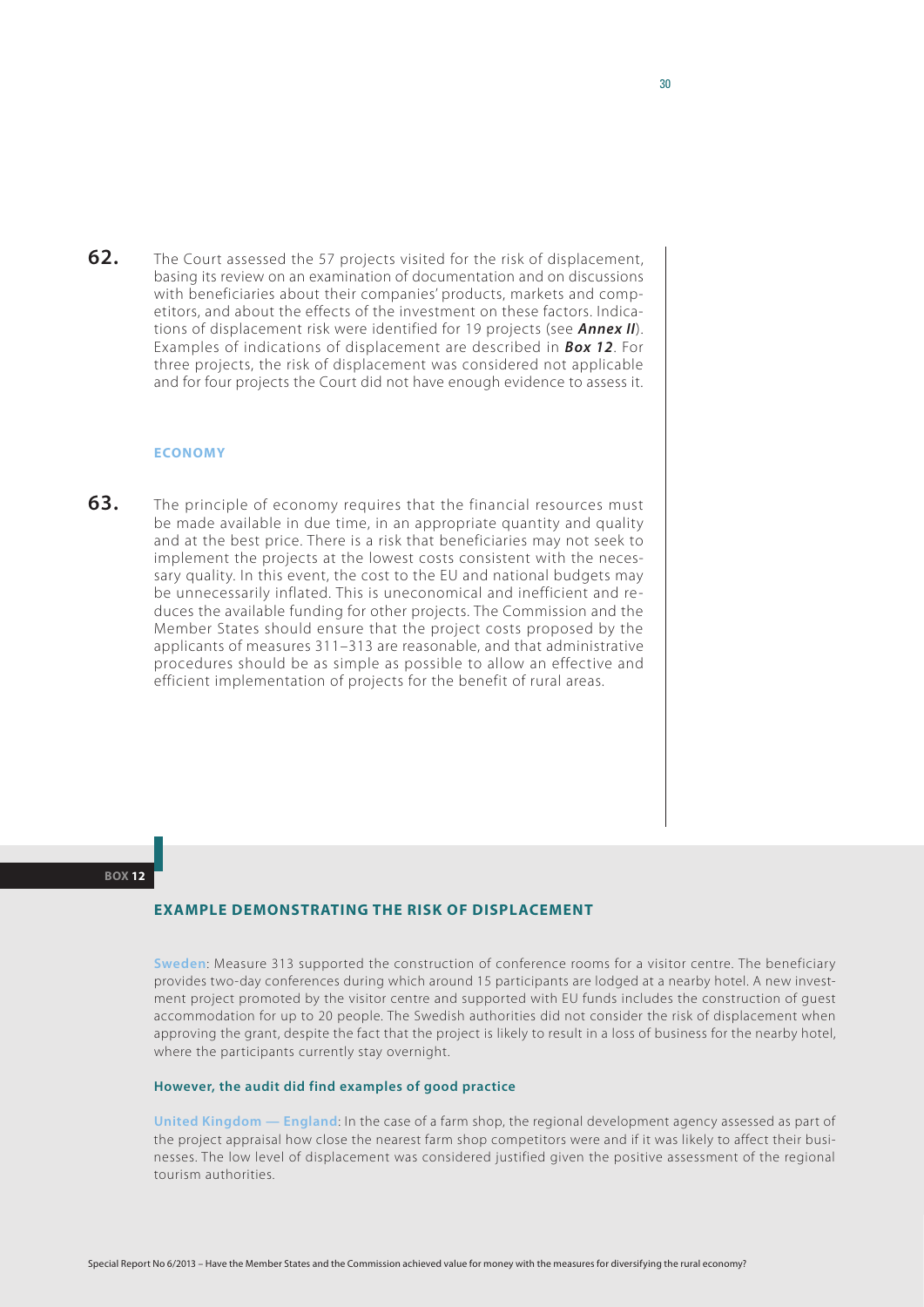#### **Poor checks on the reasonableness of costs**

- **64.** Article 24(2)(d) of Regulation (EC) No 65/201125 specifies that Member States should verify the reasonableness of project costs submitted as part of the administrative checks on applications for support. This evaluation must be performed using a suitable system, such as reference costs, the comparison of a number of offers or an evaluation committee.
- **65.** The Court found that France did not apply any such procedures. This was all the more serious because the Commission had already (in 2008) asked the French authorities to introduce a system to verify the reasonableness of costs as part of their administrative checks and has applied, in the past, a financial correction for this type of weakness concerning other investment measures.
- **66.** The other Member States that were audited applied relevant systems, consisting of specific procurement rules, checks against standard costs or a combination of both. However, these checks varied in quality. The Court identified cases of non-compliance with EU rules in Sweden and significant weaknesses in the Czech Republic, Italy — Campania and Poland, involving incomplete, superficial and poorly documented checks (see *Box 13*). Following the Court's visit, the Italian authorities issued a revocation order for the aid granted to a local municipality (46 780 euro) partly due to problems relating to the selected bid and the price accepted for the services funded.

<sup>25</sup> Commission Regulation (EU) No 65/2011 of 27 January 2011 laying down detailed rules for the implementation of Council Regulation (EC) No 1698/2005, as regards the implementation of control procedures as well as crosscompliance in respect of rural development support measures (OJ L 25, 28.1.2011, p. 8).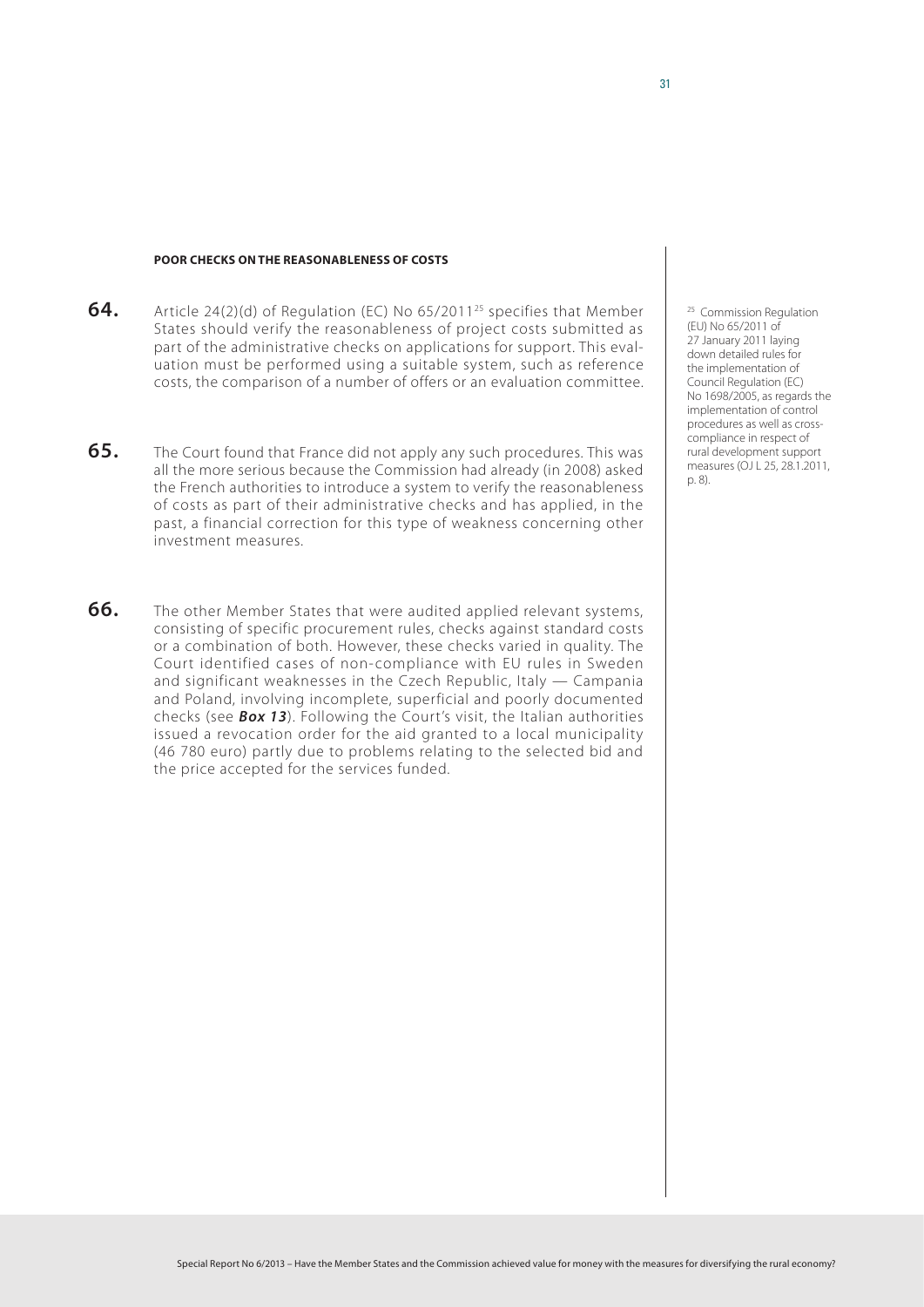## **Examples of weak and 'good practice' rules and checks identified in the Member States**

**Sweden**: The usual method used for establishing the reasonableness of costs is to require applicants to provide two quotes for costs that represent at least 25 % of the total. This means that a project promoter does not have to show, for up to 75 % of the proposed total, that the costs are reasonable.

Eligible expenditure is not limited to the amounts quoted and beneficiaries can therefore claim for costs in excess of the amounts (accepted as being 'reasonable') and still get the full grant as long as they obtain lower prices on other items (for which 'reasonableness' was not checked), or by not purchasing other items included in the application. This does not result in savings to the EU budget as the beneficiary may use the 'savings' to purchase additional items up to the ceiling of the approved total project cost.

In one of the audited projects, no quotes were provided for 2,5 million SEK or 290 000 euro involving the building and fitting of a new restaurant and a separate guest house (grant: 900 000 SEK or 94 000 euro, grant rate: 30 %). There was no mention in the project file of any measures to check that the costs were reasonable.

**Italy — Campania**: In Italy, the only check carried out by the provincial authorities on the reasonableness of costs for general expenses was that their value should not exceed the ceilings mentioned in the call for proposals without considering the detailed nature and scope of the services (usually consultancy services) provided. For example, for a simple project involving the purchase of a new bus, the consultant charged a fee of 15 000 euro (5,1 % of the price of the bus); this fee was eligible for public support.

Furthermore, for some projects, machinery and/or equipment were provided by different companies from those selected by the independent expert and authorised by the expert evaluator. In one case the beneficiary stated that he had granted the contract for the creation of a website to a friend who was able to do the work at the same price as the company selected by the expert. However, the auditors found that the website was not fully functional at the time of the audit (March 2012) despite the invoice having been paid on 9 August 2010. The incomplete website was not noted during the visit made as part of the pre-payment checks.

The Court identified the following good practices: in **England**, the inspections made in accordance with Articles 27 and 30 of Regulation (EC) No 1975/2006 (5 % at payment and 1 % *ex post*) included checks for credit notes or discounts. In **Italy — Campania**, the region included in the 2011 call for proposals the requirement to enclose the vendor's published price-list to the offer and to indicate any discounts offered.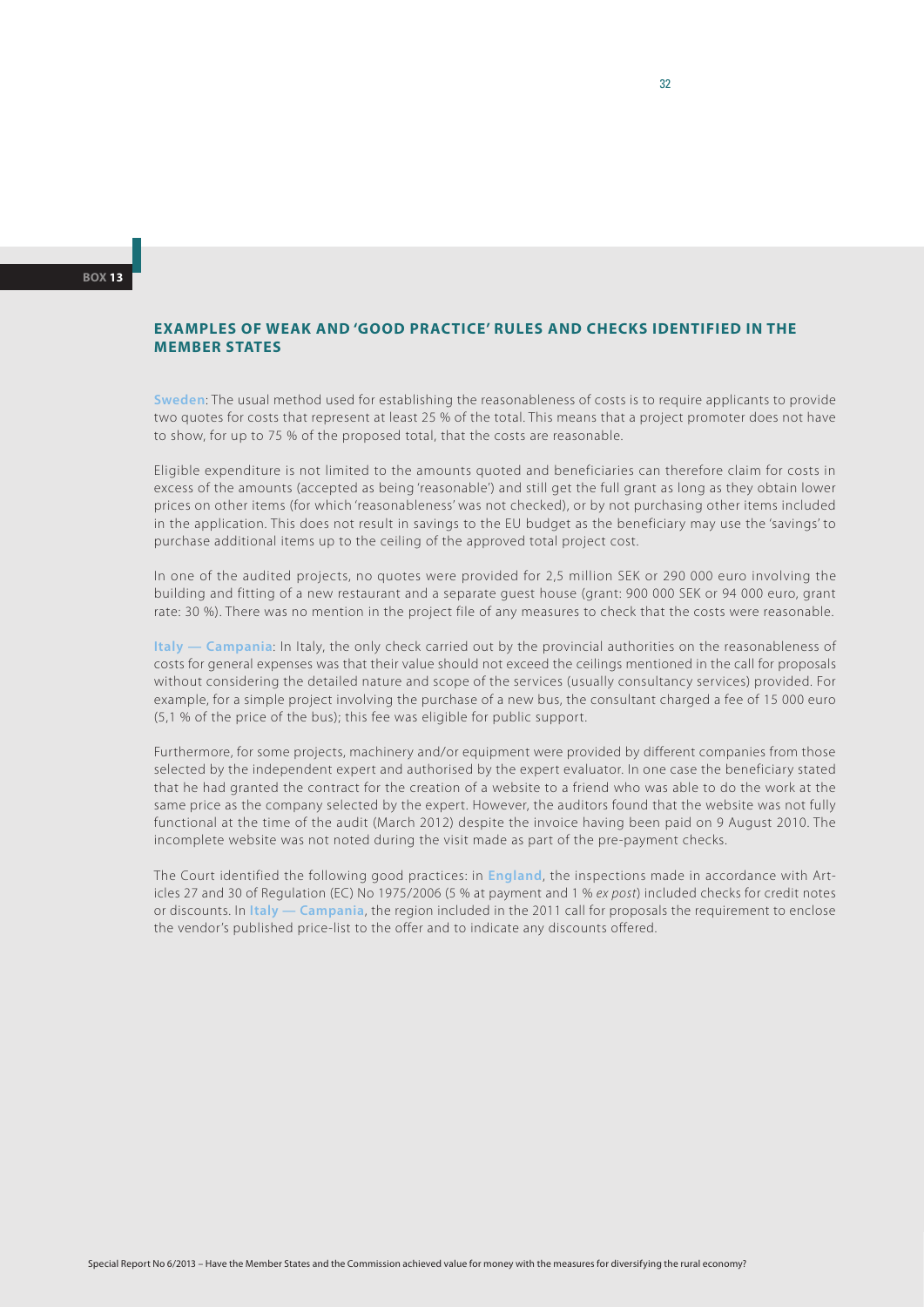### **THE ADMINISTRATIVE BURDEN IMPEDES THE EFFECTIVE AND EFFICIENT implementation of programmes**

- **67.** As stated in paragraph 63, the Member States' procedures must not be excessively long and burdensome so as not to dissuade applicants from submitting project proposals. This risk is particularly evident for potential beneficiaries who cannot afford to take the risk of their grant application's being rejected, leaving them to finance the project entirely by themselves — or otherwise delay the investment and potentially miss a business opportunity.
- **68.** The administrative burden and associated bureaucratic costs and delays stand out as factors that hamper the achievement of programme objectives, particularly where they are not justified by the selection of more effective projects (see *Box 14*).

#### **Box 14**

### **A system that reduces the burden on the applicant and one that did not**

**United Kingdom — England**: The UK authorities reviewed short Expression of Interest forms weekly and gave feedback to applicants on their project's likely eligibility and the extent to which it matched the region's priorities. This procedure spared applicants the expense of preparing a full application that was likely to be rejected while decreasing the administrative burden for appraisal, etc. Rural business facilitators were appointed for each project to support the applicant in making the application.

Once the promoter submitted an application, the selection process was completed within around nine weeks. The appraisal covered strategic fit with regional priorities, innovation, the multiplier effect, demand for the product/service, financial viability, the reasonableness of costs; outputs and outcomes of the proposal, deadweight and the value for money of the public funding.

**Poland**: In Poland, the approval procedure for the majority of applications took longer than 6 months — and more than one year for 55 % of measure 312 applications. The main reasons for this were the low quality/incompleteness of applications and the flexible rules that allowed beneficiaries to amend their application twice during each stage of the assessment. The selection criteria set out by the Polish authorities did not assess the 'quality of the individual projects' as they referred to quantifiable indicators relating to characteristics of the holding (e.g. size, no previous use of EU funds) or the area where they were located. There was no appraisal of the relative merits of the project proposals.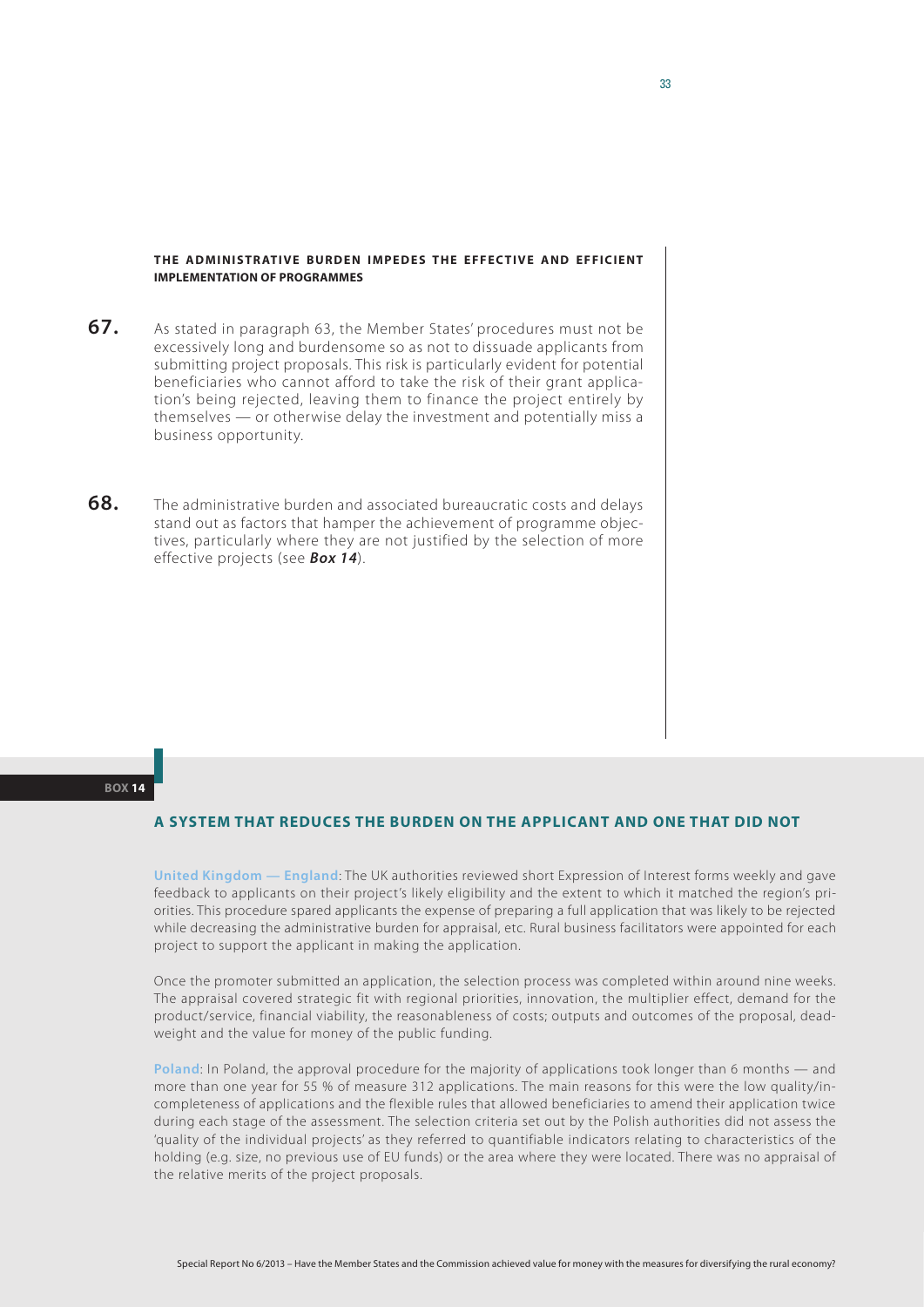**69.** In France, Italy — Campania, Poland and Sweden, it took seven to eight months26 to process grant applications (see *Graph 1*). Furthermore, the French authorities needed around five months to process payment claims and make final payments, with extreme cases of more than 1 year. The Court considers this to be disproportionately long, given the low value and low level of complexity of most of the projects supported under measures 311–313.

<sup>26</sup> Median value (in calendar days).

#### **Graph 1**

**Processing of applications and payment claims (in calendar days)**

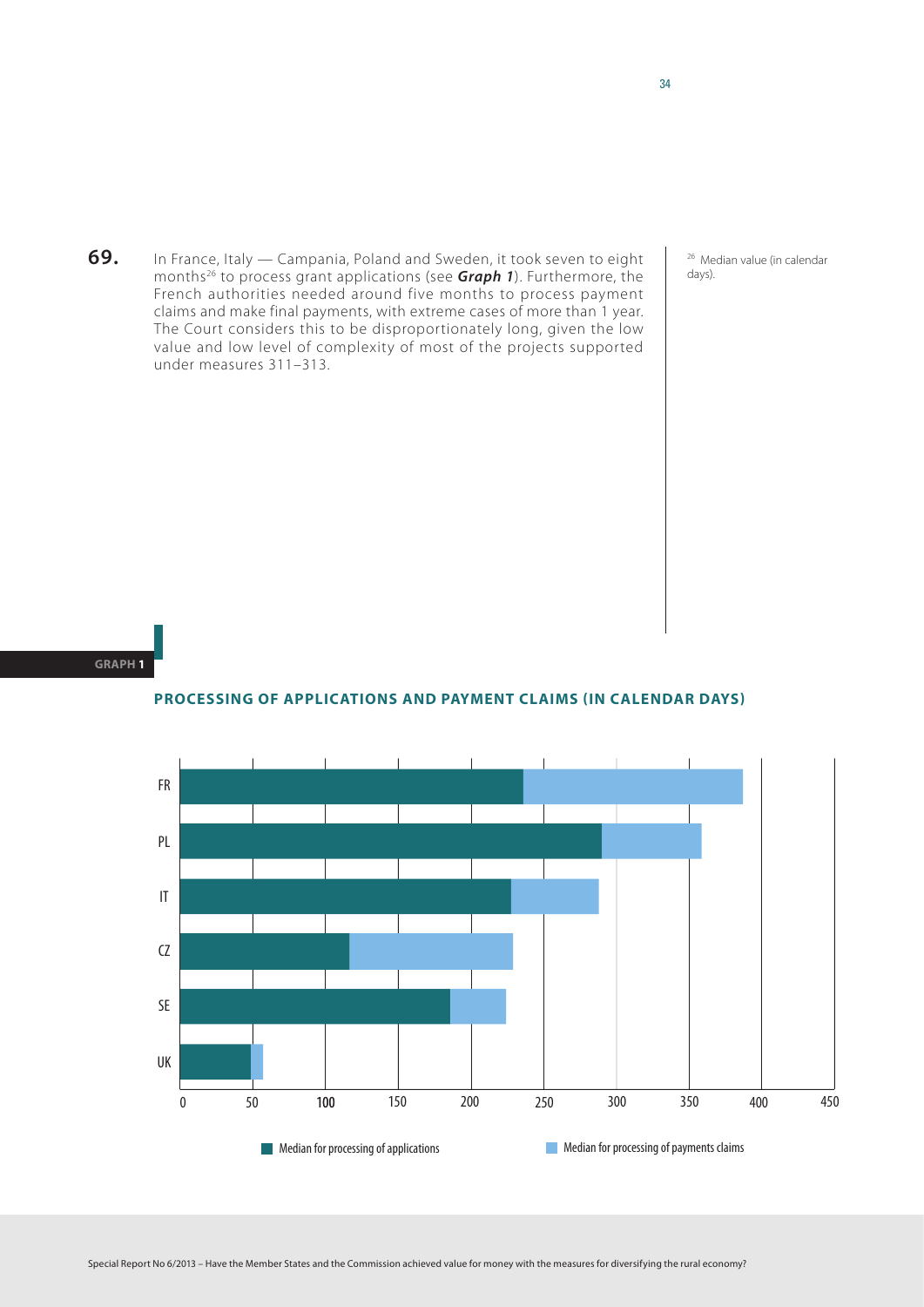- **70.** Delays in project approval and payments can have negative impacts on timely project implementation and the scope of projects financed, and ultimately on the economic situation of an applicant (see *Box 15*).
- **71.** In Italy Campania, France (Aquitaine) and the Czech Republic, the project owners interviewed considered the procedures in their own countries to be too burdensome. Moreover, it should be noted that the Court only audited projects that had been completed successfully, thus not considering applicants that had been dissuaded by the administrative burden or delays. Furthermore, most beneficiaries used consultants to prepare their applications, sometimes at significant cost, partly because they did not feel able to do so themselves.

#### **Box 15**

### **Payment systems can help or hinder beneficiaries**

**United Kingdom — England**: In the UK, the system provided relative certainty to beneficiaries about project approval and payment dates, allowing short-term finance to be arranged and encouraging grants to be taken up by companies that might not otherwise have been able to cope with the cost of the projects. Moreover, applicants were informed in advance of the selection panel's meeting dates and applications were timed to be submitted at a specific meeting. For payment claims, project promoters were informed that they could plan for their grants to be paid in the month after their claim had been submitted. The Court considered these to be examples of good practice.

**Italy — Campania**: In order to receive an advance payment, beneficiaries are required to present an insurance policy guaranteeing the amount requested. The Italian Paying Agency's (AGEA) procedure for processing guarantees was only fully functional from May 2010 although the call for proposals had already been published in 2008. This led to serious delays in the advance payments, with consequent impact on the implementation of the programme: out of 430 projects approved in the 2008–11 period, only 27 projects were at the final payment stage (6 %) in 2012. Beneficiaries faced further problems with the release of the guarantees which led to cases where, at the time of the audit in March 2012, some beneficiaries still incurred significant guarantee-related costs despite having received their final payments in 2011.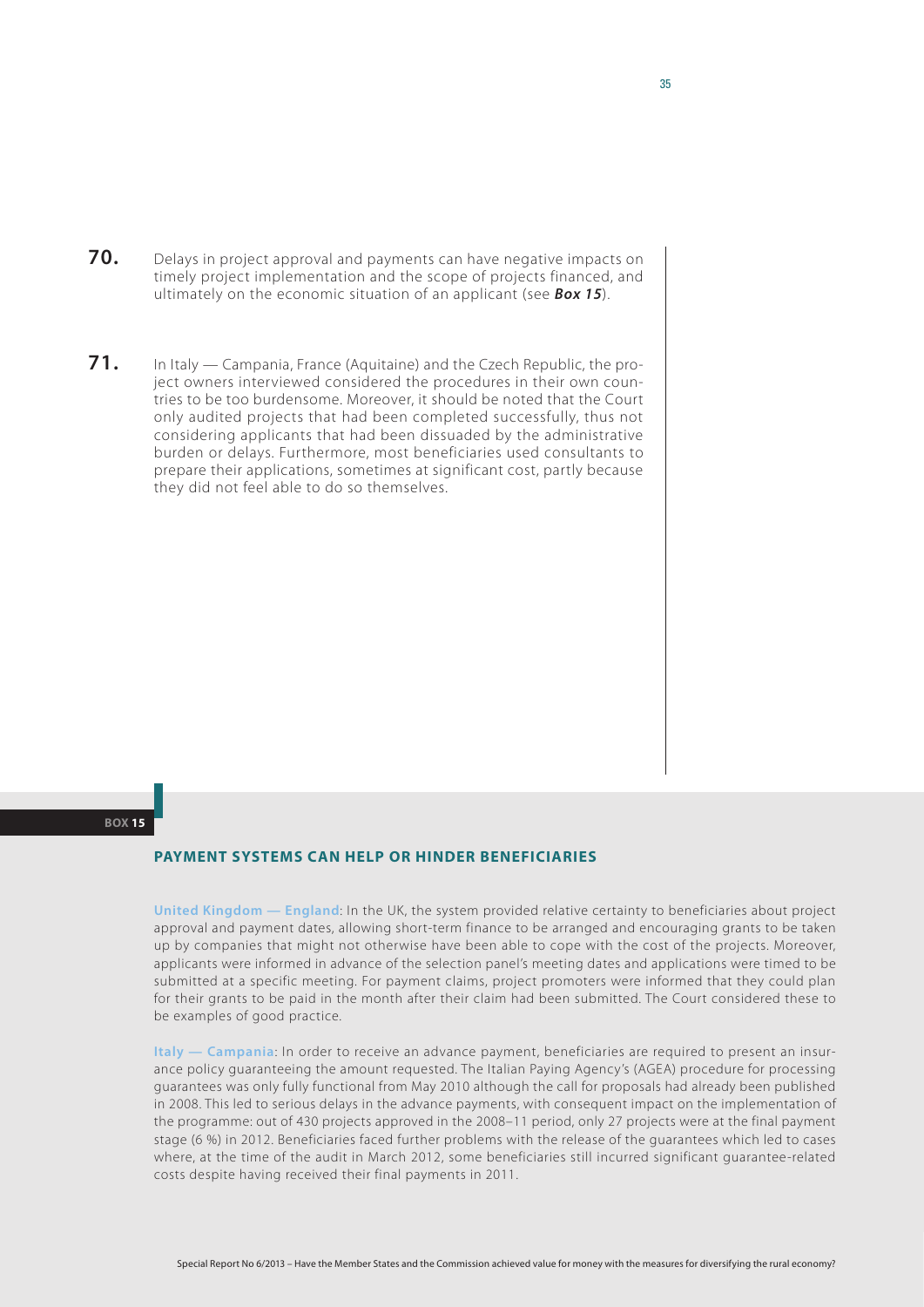## **Part three — Were effective and efficient projects actually funded?**

- **72.** Performance information on the effectiveness and efficiency of rural development spending is needed to demonstrate what has been achieved with the EU budget and that it has been spent well (accountability); to be used to improve the efficiency and effectiveness of the EU budget through informing ongoing management (calls for proposals or grant decisions), identifying improvements to be made in the current programming period, and informing decision-making on future policy.
- **73.** In order to show what has been achieved with EU budget spent on diversification measures, Member States should collect data on the results achieved by projects. Under the Common Monitoring and Evaluation Framework (CMEF), Member States must collect information for at least the common output and result indicators (see footnote 11). The two common result indicators set out for measures 311–313 should provide information on how projects performed in terms of increase in nonagricultural gross value added (GVA) 27 and gross number of jobs created.
- **74.** The Court examined the data collection and monitoring systems in the six Member States and found, as in previous reports<sup>28</sup>, that there was an absence of relevant and reliable information to conclude on the effectiveness of these measures. Therefore, the auditors measured project results (in terms of the two CMEF indicators mentioned above) and achievements of the specific project objectives, where possible, on the basis of evidence obtained from project visits.

#### **Monitoring information is lacking and project results show a mixed picture in terms of efficiency and effectiveness**

**75.** Given the element of co-financing and irrespective of the monitoring and evaluation work required by the CMEF, Member States' authorities have their own interest in project monitoring as an important tool to keep track of the projects' progress and to be informed as to whether they are achieving the expected results and the RDP objectives. This could be done by Member States using the administrative and control information available and by collecting periodically relevant information from the beneficiaries, at least until the expiry of the 5-year period for retaining the assets determined by Article 72 of Regulation (EC) No 1698/2005.

<sup>27</sup> To measure the GVA of the supported businesses, Guidance Note I of the CMEF guidelines suggests using the following proxy: 'Total Output — Total Intermediate Consumption'. The guidance note acknowledges that a change in GVA over the years can also be explained by factors other than the support received.

28 See Special Reports No 8/2012 and No 1/2013 (http://eca.europa.eu).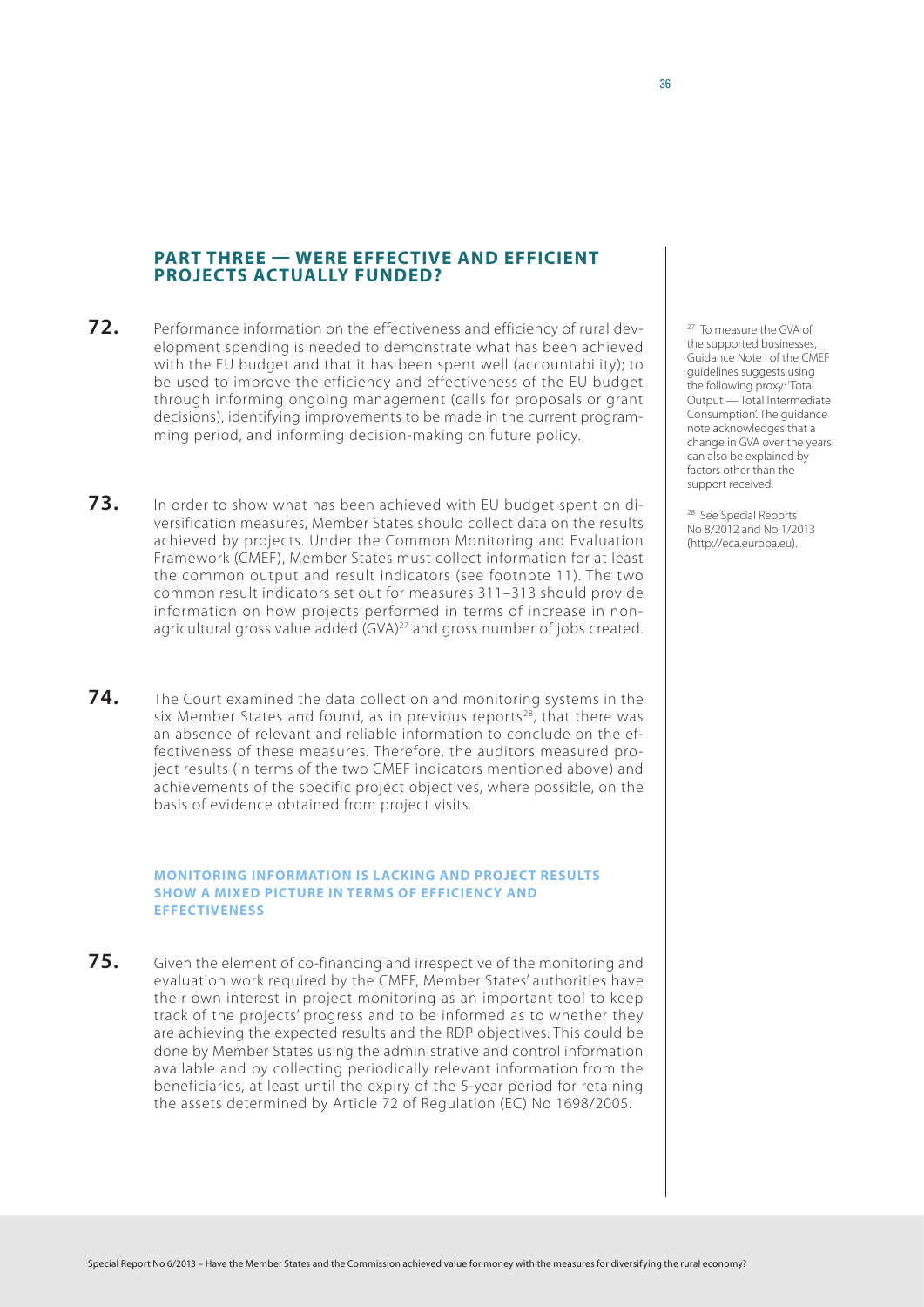- **76.** The audit found that the Member States did not monitor the short- to medium-term success of the projects either in terms of their achievements in addressing RDP objectives, or in terms of the objectives set for the project itself. This was hampered by the lack of clear, specific and realistic objectives and targets set out in the application and/or grant decision (see *Box 16*). France (Aquitaine) had not submitted even the mandatory monitoring information required by the CMEF at the date of the audit.
- **77.** The auditors found that the monitoring information provided by the Member States audited was not reliable. Data collected by Member States was largely based on estimates either at the time of the application (Italy, Sweden and the Czech Republic) or at the time of the final payment claim (the United Kingdom). In addition, data from beneficiary monitoring surveys was not verified by the authorities (Poland and the Czech Republic). The auditors identified several inconsistencies and errors in the data reported, particularly differences between forecasts and the actual figures (see examples in *Box 17*).
- **78.** Although reliable data concerning the achievement of the projects' objectives and results could have been obtained by Member State authorities during on-the-spot checks and *ex post* inspections, the audit revealed that this check was not part of the procedures. For example, even though one project in Italy had undergone several checks on the existence of the purchases and works after its implementation, none of these highlighted the fact that the actual revenue was well below the forecast contained in the application.
- **79.** Given that reliable monitoring information was not available, and that, at programming level, there was little assurance that support for the axis 3 measures is directed to the projects that best fulfil the measures' objectives, the Court's auditors assessed the efficiency and effectiveness of the 57 projects audited on the basis of information provided during the audit visits. The analysis shows that most projects achieved their objectives in terms of physical output and positive effects on GVA, but those with the objective to create jobs were only moderately successful in generating employment (see *Annex II*).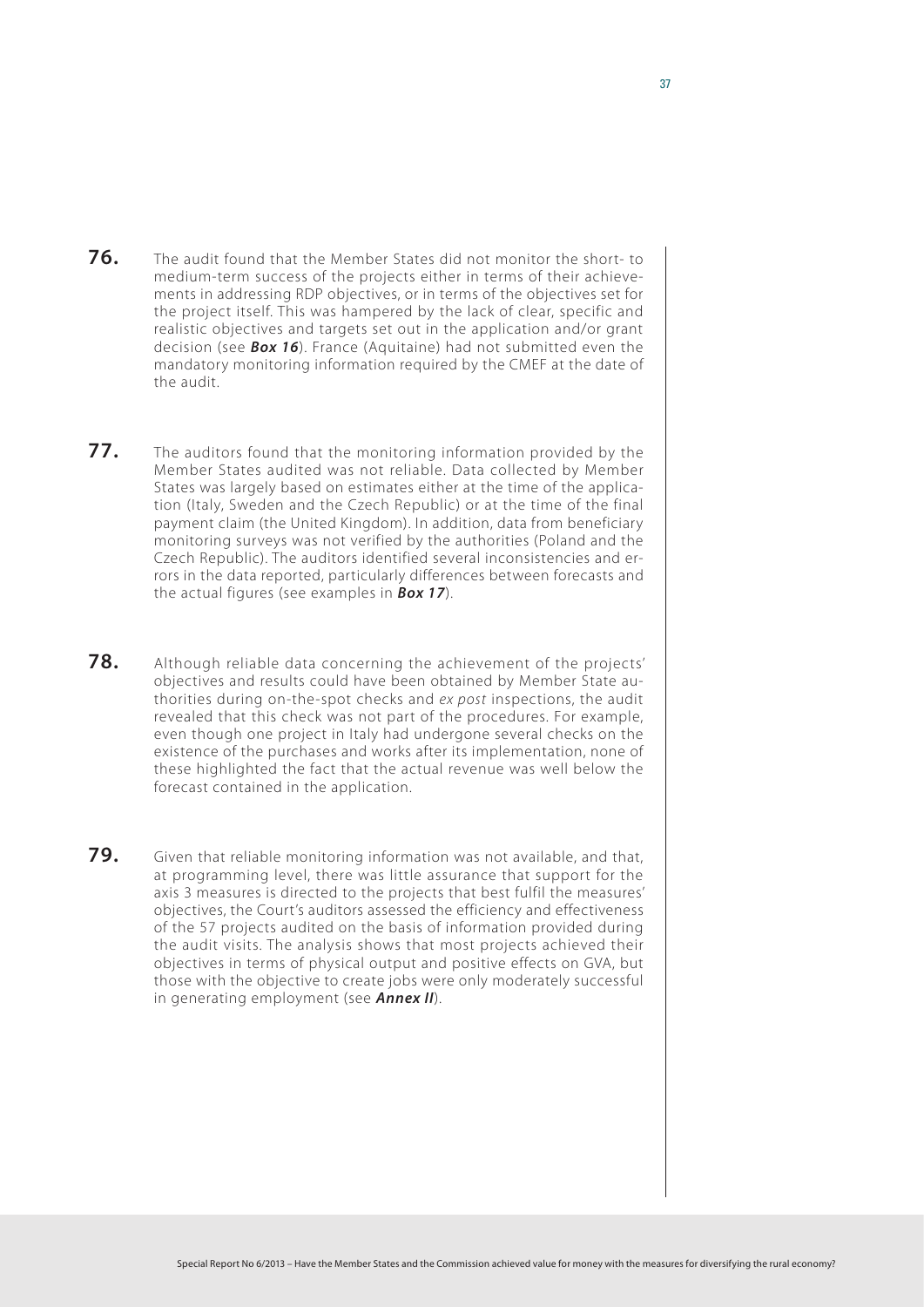#### **Generic objectives lead to a situation where 'enhancing biodiversity' is accepted as an objective for a cake shop**

For a project from **Italy — Campania**, concerning the renovation of a cake shop (measure 312), the following seemingly unrelated objectives were stated in the application: '... balancing high-risk situations such as the depopulation of the countryside, reducing the gap with more developed areas [...], enhancing biodiversity as well as traditional farming knowledge'. These objectives cannot be quantified or measured for such a project.

#### **Box 17**

## **Examples of inconsistencies in the monitoring data collected by the Member States**

**Sweden**: Data for the CMEF indicators were compiled from project information collected from the beneficiaries at the grant application stage (the business plan and financial forecasts), and were not updated on the basis of what was actually achieved. For a restaurant and guest house project, evidence obtained during the visit showed CMEF data for gross value added was overestimated at 1 800 000 SEK (202 000 euro), compared to the actual result of 238 000 SEK (27 000 euro) and three full-time equivalent jobs were reported in the CMEF database as compared to the actual result of one full-time equivalent job created with the supported investment.

**United Kingdom — England**: Evidence obtained in the project visits shows that the results recorded in the CMEF database were not accurate. In five cases out of nine audited, the data on jobs created and jobs safeguarded were overestimated, in the other cases they were underestimated.

**Poland**: The non-agricultural GVA figure declared by a beneficiary in the monitoring survey could not be reconciled with income data collected during the audit visit. The declared GVA was higher than the total output for the supported business, which is not possible according to the definition of gross value added.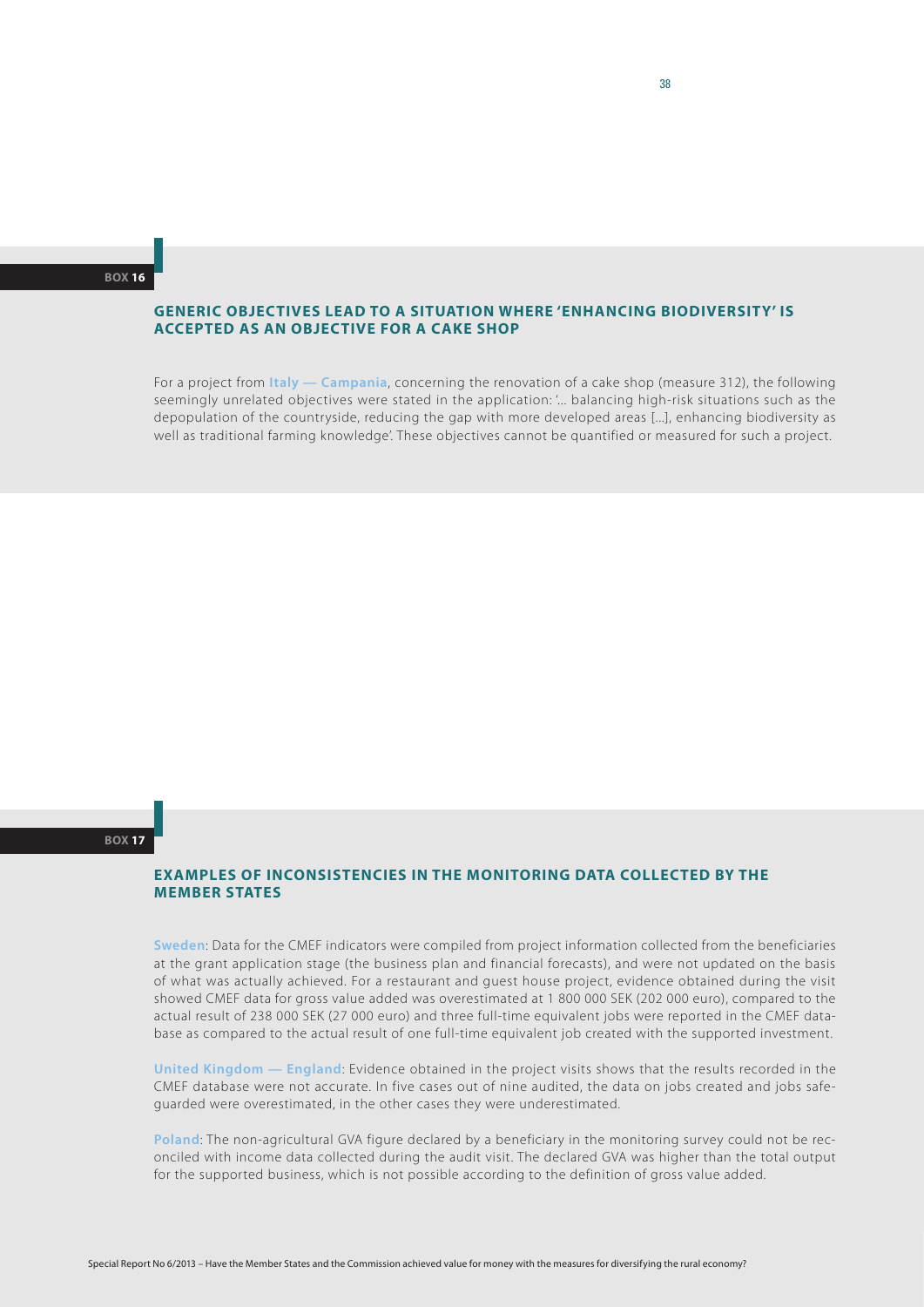- **80.** Whilst projects could be seen to achieve the expected physical output (e.g. construction of a building, purchase of a vehicle) the objectives of the measures to diversify the rural economy were not necessarily achieved. This was the case where the purpose of the investment was not in line (or was only partially in line) with the objectives of the measure (11 projects in total: three in France and Poland, two in Sweden and Italy, and one in the Czech Republic) or/and where there were strong indications that it was not sustainable (two cases in the Czech Republic) or the business had gone bankrupt (one project in France).
- **81.** The Court found cases where there was indication that EU funds to develop the tourist sector or to support micro-enterprises were spent on investments which were at least partially used for private purposes (see *Box 18* for some examples).

**Box 18**

## **Investments that did not effectively contribute towards developing the tourist sector and supporting entrepreneurial initiatives**

**Italy — Campania**: At the time of the on the-spot visit at an agritourism project, a flat refurbished with measure 311 funds was being used by a member of the beneficiary's family, meaning that it did not fully contribute towards the measure's objective to increase the non-agricultural GVA through diversified activities.

**Poland**: Indications of private use were identified for a project for the purchase of office equipment that received measure 312 aid. A leather sofa for receiving clients was funded at the beneficiary's home (which also served as the premises for the business) and used in a living room. No pre-payment visit to this project was made which ould have raised doubts by the inspectors as to the potential private use of the goods funded.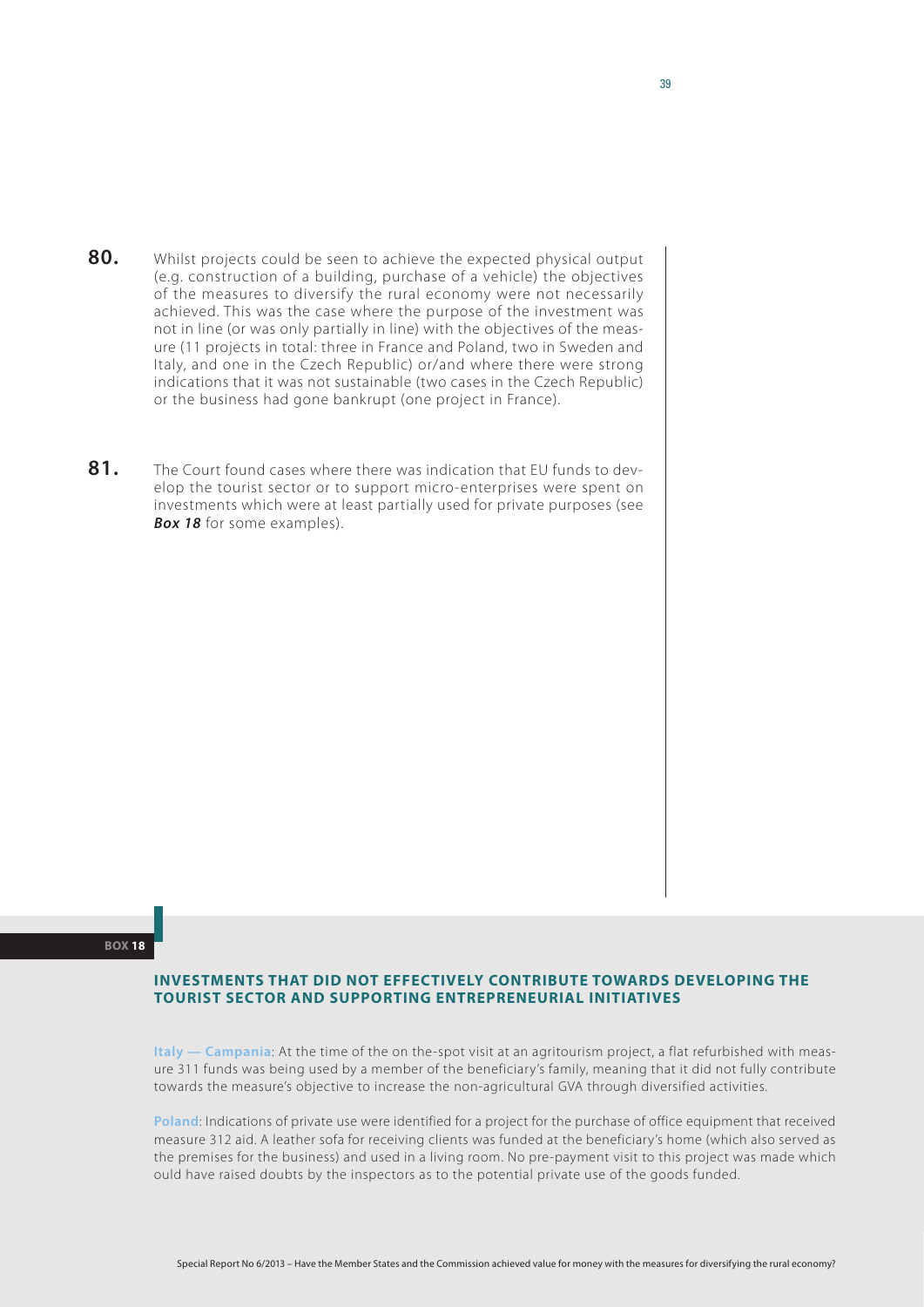### **Diversification projects can help boost farmers' financial performance ...**

**82.** 33 of the supported businesses (58 %) managed to increase their nonagricultural GVA; however, for eight of these cases, there was a weak link between this and the grant-aided investment. The GVA could not be calculated for five projects audited in Poland and the Czech Republic because they were subject to simplified accounting rules. Despite this situation, the authorities had not introduced a system to collect reliable data. GVA increase could not be assessed in six further projects (in Poland and Italy) because either it was too soon to assess their financial impact, or the beneficiary had not supplied the relevant financial data. Six projects did not generate an increase in non-agricultural GVA.

## **... but when they aim to create jobs they are only partially effective ...**

**83.** Of the 27 projects that were intended to create jobs, only 13 projects achieved the targets set (although the Court has doubts in two cases about the sustainability of jobs created) while nine projects only partly created the foreseen number of jobs intended and five did not create any jobs. The audit revealed that jobs were largely created as envisaged in those Member States where the grant was made conditional upon job creation, and targeted checks were carried out to ensure compliance with this condition. This was the case in Poland, the Czech Republic (for certain sub-measures) and the United Kingdom (see paragraph 37). Conversely, the auditors noted that the impact on job creation was minor for projects audited in France, Italy and Sweden, where this type of condition did not apply and targeted checks were not carried out (see *Annex II*).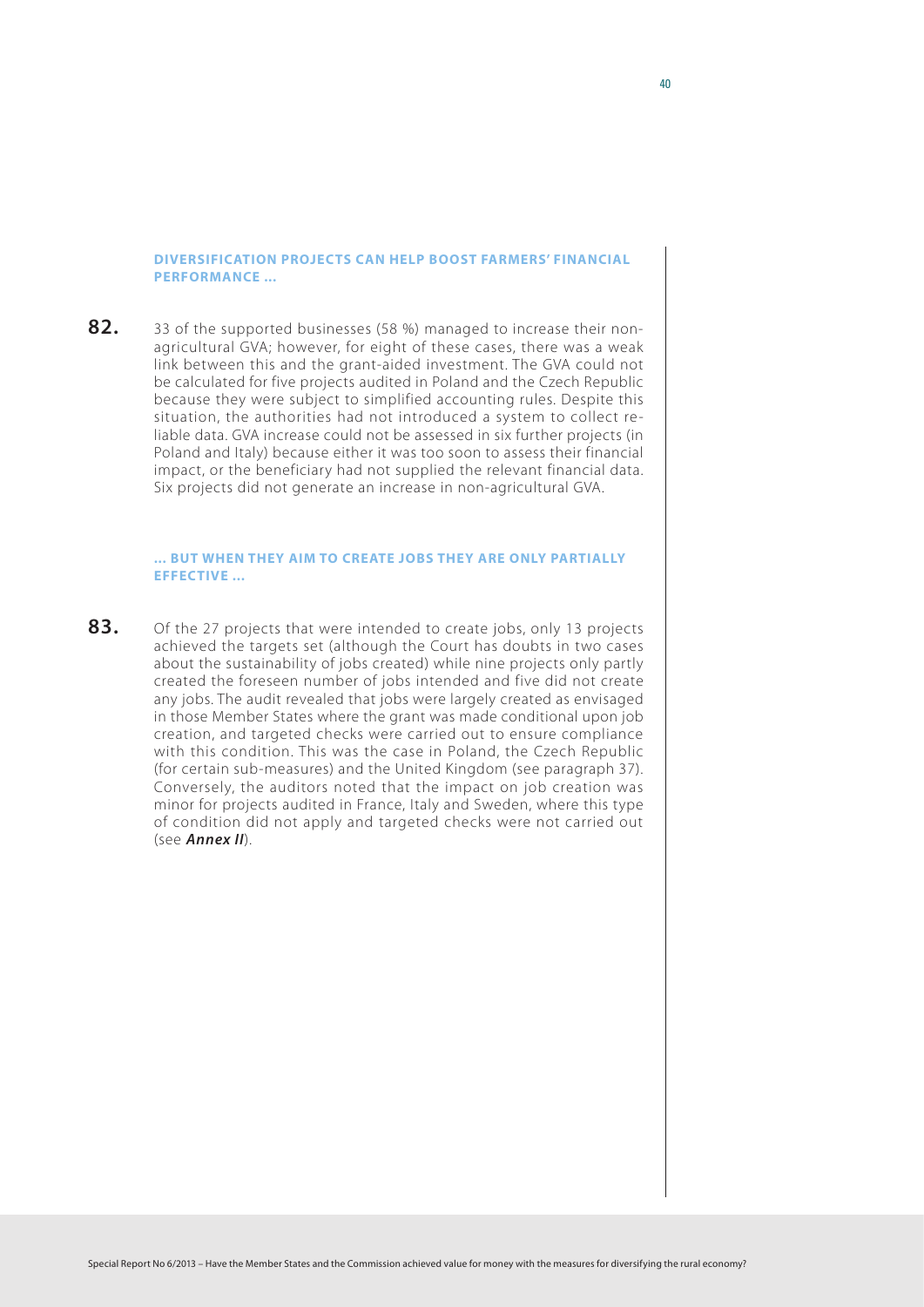### **... and there is an unknown effect on maintaining jobs**

84. Although projects may not all be intended to create jobs, the investments may maintain or safeguard jobs. However, Member States are not required by the monitoring and evaluation framework to collect these data. Only the United Kingdom — England defined an additional indicator in its CMEF database measuring 'jobs safeguarded' as jobs that would be lost if the grant-aided investment was not undertaken, although the application of this definition was inconsistent. In one project which reported two jobs as being safeguarded, the Court found that the number should have been reported as zero. In Poland, the audit revealed that data on jobs maintained were reported but mixed with data on job creation. As a result, the auditors were not able to conclude on the impact of the projects on jobs safeguarded or maintained, as no evidence was available to assess this at the Member State and beneficiary levels.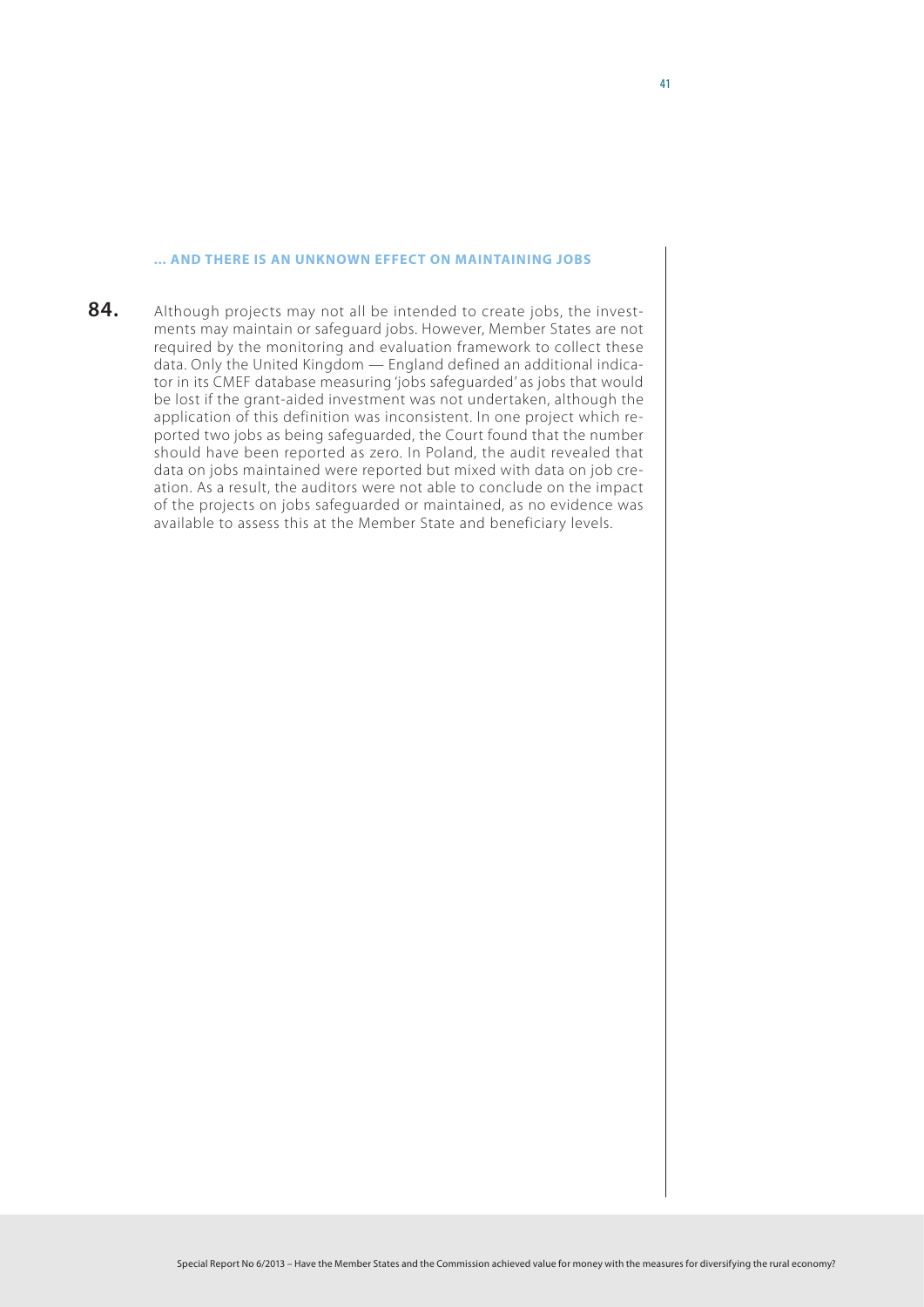# CONCLUSIONS AND RECOMMENDATIONS

- **85.** As part of the rural development policy Member States may use the EU budget to finance projects that seek to diversify the rural economy in order to support growth, employment and sustainable development in rural areas. This is done through the EU and Member States co-financing of projects in the areas of diversification into non-agricultural activities, creation of micro-enterprises and the encouragement of tourism activities.
- **86.** This audit examined the question 'Have the Member States and the Commission achieved value for money with measures for diversifying the rural economy?' The Court concludes overall that the Commission and the Member States have, only to a limited extent, achieved value for money through the measures for diversifying the rural economy, as the aid was not systematically directed to the projects that were most likely to achieve the purpose of the measures. This was due to a lack of clear needs for intervention or specific objectives being set in the RDPs, broad eligibility criteria adopted that did not limit the projects to those most likely to achieve diversification and selection criteria that did not choose the most effective projects or were not applied at all.
- **87.** Too often, and particularly at the start of the programming period, the selection of projects was driven more by a need to spend the allocated budget than by the quality of the projects themselves. In some Member States audited, all eligible projects were funded where sufficient budget was available regardless of how the project was assessed by their selection systems. The overarching priority of job creation was not properly targeted, the monitoring did not allow the true picture of jobs created to be ascertained and there was a lack of active management particularly when it was apparent that the targets set would not be met.
- **88.** Member States did not sufficiently mitigate the risks of deadweight and displacement, and therefore they did not ensure the most efficient use of resources. Member States checks on reasonableness of costs did not sufficiently reduce the risk of overspend and there were examples of excessive administrative burden and payment delays.
- **89.** These weaknesses and the related Court's recommendations are further developed below.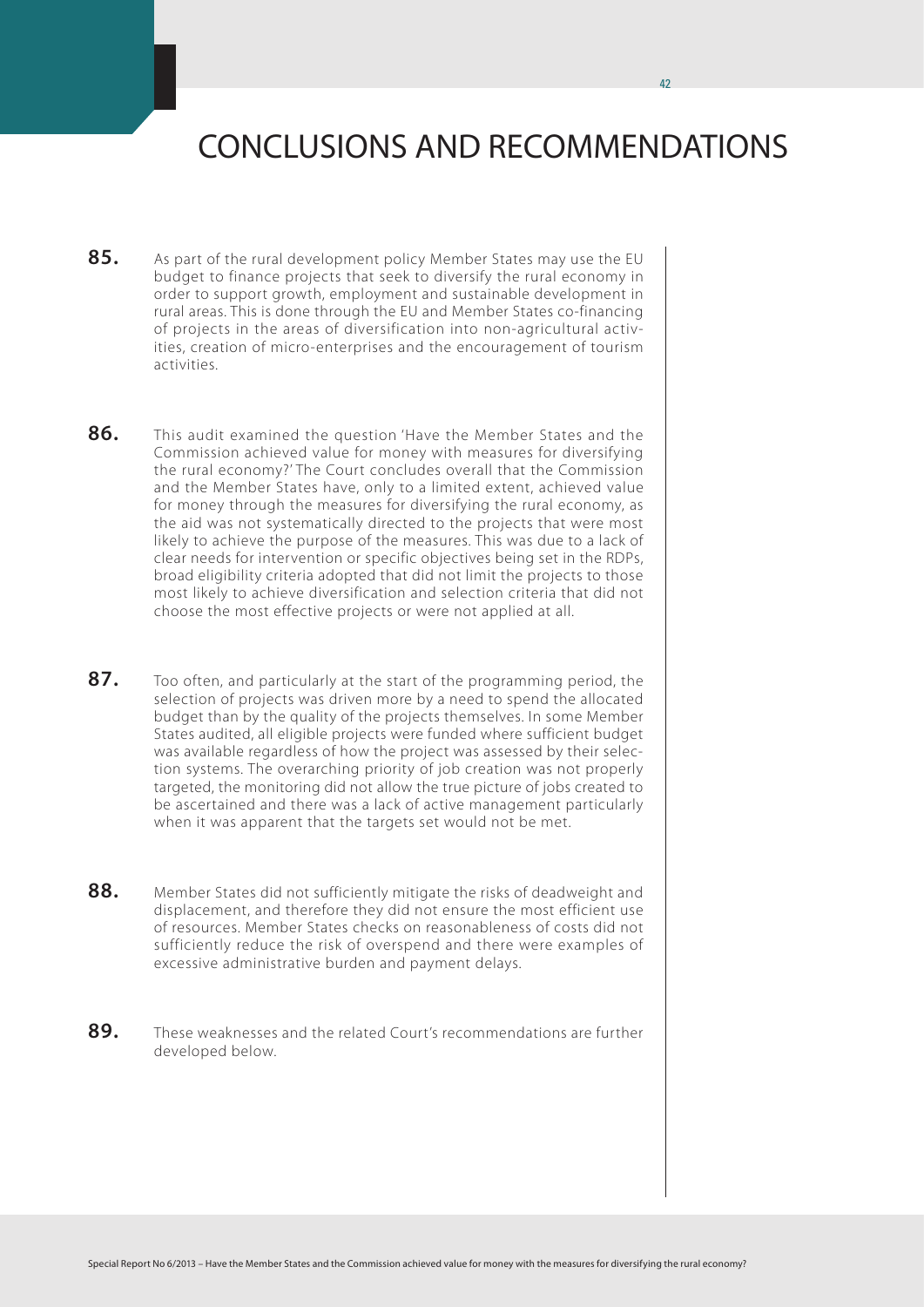**90.** Better targeting of rural development support is a key issue in improving efficiency at measure level. Since targeting is based on the identification of priority areas, beneficiaries or types of activity or achievements, its effectiveness depends primarily on the quality of the strategy that the programme is based on. Therefore, improved targeting will follow from improved strategy making and above all a clear framework on how diversification can/will contribute towards sustainable growth (i.e. the rationale for intervention). However, the majority of RDPs which were audited did not set down the outcome that they plan to achieve and did not explain how providing funding under diversification measures would improve the economic sustainability of the rural area. Nevertheless, the Commission approved these RDPs.

## **Recommendation 1**

In their RDPs, Member States should clearly identify why and how public intervention for investments in non-agricultural activities can help to redress for example market failures related to barriers to employment and growth.

The RDPs should set specific and measurable objectives in relation to these needs.

The Commission should approve only those RDPs that present substantiated and comprehensive strategies with a clear rationale that show how policy intervention will contribute to strategic aims of creating growth conditions and employment opportunities.

**91.** Eligibility conditions established by some Member States did not restrict the aid to activities supporting diversification of rural economy towards non-agricultural activities. Furthermore, EU legislation requires Member States to establish selection criteria; these should allow the most effective and efficient eligible projects to be prioritised, and provide a basis for rejecting those that do not represent value for money. Only four of the six audited Member States/regions established selection criteria, and even these were not always applied in practice.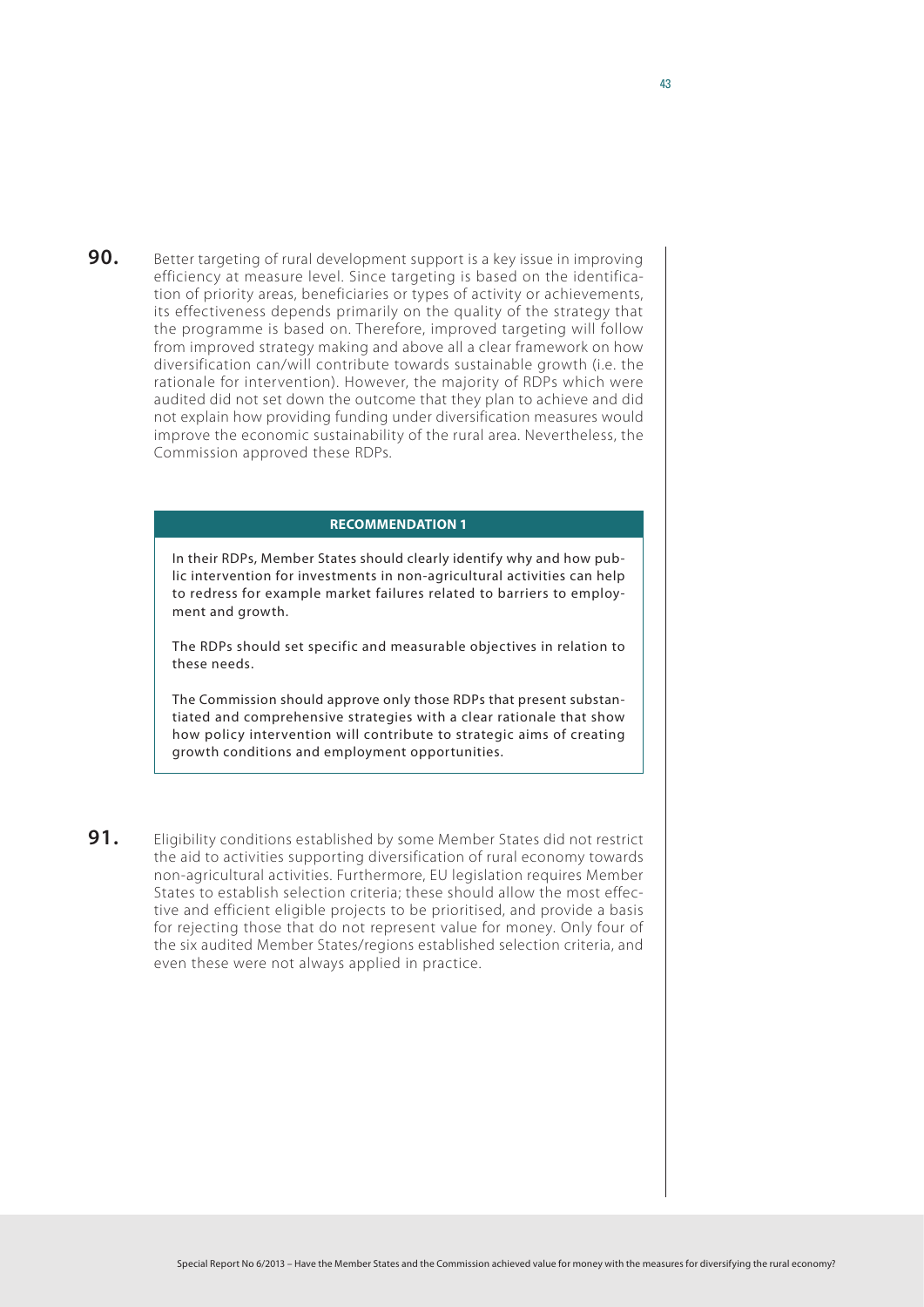**92.** Where the audited Member States still had funds available from the amount which was budgeted, they financed all eligible projects, regardless of their effectiveness and efficiency. Later in the period when funding was tight 'better' projects were rejected.

#### **Recommendation 2**

Member States should establish and consistently apply criteria to ensure the selection of the most effective, sustainable projects with respect to the Member States' specific objectives in order to develop non-agricultural activities and promote employment. The potential of the projects to produce positive effects on employment and incomes should be taken into account in the design of future policy and be more prominently considered by the Member States in their project selection systems. These selection systems should systematically set a minimum threshold taking into account the 'quality of project'. Targeted controls should be carried out to ensure the respect of such criteria for example during the on the spot and *ex post* checks.

The Commission should ensure that these criteria are correctly and continuously applied, not only in cases of budgetary shortage.

**93.** The Court found that Member States did not systematically channel the funding to projects for which there was a demonstrable need for public support. As a consequence, the likelihood of deadweight is high and the results achieved by the projects cannot necessarily be attributed to the grant. Furthermore such subsidies may constitute a waste of scarce public money when they lead to market distortion at local level (i.e displacement effect). Only one Member State took these risks into account in projects' appraisal.

## **Recommendation 3**

The Commission and Member States should promote the adoption of best practices in respect of mitigating the risks of deadweight and displacement. This requires Member States to select projects for which there is a demonstrable need for public support (and which deliver added value). Member States should consider deadweight and displacement risks both when drawing up their RDP and when selecting projects. The Commission should encourage Member States to adopt the practice whereby expenditure for investments would be eligible only as of the date of grant approval.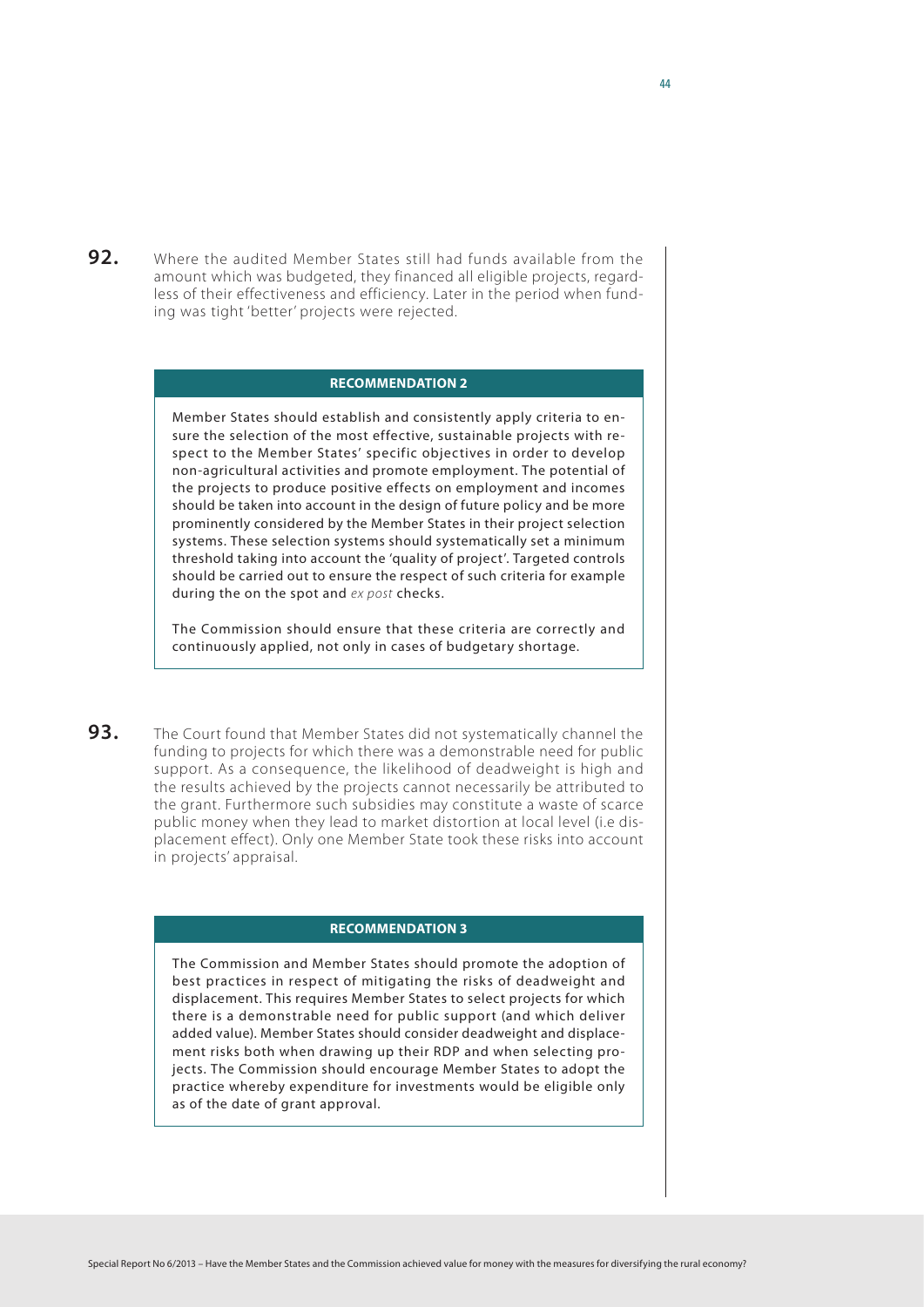**94.** The Court identified weaknesses in the systems put in place by the Member States to assess the reasonableness of project costs. These weaknesses increase the risk that public funds are spent without due regard to the principle of economy.

#### **Recommendation 4**

Member States should mitigate the risk to economy by a systematic assessment of costs that should not be limited only to questions of eligibility and the results of this assessment should be adequately documented. Where feasible, benchmarks should be developed for common cost items in order to facilitate the assessment of costs in project proposals.

The Commission should ensure that Member States have effective systems to carry out checks on reasonableness of the costs.

- **95.** The CMEF has been set up as a monitoring and evaluation tool for the Member States and the Commission. The Court found that it does not generate reliable data which can be used to monitor the effectiveness of the measures implementation and identify problems and solutions in a timely manner. Moreover the Commission and the Member States have not used the monitoring information to actively manage these measures in order to improve their effectiveness.
- **96.** In terms of job creation, part of the overarching priority of axis 3, the Member States audited could not provide accurate information on the jobs created or maintained nor, where targets were not being met, did they adapt spending to take this into account.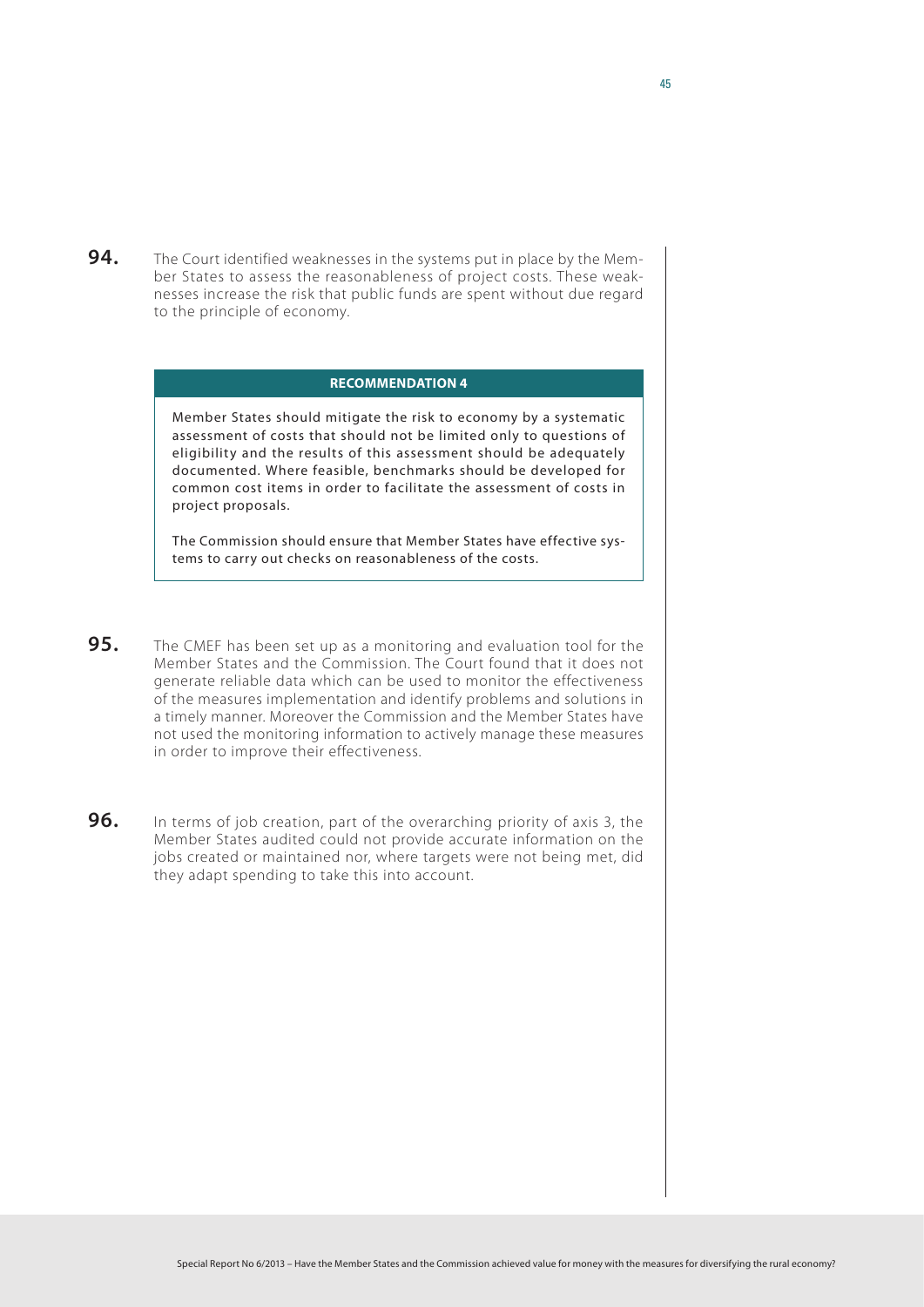## **Recommendation 5**

The Commission and the Member States should ensure that for the forthcoming programming period, relevant and reliable information is obtained to facilitate management and monitoring of the measure and to demonstrate the extent to which the aid given is contributing to the achievement of EU priorities. Furthermore, Member States should ensure that clear specific objectives are set for the projects to which funds are committed. Objectives should be quantified where possible to facilitate the execution and monitoring of the projects and to provide useful feedback for the managing authority.

The targets for job creation should be realistic and the numbers of jobs created accurately monitored, the measures should be better managed throughout the programming period and particularly if it becomes apparent that targets set will not be achieved.

Member States should be encouraged to develop tailor-made indicators that reflect their own specific context and need, for their own management and evaluation purposes.

**97.** The administrative burden should be reduced as far as possible, especially in respect of smaller projects; excessive payment delays can discourage beneficiaries.

#### **Recommendation 6**

The Commission and Member States should increase their efforts in reducing the administrative burden and ensuring that payments are made in a reasonable timeframe. Consideration could be given to a procedure for 'fast tracking' small scale investments (shorter periods for processing applications) and payments.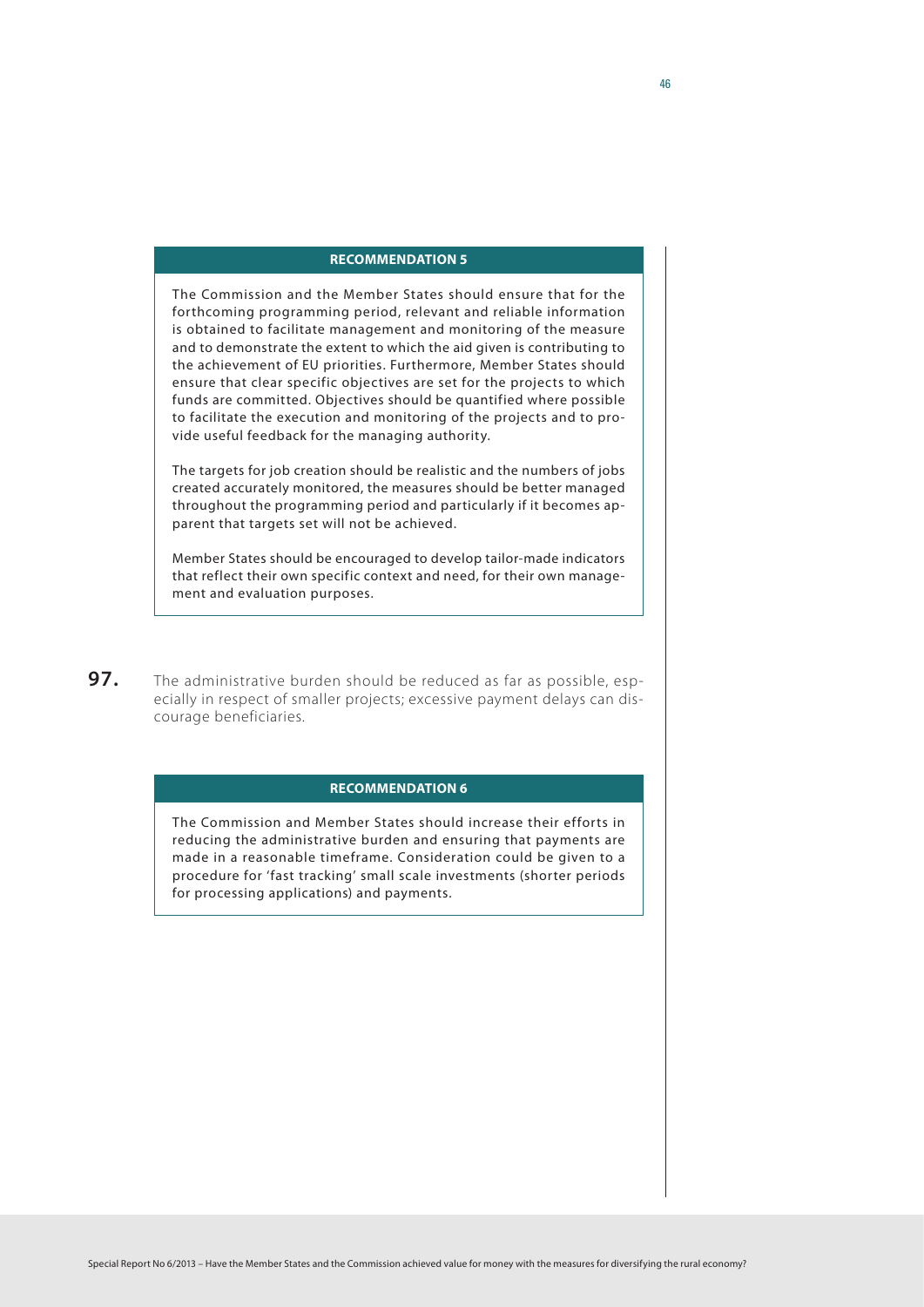This Report was adopted by Chamber I, headed by Mr Ioannis SARMAS, Member of the Court of Auditors, in Luxembourg at its meeting of 5 June 2013.

*For the Court of Auditors*

 $l$ 

Vítor Manuel da SILVA CALDEIRA *President*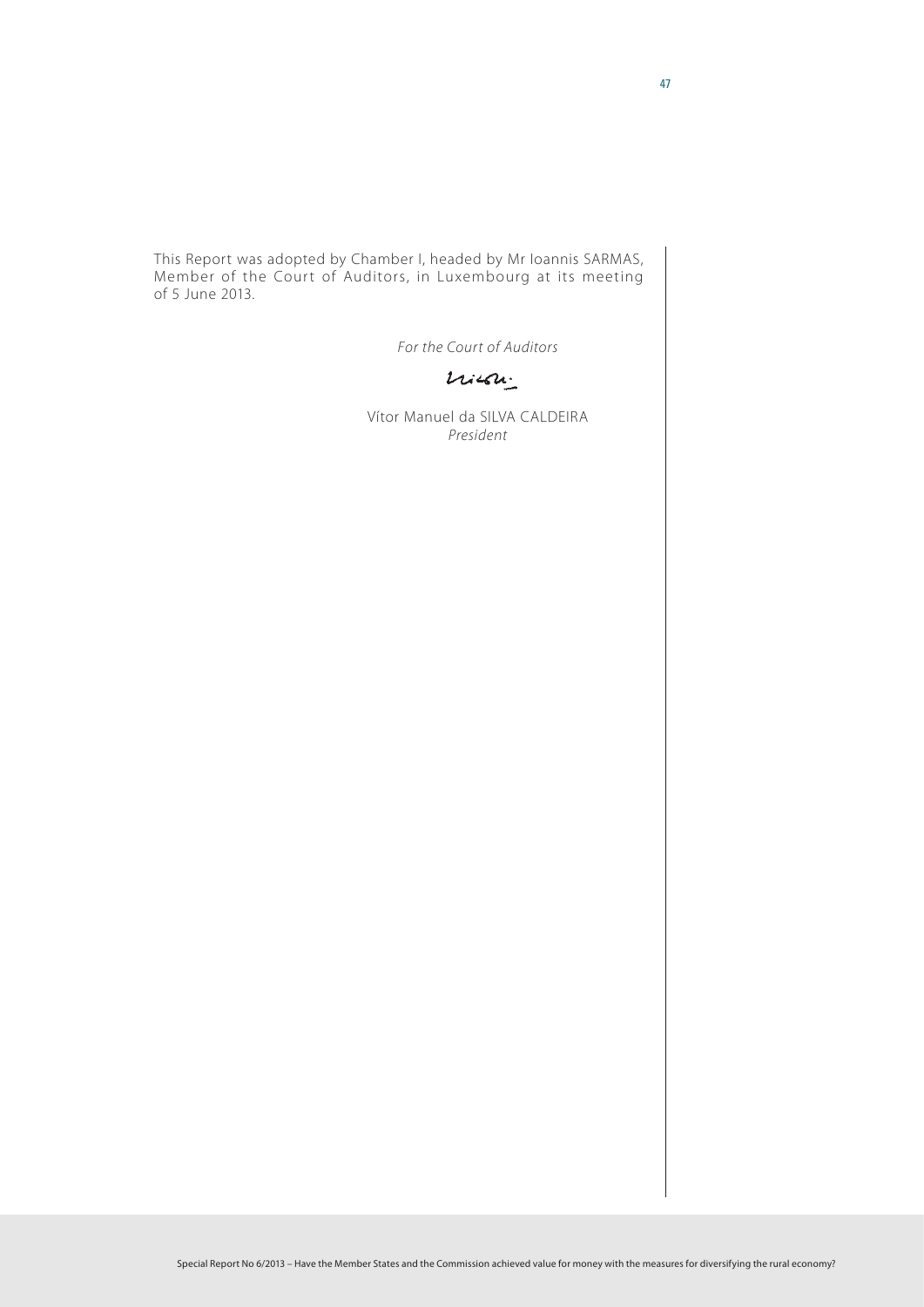## **EU FUNDS FOR AXIS 3 DIVERSIFICATION MEASURES PROGRAMMED AND SPENT (AS AT FEBRUARY 2012)**

- **ο** Originally programmed expenditure (2007–13): 4 922 400 000 euro
- **o** Revised programmed expenditure (2007–13): 4 619 133 731 euro<sup>1</sup>



**ο** Implemented expenditure (2007–February 2012): 1 090 970 738 euro

<sup>1</sup> By 31 December 2011.

*Source:* European Court of Auditors' compilation on the basis of data provided on the website of the European Network for Rural Development: Financial and physical indicators [\(http://enrd.ec.europa.eu/policy-in-action/rural-development-policy-in-figures/rdp-monitoring-indicator](http://enrd.ec.europa.eu/policy-in-action/rural-development-policy-in-figures/rdp-monitoring-indicator-tables/financial-and-physical-indicators/en/financial-and-physical-indicators_en.cfm)[tables/financial-and-physical-indicators/en/financial-and-physical-indicators\\_en.cfm\)](http://enrd.ec.europa.eu/policy-in-action/rural-development-policy-in-figures/rdp-monitoring-indicator-tables/financial-and-physical-indicators/en/financial-and-physical-indicators_en.cfm). Ireland and Portugal have not programmed measures 311, 312 and 313. The symbol '\*' indicates the Member States (Denmark, Estonia, Cyprus, Latvia, Malta, Poland, Romania, Slovenia and Slovakia) that have not programmed all three measures. As at February 2012, no expenditure had been declared by Cyprus.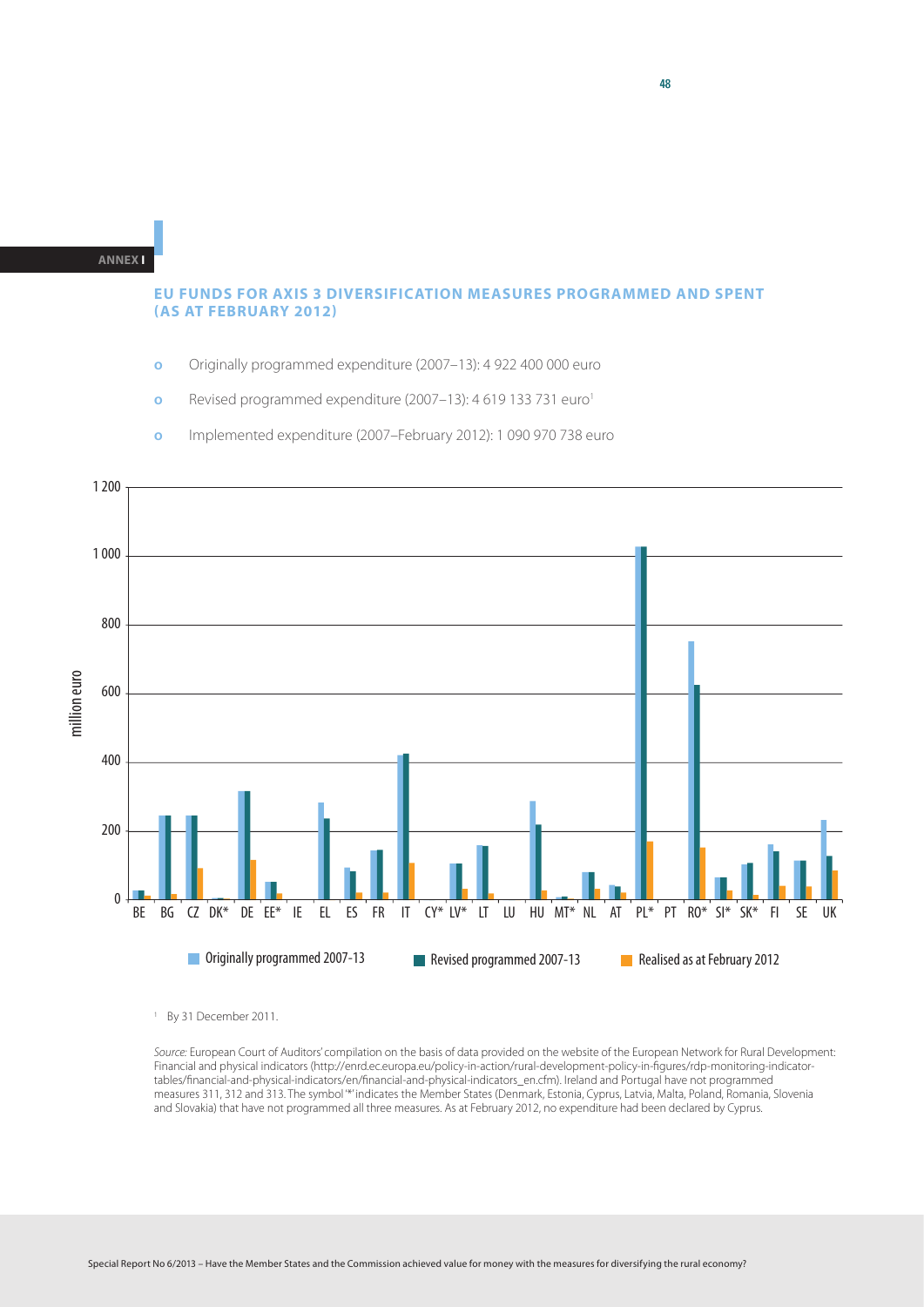## **COURT'S ASSESSMENT OF THE PROJECTS AUDITED**

| <b>Member State</b>   |         | <b>Project description</b>                                                          | Eligible<br>costs<br>(rounded,<br>euro) | <b>Public aid</b><br>as % of<br>eligible<br>costs | Project<br>output<br>delivered<br>in line<br>with the<br>qeneral<br>objectives<br>of the<br>measure | <b>Project results</b>                |                                                                   |                                          |                                          |
|-----------------------|---------|-------------------------------------------------------------------------------------|-----------------------------------------|---------------------------------------------------|-----------------------------------------------------------------------------------------------------|---------------------------------------|-------------------------------------------------------------------|------------------------------------------|------------------------------------------|
|                       | Measure |                                                                                     |                                         |                                                   |                                                                                                     | Non-agri-<br>cultural GVA<br>increase | <b>Number</b><br>of jobs<br>created/<br>foreseen<br>$(in$ FTE $)$ | <b>Indications</b><br>of dead-<br>weight | Indica-<br>tions of<br>displace-<br>ment |
|                       | 312     | Construction of a printing hall                                                     | 200 000                                 | 60 %                                              |                                                                                                     |                                       | 0/0                                                               | strong                                   | some                                     |
|                       | 312     | Purchase of production line for book<br>binding                                     | 95 000                                  | 49 %                                              |                                                                                                     |                                       | 1/1                                                               | strong                                   | some                                     |
|                       | 313     | Installation of information panels and<br>resting areas on a wine path              | 20 000                                  | 90 %                                              |                                                                                                     |                                       | 0/0                                                               | few                                      | none                                     |
|                       | 313     | Construction of tourist accommodation by<br>extending an existing wine cellar       | 75 000                                  | 60 %                                              |                                                                                                     |                                       | 0/0                                                               | some                                     | some                                     |
|                       | 312     | Purchase of a saw machine and auxiliary<br>equipment                                | 45 000                                  | 50 %                                              |                                                                                                     |                                       | $2/2$ <sup>**</sup>                                               | few                                      | few***                                   |
| <b>Czech Republic</b> | 311     | Construction of biogas plant (500 kW)                                               | 1600000                                 | 35 %                                              |                                                                                                     |                                       | 0/0                                                               | few                                      | insufficient<br>evidence                 |
|                       | 311     | Extension of biogas plant (by 250 kW) and<br>other construction works               | 550000                                  | 30 %                                              |                                                                                                     |                                       | 0/0                                                               | some                                     | insufficient<br>evidence                 |
|                       | 312     | Reconstruction of a production hall and<br>purchase of a metal processing equipment | 190 000                                 | 50 %                                              | *                                                                                                   |                                       | $6/6***$                                                          | strong                                   | strong                                   |
|                       | 311     | Construction of biogas plant (537 kW)                                               | 2 3 8 0 0 0 0                           | 45 %                                              |                                                                                                     |                                       | 0/0                                                               | few                                      | insufficient<br>evidence                 |
|                       | 311     | Purchase of drying wood facilities and site<br>preparation works                    | 155 000                                 | 60 %                                              |                                                                                                     |                                       | 0/0                                                               | few                                      | few                                      |
|                       | 311     | Construction of biogas plant (526 kW)                                               | 1890000                                 | 46 %                                              |                                                                                                     |                                       | 0/0                                                               | few                                      | insufficient<br>evidence                 |

positive assessment

negative assessment

n.a. not applicable



mainly positive assessment



no jobs created/no jobs foreseen

mainly negative assessment

insufficient evidence/too early to assess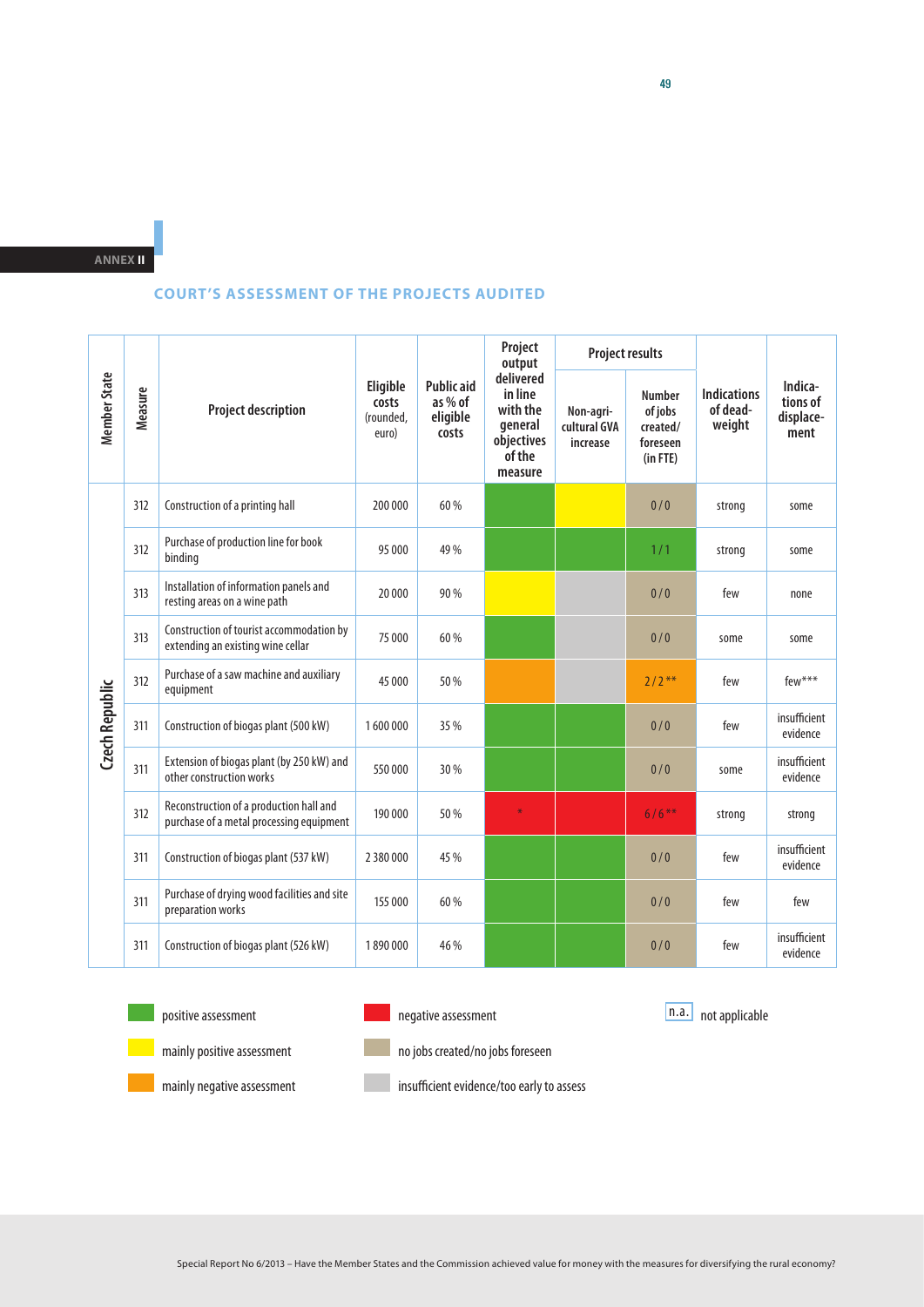|                     |         | <b>Project description</b>                                                              | Eligible<br>costs<br>(rounded,<br>euro) | <b>Public aid</b><br>as % of<br>eligible<br>costs | Project<br>output<br>delivered<br>in line<br>with the<br>general<br>objectives<br>of the<br>measure | <b>Project results</b>                |                                                                   |                                          |                                          |
|---------------------|---------|-----------------------------------------------------------------------------------------|-----------------------------------------|---------------------------------------------------|-----------------------------------------------------------------------------------------------------|---------------------------------------|-------------------------------------------------------------------|------------------------------------------|------------------------------------------|
| <b>Member State</b> | Measure |                                                                                         |                                         |                                                   |                                                                                                     | Non-agri-<br>cultural GVA<br>increase | <b>Number</b><br>of jobs<br>created/<br>foreseen<br>$(in$ FTE $)$ | <b>Indications</b><br>of dead-<br>weight | Indica-<br>tions of<br>displace-<br>ment |
|                     | 311     | Creation of a shop for local sales                                                      | 135 000                                 | 29 %                                              |                                                                                                     |                                       | 0,8/0                                                             | strong                                   | few                                      |
|                     | 311     | Creation of a wine tasting room                                                         | 130 000                                 | 21 %                                              |                                                                                                     |                                       | 0/0                                                               | strong                                   | some                                     |
|                     | 311     | Creation of a farm shop selling own-<br>produce (cheese)                                | 60000                                   | 38 %                                              |                                                                                                     |                                       | 0/0                                                               | some                                     | some                                     |
|                     | 311     | Creation of a farm shop selling own-<br>produce (cheese)                                | 55 000                                  | 50 %                                              |                                                                                                     |                                       | 0/0                                                               | few                                      | some                                     |
|                     | 312     | Relocation of a shop in a new commercial<br>area                                        | 35 000                                  | 25 %                                              |                                                                                                     |                                       | 0/0                                                               | strong                                   | some                                     |
| France (Aquitaine)  | 312     | Creation of an electrical appliances shop                                               | 35 000                                  | 25 %                                              |                                                                                                     |                                       | 0/0                                                               | strong                                   | few                                      |
|                     | 312     | Purchase of an electric bread oven                                                      | 35 000                                  | 25 %                                              |                                                                                                     |                                       | $-3,3/0$                                                          | some                                     | few                                      |
|                     | 313     | Construction and upgrading of an eco-<br>hostel                                         | 3 000 000                               | 10 %                                              |                                                                                                     |                                       | 0/1                                                               | some                                     | few                                      |
|                     | 313     | Creation of an eco-campsite                                                             | 625 000                                 | 16 %                                              |                                                                                                     |                                       | 2,58/2                                                            | few                                      | some                                     |
|                     | 313     | Construction of a reception hall/shop as<br>part of renovation works in a public castle | 200 000                                 | 50 %                                              |                                                                                                     |                                       | 1,2/0                                                             | strong                                   | n.a.                                     |



positive assessment



negative assessment

n.a. not applicable

mainly positive assessment mainly negative assessment



no jobs created/no jobs foreseen

insufficient evidence/too early to assess

50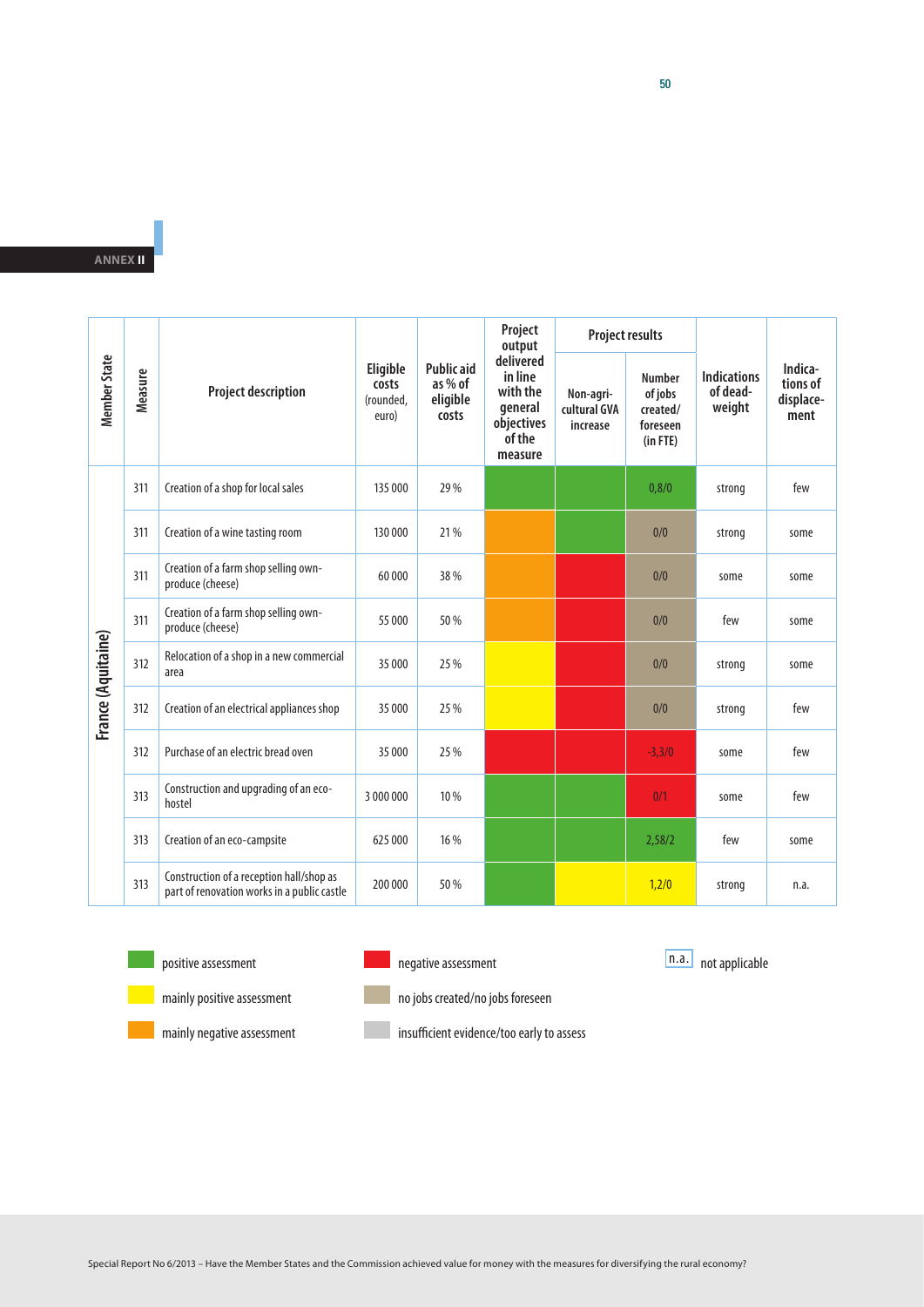|                     |         | <b>Project description</b>                                                                                    | Eligible<br>costs<br>(rounded,<br>euro) | <b>Public aid</b><br>as % of<br>eligible<br>costs | Project<br>output<br>delivered<br>in line<br>with the<br>qeneral<br>objectives<br>of the<br>measure | <b>Project results</b>                |                                                                   |                                          |                                          |
|---------------------|---------|---------------------------------------------------------------------------------------------------------------|-----------------------------------------|---------------------------------------------------|-----------------------------------------------------------------------------------------------------|---------------------------------------|-------------------------------------------------------------------|------------------------------------------|------------------------------------------|
| <b>Member State</b> | Measure |                                                                                                               |                                         |                                                   |                                                                                                     | Non-agri-<br>cultural GVA<br>increase | <b>Number</b><br>of jobs<br>created/<br>foreseen<br>$(in$ FTE $)$ | <b>Indications</b><br>of dead-<br>weight | Indica-<br>tions of<br>displace-<br>ment |
|                     | 311     | Renovation of an agri-tourism resort and<br>purchase of gardening equipment                                   | 400 000                                 | 50 %                                              |                                                                                                     |                                       | 0/0                                                               | strong                                   | few                                      |
|                     | 311     | Reconstruction of house for rural tourism                                                                     | 245 000                                 | 50 %                                              |                                                                                                     |                                       | 0,75/0                                                            | few                                      | some                                     |
|                     | 311     | Paving of the outside area of a holding<br>and purchase of teaching room furniture<br>for an educational farm | 125 000                                 | 50 %                                              |                                                                                                     |                                       | 0/0                                                               | strong                                   | few                                      |
|                     | 313     | Organisation of rural events and festivals<br>and creation of a website                                       | 45 000                                  | 100 %                                             | ****                                                                                                | n.a.                                  | n.a.                                                              | few                                      | n.a.                                     |
| Italy (Campania)    | 312     | Purchase of bus with facilities for disabled<br>people to allow visits to tourist attractions                 | 305 000                                 | 50 %                                              |                                                                                                     |                                       | 1,2/3                                                             | strong                                   | few                                      |
|                     | 312     | Renovation of a cake shop and purchase<br>of solar panels and other cake-mining<br>equipment                  | 205 000                                 | 40 %                                              |                                                                                                     |                                       | 1/1                                                               | some                                     | few                                      |
|                     | 312     | Renovation of a trattoria and creation of a<br>pizzeria including a wood-fired oven                           | 50000                                   | 50 %                                              |                                                                                                     |                                       | 1/3                                                               | some                                     | some                                     |
|                     | 311     | Restoration of small houses for rural<br>tourism                                                              | 190 000                                 | 50 %                                              |                                                                                                     |                                       | 0/0                                                               | some                                     | few                                      |
|                     | 311     | Restoration of farm building for rural<br>tourism                                                             | 400 000                                 | 50 %                                              |                                                                                                     |                                       | 0.92/1                                                            | few                                      | some                                     |



positive assessment



negative assessment

n.a. not applicable

mainly negative assessment

mainly positive assessment



insufficient evidence/too early to assess

51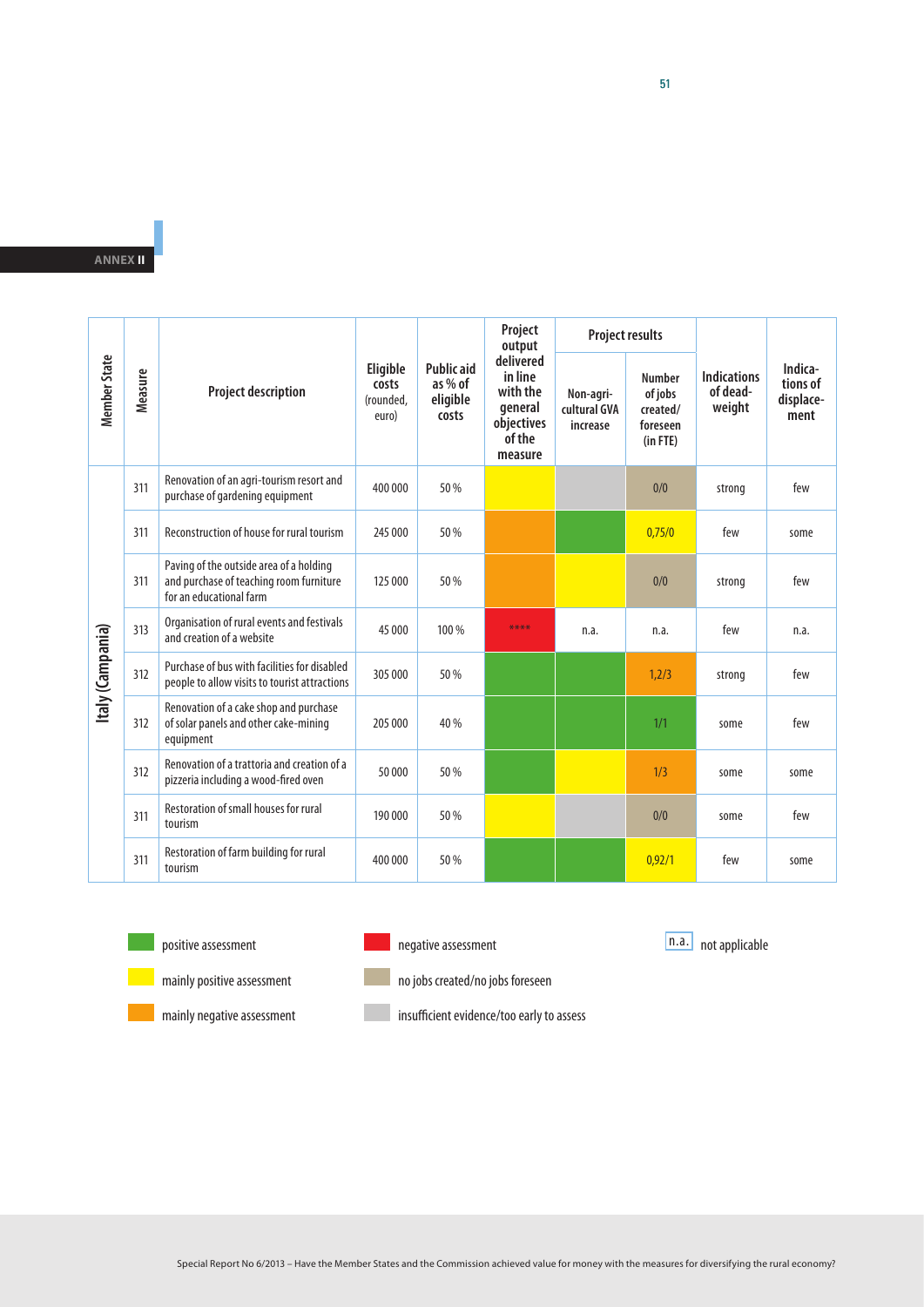| <b>Member State</b> |         | <b>Project description</b>                                                                   | Eligible<br>costs<br>(rounded,<br>euro) | <b>Public aid</b><br>as $%$ of<br>eligible<br>costs | Project<br>output<br>delivered<br>in line<br>with the<br>general<br>objectives<br>of the<br>measure | <b>Project results</b>                |                                                                   |                                          |                                          |
|---------------------|---------|----------------------------------------------------------------------------------------------|-----------------------------------------|-----------------------------------------------------|-----------------------------------------------------------------------------------------------------|---------------------------------------|-------------------------------------------------------------------|------------------------------------------|------------------------------------------|
|                     | Measure |                                                                                              |                                         |                                                     |                                                                                                     | Non-agri-<br>cultural GVA<br>increase | <b>Number</b><br>of jobs<br>created/<br>foreseen<br>$(in$ FTE $)$ | <b>Indications</b><br>of dead-<br>weight | Indica-<br>tions of<br>displace-<br>ment |
|                     | 311     | Purchase of a tractor to carry out agricul-<br>tural services in the neighbouring area       | 25 000                                  | 50 %                                                |                                                                                                     |                                       | 0/0                                                               | few                                      | few                                      |
|                     | 311     | Purchase of a digger-loader to create an<br>alternative source of non-agricultural<br>income | 55 000                                  | 43 %                                                |                                                                                                     |                                       | 0/0                                                               | some                                     | few                                      |
|                     | 312     | Purchase of office equipment and a car                                                       | 15 000                                  | 50 %                                                |                                                                                                     |                                       | 1/1                                                               | strong                                   | few                                      |
| Poland              | 312     | Purchase of a digger to extend the scope<br>of construction services rendered                | 175 000                                 | 37 %                                                |                                                                                                     |                                       | 4/3                                                               | some                                     | few                                      |
|                     | 313     | Construction of sport and beach ball fields                                                  | 90 000                                  | 100 %                                               |                                                                                                     | n.a.                                  | n.a.                                                              | few                                      | few                                      |
|                     | 311     | Renovation and equipment for an agri-<br>tourism holding                                     | 40 000                                  | 56 %                                                |                                                                                                     |                                       | 0/0                                                               | some                                     | few                                      |
|                     | 312     | Purchase of a truck and reconstruction of<br>a building used by a wholesaler                 | 30 000                                  | 50 %                                                |                                                                                                     |                                       | 1/1                                                               | strong                                   | some                                     |
|                     | 313     | Reconstruction of an amphitheatre                                                            | 140 000                                 | 100 %                                               |                                                                                                     | n.a.                                  | n.a.                                                              | few                                      | n.a.                                     |



positive assessment



I

negative assessment

n.a. not applicable



mainly negative assessment



insufficient evidence/too early to assess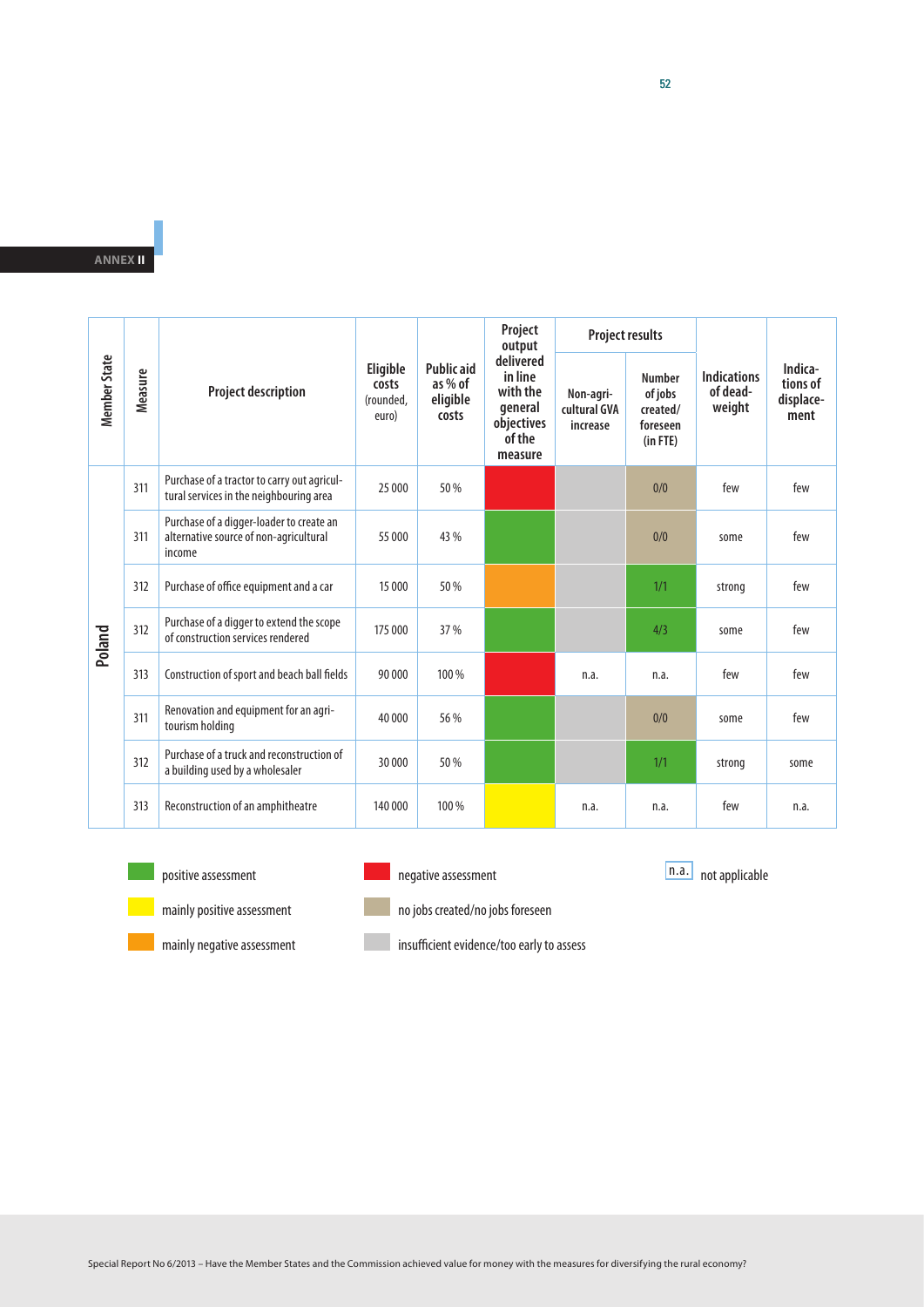|                     |         | <b>Project description</b>                                                                         | Eligible<br>costs<br>(rounded,<br>euro) | <b>Public aid</b><br>as % of<br>eligible<br>costs | Project<br>output<br>delivered<br>in line<br>with the<br>general<br>objectives<br>of the<br>measure | <b>Project results</b>                |                                                                   |                                          |                                          |
|---------------------|---------|----------------------------------------------------------------------------------------------------|-----------------------------------------|---------------------------------------------------|-----------------------------------------------------------------------------------------------------|---------------------------------------|-------------------------------------------------------------------|------------------------------------------|------------------------------------------|
| <b>Member State</b> | Measure |                                                                                                    |                                         |                                                   |                                                                                                     | Non-agri-<br>cultural GVA<br>increase | <b>Number</b><br>of jobs<br>created/<br>foreseen<br>$(in$ FTE $)$ | <b>Indications</b><br>of dead-<br>weight | Indica-<br>tions of<br>displace-<br>ment |
|                     | 312     | Staff and overhead costs for the associa-<br>tion aiming to build a network of rural<br>businesses | 120 000                                 | 62 %                                              | ×                                                                                                   | n.a.                                  | 0/4                                                               | few                                      | few                                      |
|                     | 312     | Creation of a cooperative for handicraft<br>sales and cleaning services                            | 65 000                                  | 98 %                                              |                                                                                                     | n.a.                                  | 1/0                                                               | few                                      | few                                      |
|                     | 312     | Construction of a hall for indoor horse<br>riding                                                  | 170 000                                 | 30 %                                              |                                                                                                     |                                       | 0/2                                                               | some                                     | some                                     |
|                     | 312     | Conversion of a barn into a new flower/<br>plant shop business                                     | 10 000                                  | 30 %                                              |                                                                                                     |                                       | 1/1                                                               | some                                     | few                                      |
| Sweden              | 312     | Extension of the flower shop business to<br>allow flower-arranging courses                         | 10 000                                  | 25 %                                              |                                                                                                     |                                       | 0/0                                                               | strong                                   | few                                      |
|                     | 313     | Construction of an entrance hall with gift<br>shop, art gallery/conference rooms                   | 160 000                                 | 30 %                                              |                                                                                                     |                                       | 4/1,5                                                             | some                                     | some                                     |
|                     | 313     | Extension of café at tourist site to increase<br>capacity                                          | 190 000                                 | 25 %                                              |                                                                                                     | n.a.                                  | 0/0                                                               | few                                      | few                                      |
|                     | 311     | Extension of workshop premises with<br>lifting equipment                                           | 90 000                                  | 25 %                                              | $\divideontimes$                                                                                    |                                       | 0/0,25                                                            | strong                                   | few                                      |
|                     | 311     | Business advice and marketing material<br>for a travel agency specialising in agri-<br>tourism     | 10 000                                  | 30 %                                              |                                                                                                     |                                       | 0/1                                                               | strong                                   | few                                      |
|                     | 311     | Construction of a new restaurant and a<br>separate bed and breakfast quest house                   | 315 000                                 | 30 %                                              |                                                                                                     |                                       | 1/4                                                               | strong                                   | some                                     |



positive assessment



negative assessment

n.a. not applicable

mainly positive assessment

no jobs created/no jobs foreseen

insufficient evidence/too early to assess

53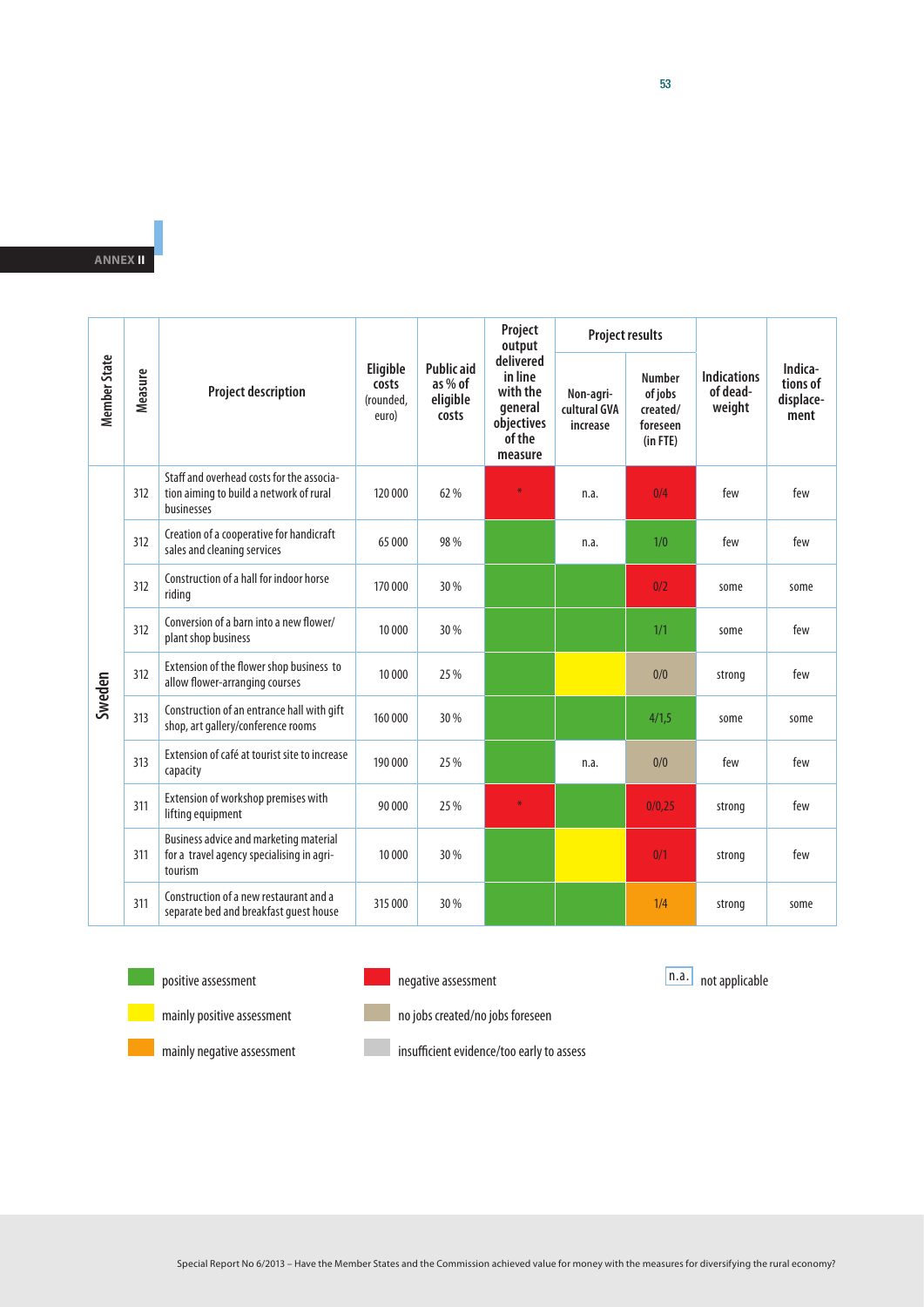|                          |         | <b>Project description</b>                                                           | Eligible<br>costs<br>(rounded,<br>euro) | <b>Public aid</b><br>as % of<br>eligible<br>costs | Project<br>output<br>delivered<br>in line<br>with the<br>general<br>objectives<br>of the<br>measure | <b>Project results</b>                |                                                                   |                                          |                                          |
|--------------------------|---------|--------------------------------------------------------------------------------------|-----------------------------------------|---------------------------------------------------|-----------------------------------------------------------------------------------------------------|---------------------------------------|-------------------------------------------------------------------|------------------------------------------|------------------------------------------|
| <b>Member State</b>      | Measure |                                                                                      |                                         |                                                   |                                                                                                     | Non-agri-<br>cultural GVA<br>increase | <b>Number</b><br>of jobs<br>created/<br>foreseen<br>$(in$ FTE $)$ | <b>Indications</b><br>of dead-<br>weight | Indica-<br>tions of<br>displace-<br>ment |
|                          | 312     | Renovation of barn for use as business<br>premises plus some IT equipment            | 105 000                                 | 40 %                                              |                                                                                                     |                                       | 2/3                                                               | some                                     | few                                      |
|                          | 312     | Completion of renovation of building and<br>equipping as dental surgery              | 140 000                                 | 40 %                                              |                                                                                                     |                                       | 4,8/5,3                                                           | strong                                   | some                                     |
|                          | 311     | Construction and equipment to extend<br>existing farm shop/café; website             | 320 000                                 | 40 %                                              |                                                                                                     |                                       | 5,9/5,5                                                           | few                                      | some                                     |
|                          | 313     | Café, courtyard and walkway construction<br>within a new start-up visitor attraction | 315 000                                 | 40 %                                              |                                                                                                     |                                       | $3,5+/4$                                                          | few                                      | few                                      |
|                          | 313     | Construction and equipment to create a<br>café, plus a secure storage area           | 205 000                                 | 40 %                                              |                                                                                                     |                                       | 1,25/6                                                            | strong                                   | few                                      |
| United Kingdom (England) | 311     | Purchase and erection of wind turbines<br>on farm                                    | 75 000                                  | 50 %                                              |                                                                                                     |                                       | 0/0                                                               | few                                      | none                                     |
|                          | 313     | Construction and equipment to create a<br>new entrance to the gardens with shop      | 155 000                                 | 50 %                                              |                                                                                                     | n.a.                                  | 1,5/2,5                                                           | few                                      | few                                      |
|                          | 311     | Renovation of barn and equipping as café<br>and premises for existing farm shop      | 220 000                                 | 50 %                                              |                                                                                                     |                                       | 2,5/4                                                             | few                                      | few                                      |
|                          | 312     | Equipment for a start-up offering laundry<br>services to tourist accommodation       | 30 000                                  | 40 %                                              |                                                                                                     |                                       | 4,5/2,5                                                           | strong                                   | some                                     |



positive assessment



n.a. not applicable



mainly positive assessment

mainly negative assessment

I no jobs created/no jobs foreseen

I

insufficient evidence/too early to assess

Special Report No 6/2013 – Have the Member States and the Commission achieved value for money with the measures for diversifying the rural economy?

54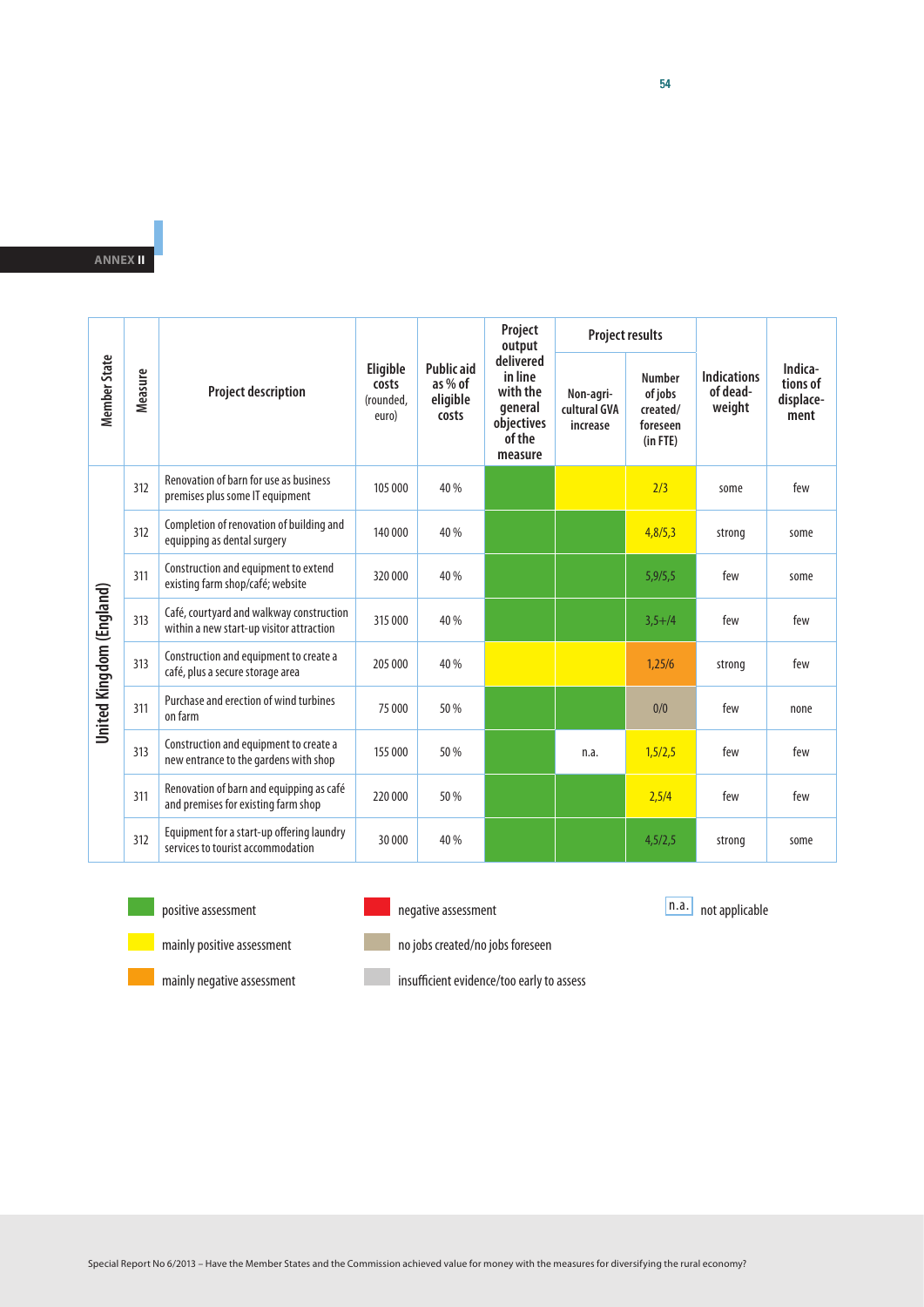- \* The Court found that three projects were not eligible. Two projects in Sweden were not eligible because in one case the beneficiary was not a microenterprise (according to Article 54 of Regulation (EC) No 1698/2005) and in the other case the beneficiary was not a member of the farm household (Article 53 of Regulation (EC) No 1698/2005). In the Czech Republic the Court's audit found that a metal processing company given aid under M. 312 was not a microenterprise: a recovery order for nearly 97 000 euro is to be issued.
- \*\* The Court has doubts on the sustainability of jobs.
- \*\*\* Project aimed at capturing previously outsourced activities from the production chain but this had not been achieved at the date of the audit.
- \*\*\*\* Following the Court audit, the Italian authorities issued a recovery order because the beneficiary (the Commune) did not provide access to documents to the Court auditors.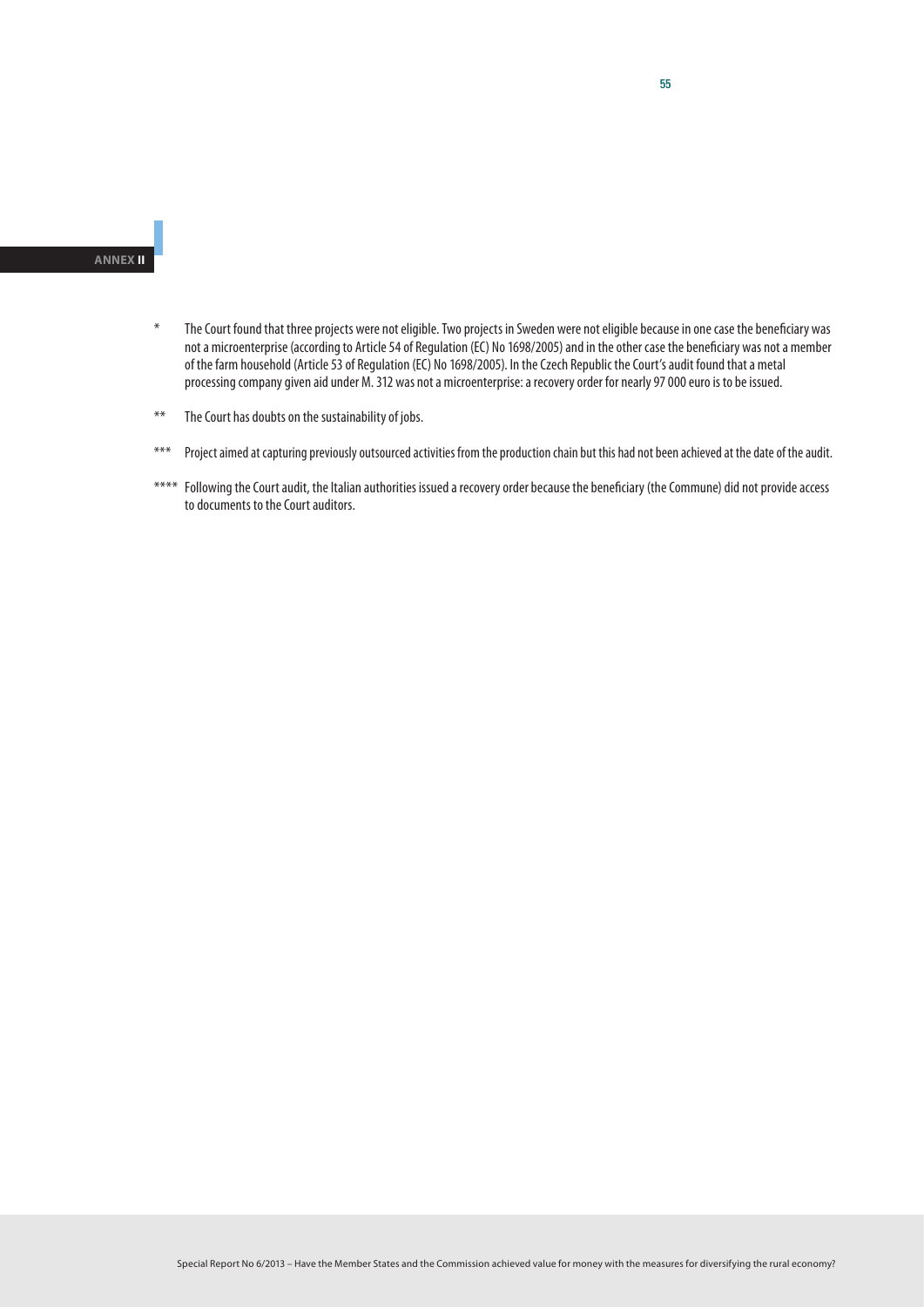| <b>Assessment criteria</b>                                                          |                                                                                                                                                                                                                                                                                                                                                                                                                                                                                                      |  |  |  |  |  |
|-------------------------------------------------------------------------------------|------------------------------------------------------------------------------------------------------------------------------------------------------------------------------------------------------------------------------------------------------------------------------------------------------------------------------------------------------------------------------------------------------------------------------------------------------------------------------------------------------|--|--|--|--|--|
|                                                                                     | The outputs delivered by the project in terms of:                                                                                                                                                                                                                                                                                                                                                                                                                                                    |  |  |  |  |  |
| Project output delivered in line with the<br>objectives of the measure <sup>1</sup> | - contribution to the objectives of the measure set out in the main EU regulation<br>((EC) No 1698/2005); indications of private use are taken into consideration                                                                                                                                                                                                                                                                                                                                    |  |  |  |  |  |
|                                                                                     | - sustainability of the financed activity as of the date of the audit<br>(as a pre-condition of achieving objectives)                                                                                                                                                                                                                                                                                                                                                                                |  |  |  |  |  |
| Non-agricultural GVA increase                                                       | The results of the project in terms of increase in non-agricultural GVA<br>(gross value-added), where GVA = Total Output - Total Intermediate Consumption<br>Total Output = Value of sales + Balance of stocks + Own use or consumption<br>Total Intermediate Consumption = Direct Inputs + Overheads (i.e. linked to<br>production activities, but not to specific lines of production) such as maintenance of<br>buildings and machinery, energy, water, insurance for buildings, other overheads) |  |  |  |  |  |
|                                                                                     | Note: a change in GVA can also be due to other factors than the support received.<br>Low causality with the supported project is indicated in yellow                                                                                                                                                                                                                                                                                                                                                 |  |  |  |  |  |
|                                                                                     | The results of the project in terms of:                                                                                                                                                                                                                                                                                                                                                                                                                                                              |  |  |  |  |  |
| <b>Job creation</b>                                                                 | - number of jobs created (expressed in FTE - full-time equivalents) compared to<br>the number envisaged at the moment of the application for support                                                                                                                                                                                                                                                                                                                                                 |  |  |  |  |  |
|                                                                                     | type of jobs created (permanent jobs, seasonal jobs, temporary jobs, etc.)<br>$\overline{\phantom{a}}$                                                                                                                                                                                                                                                                                                                                                                                               |  |  |  |  |  |
|                                                                                     | - beneficiary's own assessment of whether the investment would have taken place<br>without the grant                                                                                                                                                                                                                                                                                                                                                                                                 |  |  |  |  |  |
|                                                                                     | - investment project started or even completed before grant application/before<br>grant decision                                                                                                                                                                                                                                                                                                                                                                                                     |  |  |  |  |  |
| <b>Indications of deadweight</b>                                                    | - project pre-financed mostly or entirely from own resources                                                                                                                                                                                                                                                                                                                                                                                                                                         |  |  |  |  |  |
|                                                                                     | — the company's financial situation at the date of application shows a very good<br>financial position                                                                                                                                                                                                                                                                                                                                                                                               |  |  |  |  |  |
|                                                                                     | - investment appraisal shows high rate of return (or short payback) and there are<br>no indications that the beneficiary had difficulties in acquiring capital                                                                                                                                                                                                                                                                                                                                       |  |  |  |  |  |
|                                                                                     | - beneficiary's own assessment of displacement                                                                                                                                                                                                                                                                                                                                                                                                                                                       |  |  |  |  |  |
| <b>Indications of displacement</b>                                                  | - the beneficiary is in a stable or decreasing market or one with little product<br>differentiation and the project's primary aim was to increase capacity/market<br>share or increase efficiency/reduce costs                                                                                                                                                                                                                                                                                       |  |  |  |  |  |

<sup>1</sup> Article 4(c) of Regulation (EC) No 1698/2005 states that 'Support for rural development shall contribute to achieving the following objectives ... encouraging diversification of economic activity' and Article 52(a): 'Support shall involve

(a) measures to diversify the rural economy, comprising:

- (i) diversification into non-agricultural activities,
- (ii) support for the creation and development of micro-enterprises (...),
- (iii) encouragement of tourism activities.'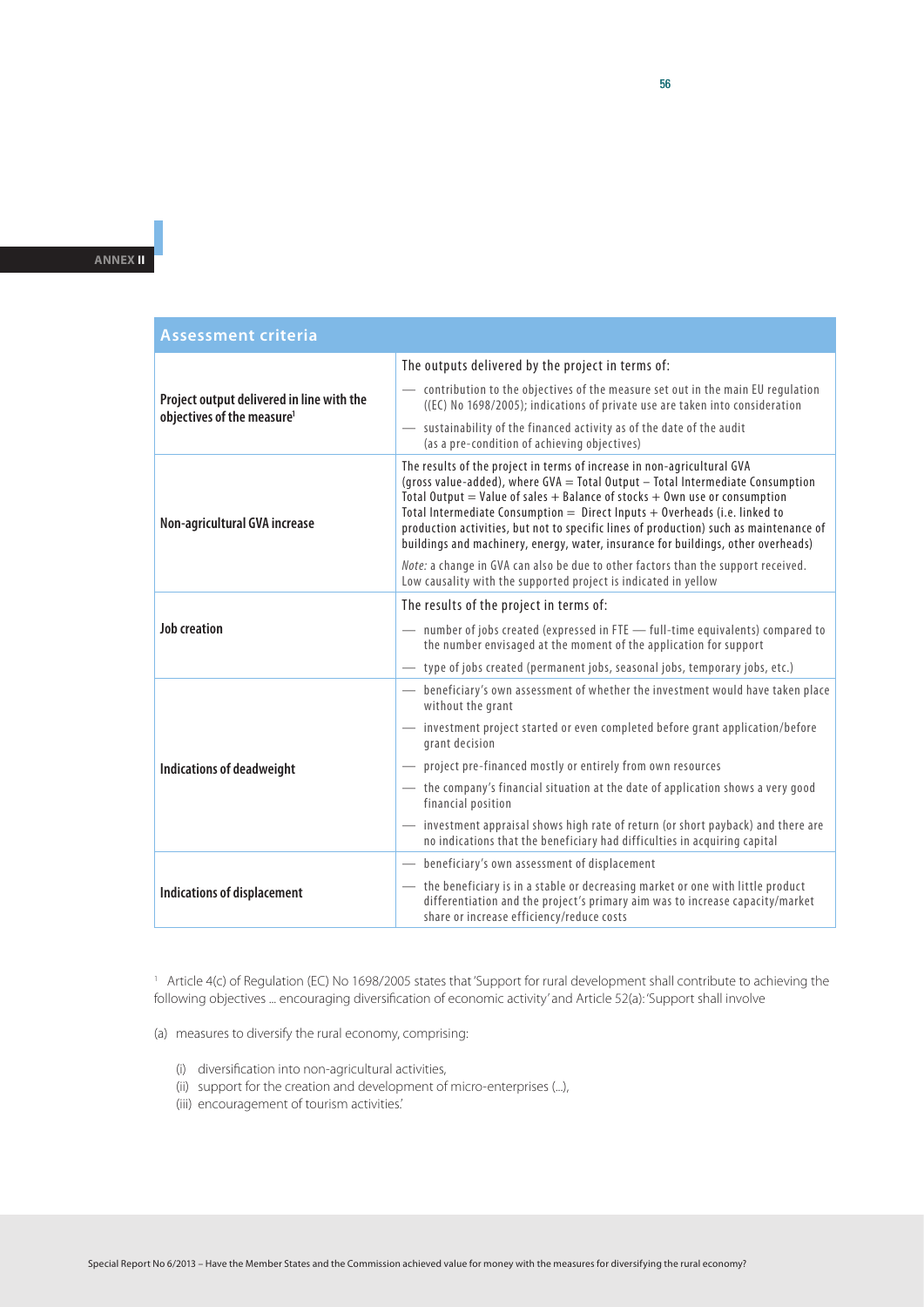#### **Executive summary**

#### **IV.**

The Commission would like to remark that the concept of the measures subject to Court's audit is broad.

The objectives of the diversification measures are not strictly and solely linked to growth and jobs. Other objectives as defined by MS in their RDPs could also be addressed by these measures.<sup>1</sup>

The Commission would like to point out that the third core objective of the rural development policy is the improvement of the quality of life in rural areas and encouragement of diversification of economic activities.

#### **V.**

The legal framework, which is currently in place, provides for a broad scope and purpose of the measures, which provides for a large flexibility in the implementation.

The principles of subsidiarity and shared management hands considerable discretion to Member States and regions. According to these principles, project selection including the setting up of project selection criteria lies within the responsibility of Member States.

Nevertheless, in its supervisory role, the Commission has insisted on several occasions on the need for greater selectivity<sup>2</sup> and targeting in the implementation of the measure.

The Commission takes the view that needs and opportunities were described with sufficient clarity to make programming of the audited measures appropriate and possible even if the analyses in question could have been improved in some cases. The Commission considers that the purpose of the eligibility criteria defined by the MS is not, per se, to exclude a specific company of an economic sector from EU support. Instead eligibility criteria should aim, at the level of supported operation, at better targeting the support to the actual needs of the territory concerned, on the basis of the strategic programming and the SWOT analysis. The legislation itself already favours microenterprises, rural tourism activities and farm diversification activities. As concerns targeting, the Commission agrees with the Court that improvements in better targeting the support are needed at the level of MS.

Targeting can also take the form of detailed eligibility rules, regional and sectorial differentiation, differentiation of aid intensities as well as aid ceilings by which Member States can make a pre-selection among potential beneficiaries.

While noting that the measures subject to audit have wider objectives than barriers to employment and growth, the Commission agrees that the RDPs should present measureable objectives contributing to the policy aims.

The Commission, being aware of some weaknesses in this field, has proposed, for the EAFRD for the next programming period 2014–20, to strengthen the legal framework so that *ex ante* quantified targets are set for each of the focus areas of the Union priorities. The content of the programme shall contain a description of the strategy, and that the selected measures in relation to the Union priorities are based on sound intervention logic supported by an *ex ante* evaluation.

<sup>&</sup>lt;sup>1</sup> Council decision of 20 February 2006 on Community strategic guidelines for rural development (programming period 2007 to 2013), 2006/144/EC, section 3.3.

For example, during annual meetings, notably, at the beginning of the programming period a letter was sent from the Commission to the managing authorities of all programmes inviting them to take into account the importance of well-defined selection criteria for an effective implementation throughout the whole period. Furthermore, in 2009, another letter asked all Member States to make sure that adequate selection criteria are specified and used for the allocation of funds.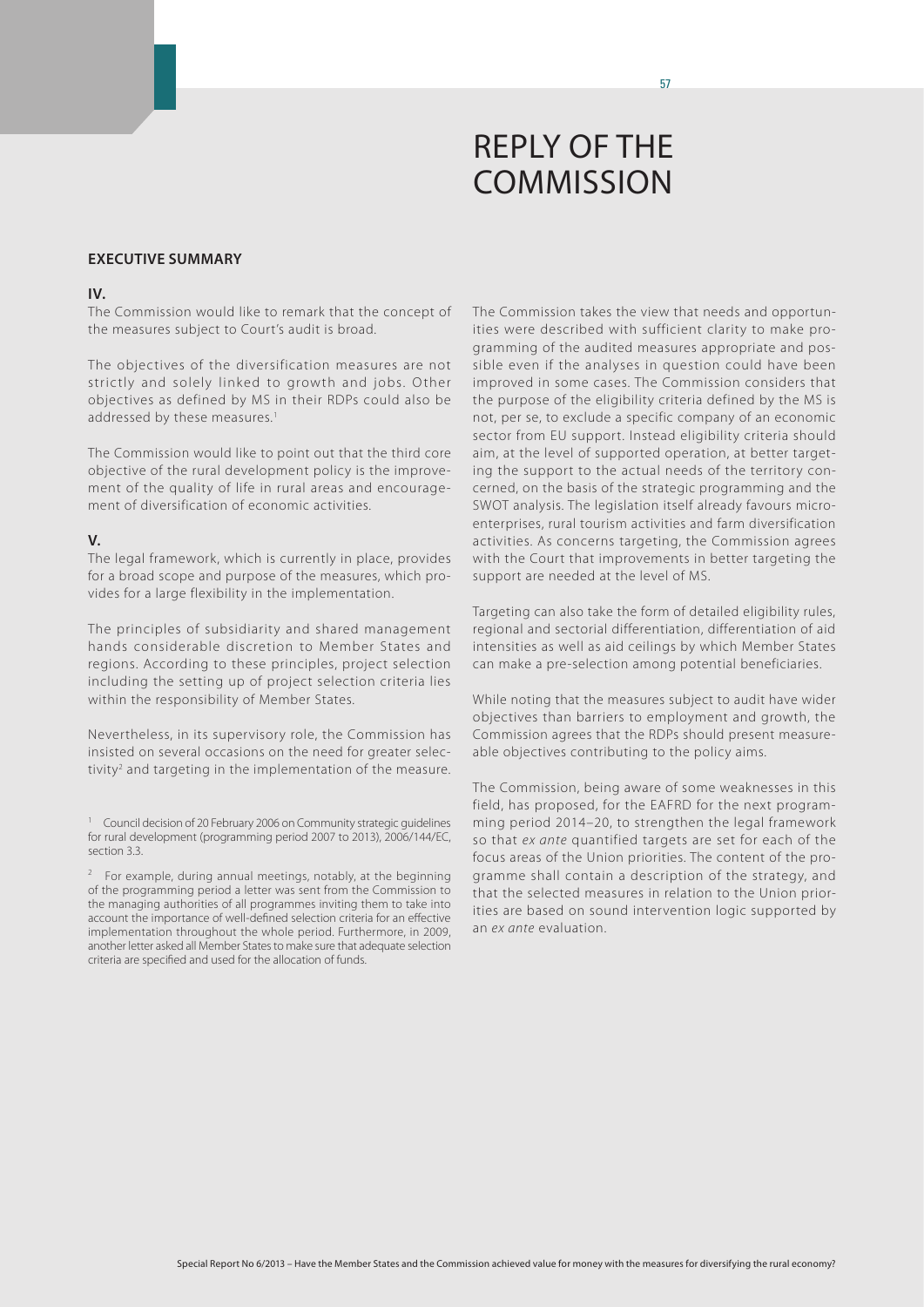### **VI.**

The targeting requirement of investment support (Article 43 of Commission Regulation (EC) No 1974/2006) was first explicitly introduced in this programming period, among other aspects, to counter deadweight and displacement effects.

Support to projects should be granted on the basis of the assessment whether the project contributes to the objectives of the RDP.

The Commission agrees that the current framework could be improved. However, taking account of the beneficiaries' financial capacity in isolation to assess deadweight may entail the risk of supporting non-viable projects and increased administrative costs for the authorities and increased administrative burden for the beneficiaries.

The risk of overspending is to be considered. The aid-intensity rates should contribute to reduce such risks.

On the subject of administrative burden, the Commission has proposed for the next programming period 2014– 20 that the three measures audited by the Court be merged into one single measure with a better beneficiary focus, improved eligibility conditions and better rules for payments reducing the administrative burden that could be associated with these measures. The Commission is foreseeing further reduction of the administrative burden in the form of introducing simplified costs.

The Commission is encouraging MS (e.g. in monitoring committees and in annual review meetings) to shorten the delay for project approval and payment to beneficiaries, and is informed that the situation is improving. However, it is Member State's responsibility to ensure efficient delivery mechanisms and well-functioning administrative procedures at national/regional level.

### **VII.**

The Commission considers that, as a matter of principle, the CMEF<sup>3</sup> is a valid instrument to monitor and evaluate progress towards achieving the EU's rural development policy objectives and has turned out to have much strength, although some difficulties have also been encountered.

To remedy the weaknesses in methodologies developed by Member States (MS) to assess some indicators, the Commission established, distributed and explained methodological guidelines in 2010 to those in charge of the evaluation within the MS. More reliable figures are now expected.

The strategic approach in rural development and for each MS is defined in the respective National Strategy Plan (NSP).

RDPs should comply with the strategic approach identified in the NSPs and should aim at developing support options in line with the EU legislation that can contribute to the achievement of the EU and MS strategic priorities, including the one on creation of employment in rural areas.

For the next programming period the Commission is developing a new version of the CMEF, together with the Member States, which will allow the assessment, for each RDP, of progress in implementation against commonly defined target indicators for the priorities and focus areas selected for the programme. At the basis is an indicator plan which for each focus area sets the target and the planned outputs and expenditure for the measures that will be used to achieve the targets and objectives of the programme. The indicator plan represents more accurately the quantified intervention logic for each individual programme than does the current rigid axis structure.

<sup>3</sup> CMEF — Common Monitoring and Evaluation Framework.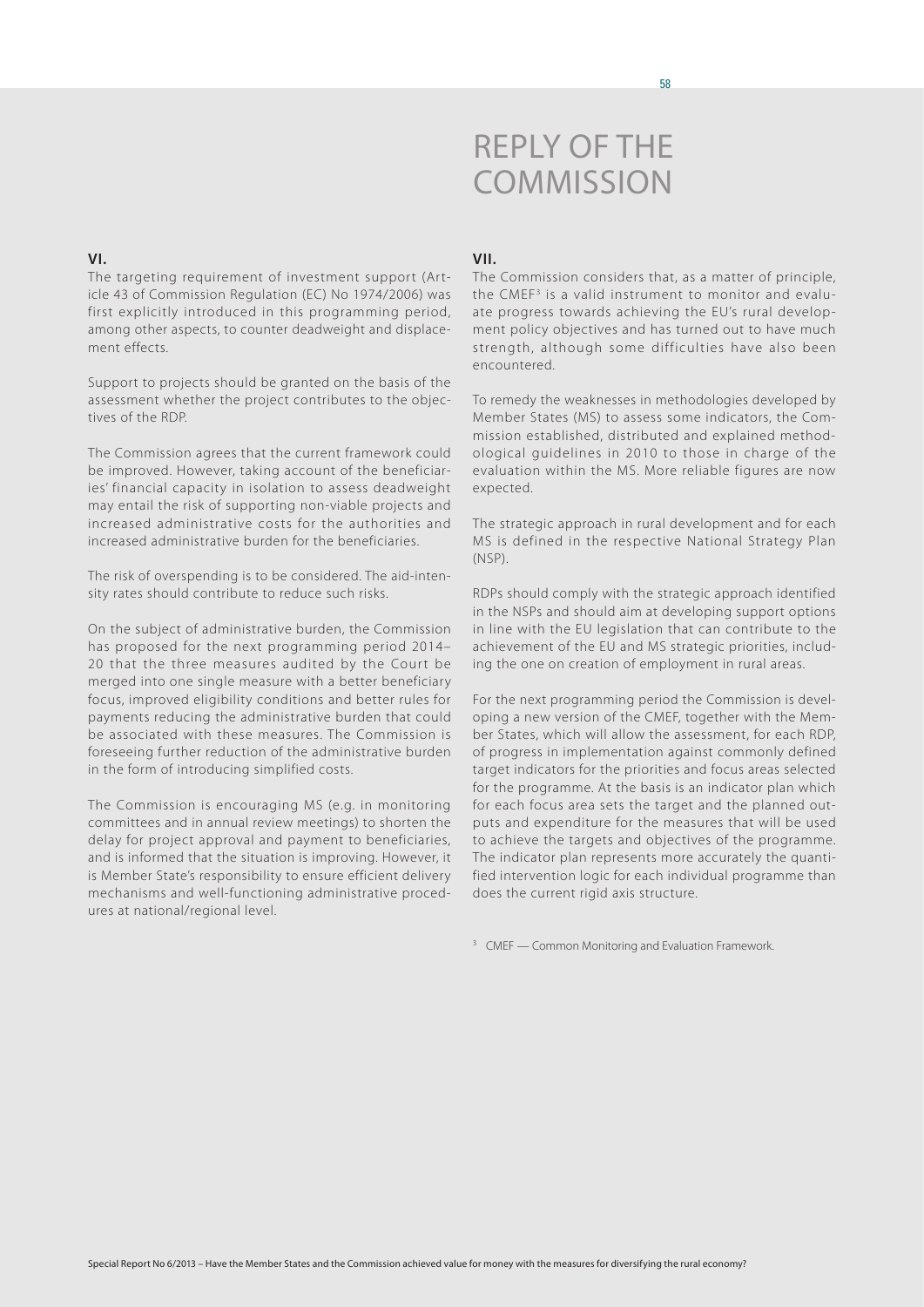

### **VIII.**

The Commission notes that many of the following recommendations are addressed to the Member States and that the principle of subsidiarity and shared management hands considerable discretion to Member States and regions.

— When approving the RDPs, the Commission carries out an analysis to assess that programmes and measures are consistent with the Community strategic guidelines, the relevant national strategy plans and that they comply with the relevant legal provisions<sup>4</sup>. .

While noting that the measures subject to audit have wider objectives than just redressing market failures related to barriers to employment and growth, the Commission agrees that the RDPs should present measureable objectives contributing to the policy aims.

The Commission, being aware of some weaknesses in this field, has proposed, for the EAFRD for the next programming period 2014–20, to strengthen the legal framework so that *ex ante* quantified targets are set for each of the focus areas of the Union priorities. The content of the programme shall contain a description of the strategy, and that the selected measures in relation to the Union priorities are based on sound intervention logic supported by an *ex ante* evaluation. Where a proposed programme does not contain such a strategy and adequate targets, the Commission will not approve it.

<sup>4</sup> Council Regulation (EC) No 1698/2005 and Commission Regulation (EC) No 1974/2006 (Article 18 of Council Regulation (EC) No 1698/2005).

— The broad scope of the audited measures should be recognised, as they not only bring impact on employment and income but also contribute to the sustainability of rural areas.

The Commission has insisted on several occasions during the current programming period on the need for greater selectivity and is prepared to further encourage Member States to do so.

The application of selection criteria or equivalent targeting mechanism is examined by the Commission in its audit missions and several observations in this regard have been made to the Member States. If needed, the Commission proposes financial corrections.

The Commission agrees with the recommendation and has, in the proposal<sup>5</sup> on the EU rural development policy for programming period 2014–20 foreseen that the selection criteria shall be defined for all measures and shall aim to ensure equal treatment of applicants, better use of financial resources and targeting of measures in accordance with the Union priorities for rural development. The use of selection criteria is proposed to be generally compulsory even in the case where available funds are sufficient, except in case of some compensatory area and animalrelated measures.

The Commission also agrees that the project selection system of the Member States should take into account the quality of the projects and use a minimum scoring system. The Commission will present guidelines to the Member States on the use of eligibility and selection criteria for the next programming period.

 $5$  The legal basis is the proposal for the Rural Development Regulation and its Article 49, as well as the related implementing/delegated acts. See COM(2011) 627 Final/2 dated 19.10.2011.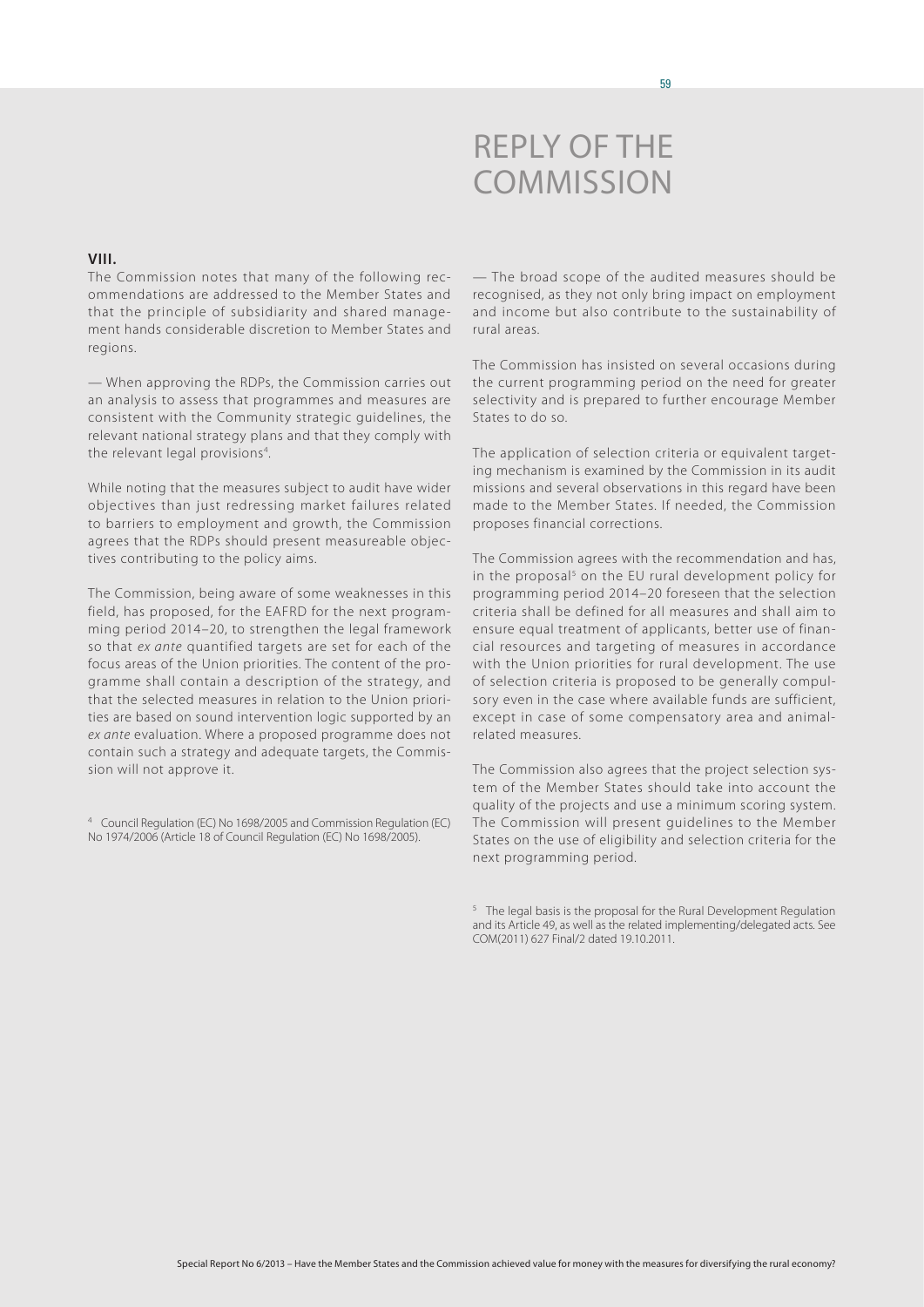— The Commission agrees with the recommendation and is prepared to organise exchange of best practices on the mitigation of deadweight and displacement risks with the Member States.

The legislation provided that the general state aid rules apply for support under Article 52(a) of Regulation (EC) No 1698/2005. These rules require that expenditure is eligible from the submission of the aid application. This requirement is stated in the state aid rules to establish the necessary incentive element to prevent the deadweight.6 The same rules should apply to co-financed measures as for separate aid schemes notified under state aid regime.

Taking account of the beneficiaries' financial capacity in isolation to assess deadweight may entail the risk of supporting non-viable projects and increased administrative costs for the authorities and increased administrative burden for the beneficiaries.

— The Commission covers the issue of evaluation of the reasonableness of costs during its audit missions on investment measures. It verifies that the Member State has established an effective system to evaluate the reasonableness of costs. Given the complexity of the subject, the Commission will continue to examine the issue during its audit missions. It will also continue the discussions with the Member States outside the Clearance of Accounts framework.

The number of audit missions is limited due to the number of available staff. Therefore, the number and scope of these missions are decided on the basis of a risk analysis.

— Objectives and their targets at programme level are set up by the managing authority as part of the programme strategy. At the project level estimated/predicted results/ outcomes by which the project in question will contribute to the programme objectives are set *ex ante* by potential beneficiaries in their applications. However, there are always uncertainties and external factors in the achievement of the targets set, so the targets should also be able to be adjusted accordingly, if need be.

The Commission agrees with the recommendation and is taking care that in the preparation of the Common Monitoring and Evaluation Framework for the future period, which is currently being elaborated<sup>7</sup>, weaknesses observed during this period are taken into account. Therefore, for the next programming period, result indicators will rather be assessed as part of the RDP evaluation. It will also be done by developing more precise explanatory documents (fiches) for each indicator to avoid potential inconsistencies in data collection through misinterpretation.

For the next programming period 2014–20 the Commission is developing a CMEF, together with the Member States, which will allow the assessment, for each RDP, of progress in implementation against commonly defined target indicators for the priorities and focus areas selected for the programme. At the basis is an indicator plan which for each focus area sets the target and the planned outputs and expenditure for the measures that will be used to achieve the targets and objectives of the programme. The indicator plan represents more accurately the quantified intervention logic for each individual programme than does the current rigid axis structure.

— The Commission is encouraging MS in different contexts (e.g. in monitoring committees and annual review meetings) to shorten the delay for project approval procedures and payments to beneficiaries, and is informed that the situation is improving during the current programming period.

For the next programming period 2014–20 the Commission is foreseeing further reduction of the administrative burden in the form of introducing simplified costs. As a result, the processes of claiming, administering and auditing reimbursement for payments made will be easier for both the beneficiaries and the administration itself.

<sup>6</sup> Article 8 of Commission Regulation (EC) No 800/2008. Its paragraph 2 states: Aid granted to SMEs, covered by this regulation, shall be considered to have an incentive effect if, before work on the project or activity has started, the beneficiary has submitted an application for the aid to the Member State concerned.

 $7$  The legal basis is the proposal for the Horizontal Legislation art.110, the proposal for the RD Regulation title VII, as well as the related implementing/ delegated acts. See COM(2011) 628 Final/2 dated 19.10.2011 and COM(2011) 627 Final/2 dated 19.10.2011.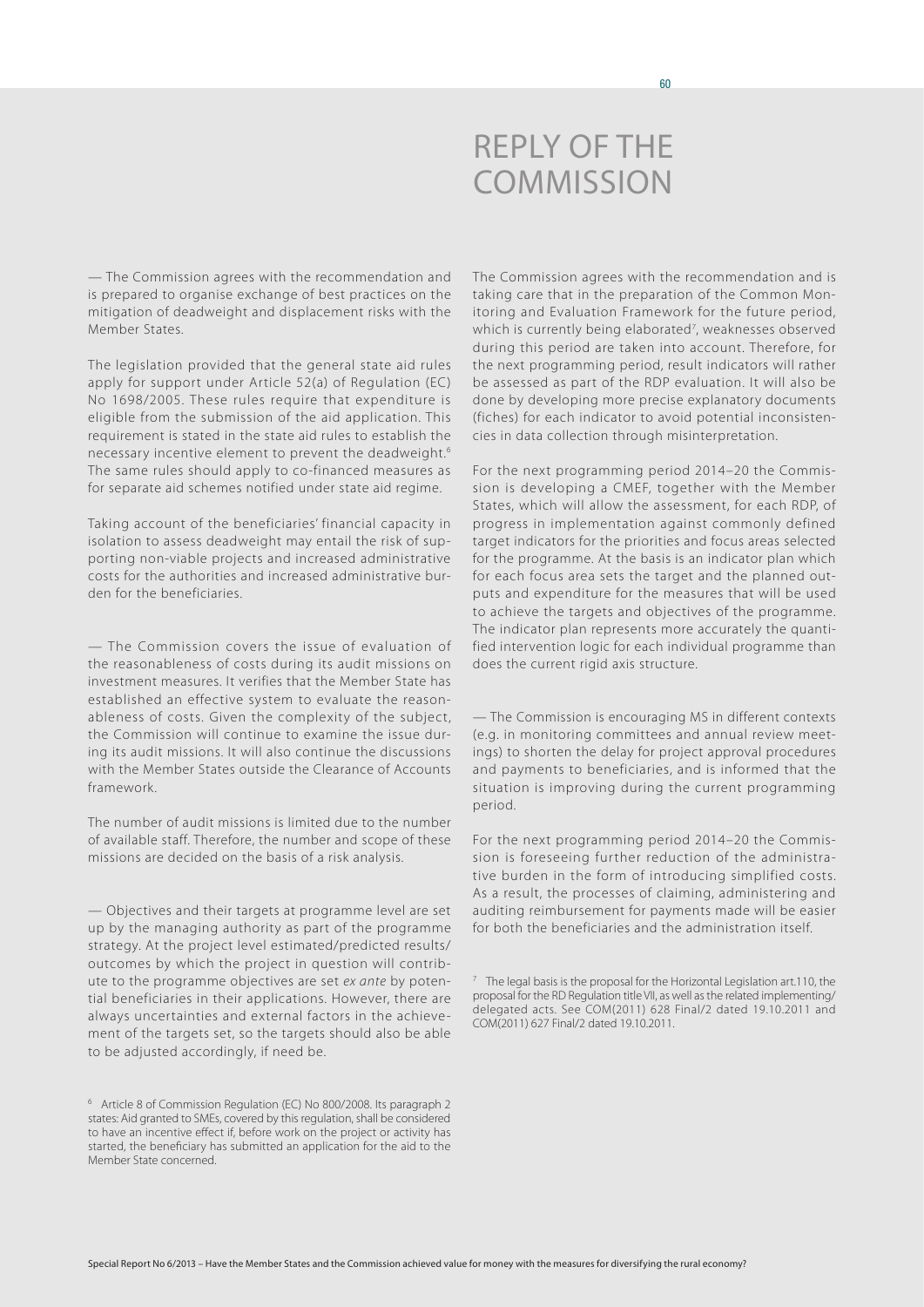#### **Introduction**

#### **3.**

Recital 47 from Council Regulation (EC) No 1698/2005, also applies to axis 3.

The Commission would like to point out that Recital 11 and Article 4 of Regulation (EC) No 1698/2005 define the third core objective of the rural development policy to be the improvement of the quality of life in rural areas and encouragement of diversification of economic activities.

#### **5.**

The Community Strategic guidelines state in addition that: 'In promoting training, information and entrepreneurship, the particular needs of women, young people and older workers should also be considered'.

## **8 — third indent**

Typical projects such as recreational infrastructure and small-scale infrastructure (information centres and sign posting of tourist sites) as described by Article 55 of Council Regulation (EC) No 1698/2005, are also important for the assessment of axis 3.

## **Observations**

#### **16.**

The objectives of the diversification measures are not strictly and solely linked to growth and jobs. Other objectives as defined by MS in their RDPs could also be addressed by these measures.<sup>8</sup> Therefore the analysis of the situation in terms of strengths and weaknesses is a general one covering the whole programming area and goes beyond the mere drivers of employment and growth (Annex II, point 3.1 of Commission Regulation (EC) No 1974/2006).

<sup>8</sup> See section 3.3 of the Community strategic guidelines for rural development (programming period 2007 to 2013).

## **18.**

When approving the RDPs, the Commission carries out an analysis to assess that programmes and measures are consistent with the Community strategic guidelines, the relevant national strategy plans and that they comply with the relevant legal provisions. Its observations have been communicated to the Member States, resulting in improvements of the programmes. The intervention logic that characterises each RDP covers the whole architecture of a programme and its delivery mechanism, and thus each RDP contained the necessary information that allowed its approval according to the legal framework.

The Commission considers that in general needs and opportunities were described with sufficient clarity to make programming of audited measures appropriate and possible in each case.

The study on the 'Synthesis of *ex ante* evaluations of 2007– 13 RDPs'9 which was finalised in 2008 concluded that that 'substantial efforts have been made in the MS to identify needs, and that these have been carefully considered in the programming phase. MS devoted considerable efforts in the development of their strategies which are based on a thorough assessment of needs'.

Most of the RDP-level *ex ante* reports found an appropriate and strategic choice of measures.

#### **Box 2**

The RDP for UK (England) explains that the regional/local authorities 'will have particular regard to rural economic underperformance and disadvantage … when deciding, with their regional and local partner, which areas resources will be allocated to' (section 5.3.1.3, paragraph 553).

#### **19.**

See reply to point 18.

<sup>9</sup> Study on 'Synthesis of *ex ante* evaluations of rural development programmes 2007–13', available at: [http://ec.europa.eu/agriculture/eval/](http://ec.europa.eu/agriculture/eval/reports/rurdev/index_en.htm) [reports/rurdev/index\\_en.htm](http://ec.europa.eu/agriculture/eval/reports/rurdev/index_en.htm).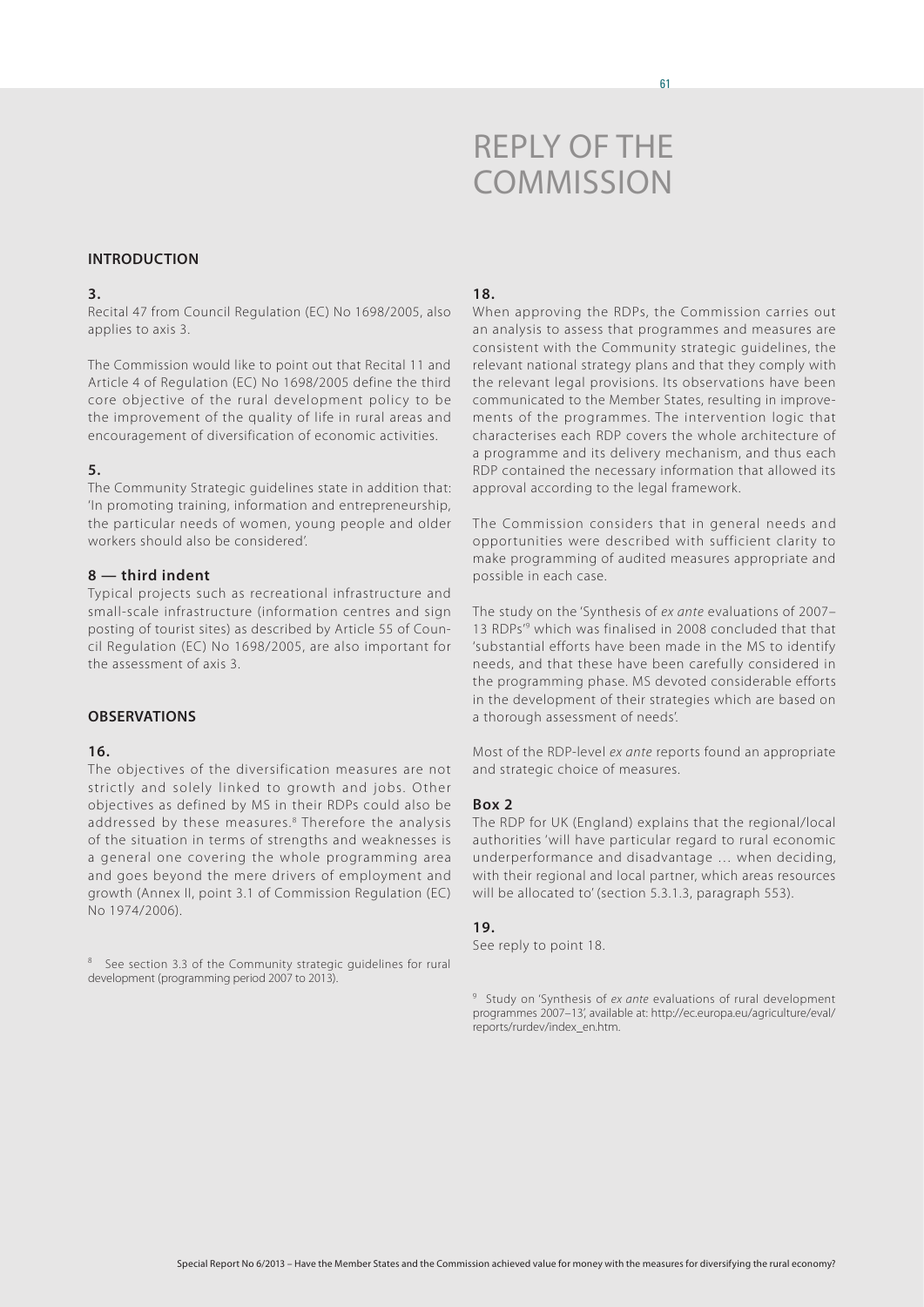### **20.**

The principles of subsidiarity and shared management hands considerable discretion to Member States and regions. Under these principles, the setting up of objectives at national or regional level lies within the responsibility of Member States.

The legal framework does not prevent a programme from having different objectives in terms of scope and measurability. Member States can always set additional indicators than those identified in the CMEF, if this proves necessary.

The Commission has proposed, for the next programming period, that appropriate targets should be set for each of the focus areas of the Union priorities, on the basis of common indicators, and that the selected measures in relation to the Union priorities should be based on sound intervention logic supported by an *ex ante* evaluation.

### **Box 3 — Czech Republic**

All three measures belong to the same priority within axis 3 (job creation and support of using renewable energy sources) and as such have identical global objectives. Nevertheless, with regards to the specificity of each measure, the three measure fiches, under heading 'profile of the measure' (characteristics of the measure), illustrate the nature of the projects to be funded.

## **22.**

The legislation allows for a wide interpretation of the eligibility of activities and sectors under axis 3.

Targeting can be achieved not only via limitation on the eligibility of activities or economic sectors, but also through regional and sectorial differentiation, selection criteria, differentiation of aid intensities as well as aid ceilings by which Member States can make a pre-selection among potential beneficiaries.

## **24.**

See replies to paragraphs 18, 20 and 22.

As regards the efficiency and effectiveness of the measures proposed by Member States contributing to growth and jobs, the Commission considers that it cannot be fully established *ex ante* (e.g. the impacts of the ongoing financial and economic crisis on rural businesses).

Growth and jobs are not the only objectives of axis 3 of the EU rural development policy, and are not the only territorial or structural needs that can be potentially identified by Member States in their RDPs.

#### **25.**

See reply to paragraph 22.

#### **26.**

See reply to paragraph 16.

The measures under axis 3 are delivered within the limitations of the general EU state aid rules. The legislation has not imposed on Member States a legal requirement for setting of restrictive eligibility rules, unless the SWOT analysis and assessment of needs require such actions at national or regional level.

The Commission will provide additional guidance on eligibility and selection criteria for the next programming period 2014–20.

As regards the observations of the Court that projects are ineligible, the following should be taken into consideration:

**Czech Republic**: According to information provided by the national authorities, the project is currently under review.

**Sweden**: Article 54 of Regulation 1698/2005 only stipulates that support shall relate to micro-enterprises, and not that micro-enterprises should be the sole beneficiaries under the measure.<sup>10</sup>

<sup>10</sup> The Community strategic guidelines for rural development 2007-13 further define the strategic intentions behind the support provided under Article 52(a)(ii) of Council Regulation No 1698/2005. Key action (iv) from section 3.3: 'developing micro-business and crafts, which can build on traditional skills or introduce new competences, particularly when combined with purchase of equipment, training and coaching, thus helping to promote entrepreneurship and develop economic fabric.'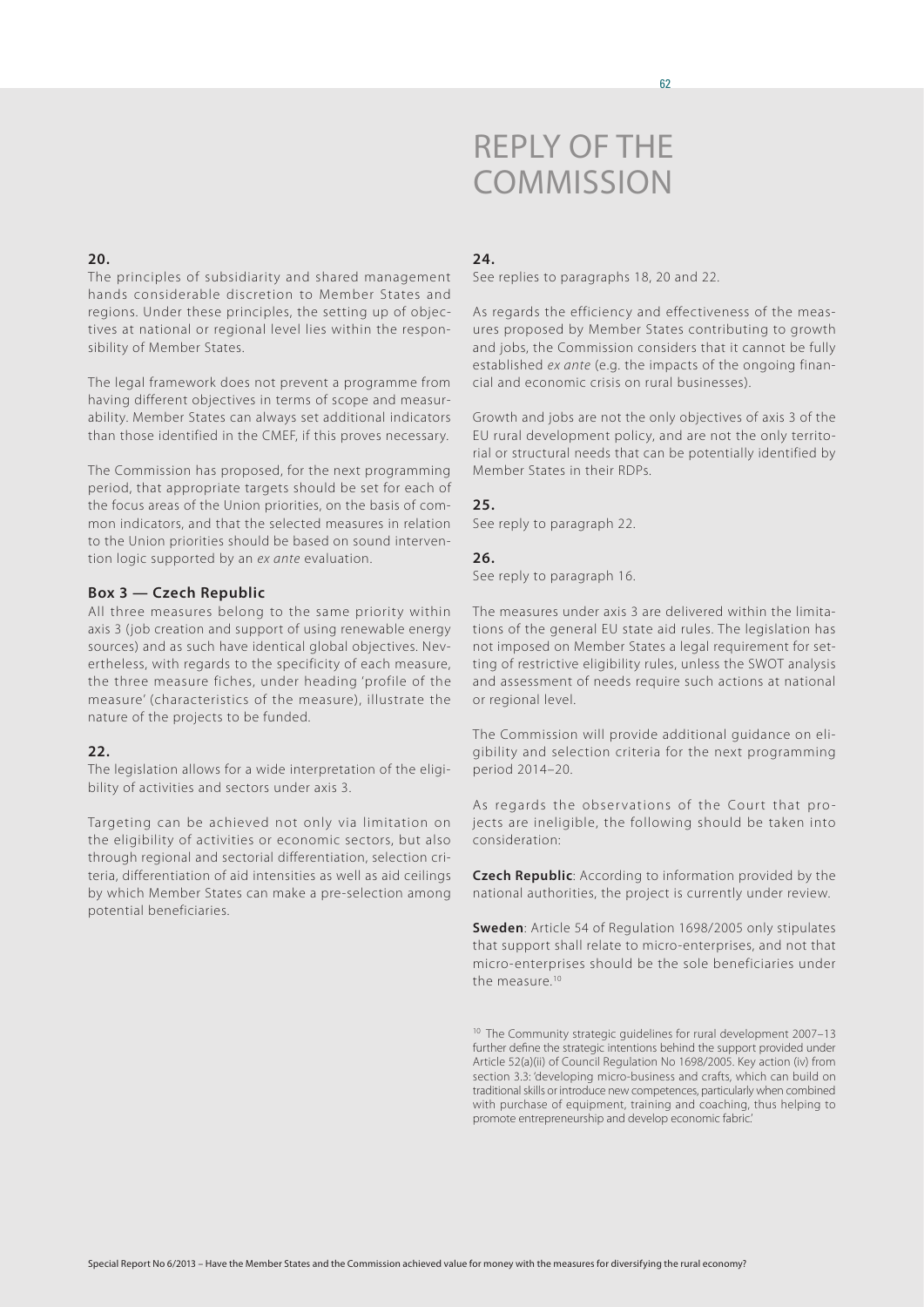## **Box 4**

See reply to paragraph 26.

Poland implements measure 313 in an integrated way with village renewal and development (measure 322) and conservation and upgrading of the rural heritage (measure 323). The integrated measure aims also at the setting up of basic services, including cultural and leisure activities, concerning a village or group of villages, including related small-scale infrastructure as defined in Article 56 of Council Regulation (EC) No 1698/2005.

## **29.**

See reply to paragraph 20.

According to the principles of subsidiarity and shared management, setting up a selection criteria and actual project selection lies within the responsibility of Member States.

The Commission has insisted on several occasions on the need for greater selectivity in the current programming period. For example, during annual or monitoring committee meetings, notably, at the beginning of the programming period a letter was sent from the Commission to the managing authorities of all programmes inviting them to take into account the importance of well-defined selection criteria for an effective implementation throughout the whole period. Furthermore, in 2009, another letter asked Member States to make sure that adequate selection criteria are specified and used for the allocation of funds.

For the next programming period, the Commission proposals<sup>11</sup> foresee that the selection criteria shall be defined for all measures. The use of selection criteria shall generally be compulsory even in the case where available funds are sufficient.<sup>12</sup>

**Sweden**: Sweden adopted selection criteria for the programme in the Monitoring Committee on 9 October 2007.

<sup>11</sup> The legal basis is the proposal for the RD Regulation, Article 49, as well as the related implementing/delegated acts.

<sup>12</sup> Only in case of certain annual or multiannual measures, for example agri-environment-climate measure, where the measures are implemented through standard operations which should provide equal environmental or animal welfare effects, will the use of the selection criteria be optional in case of sufficient funds.

#### **30.**

See the reply to paragraph 29.

**Italy (Campania)**: See reply in Box 5.

#### **Box 5 — Italy (Campania)**

Following the Court's audit the managing authority has recognised the weakness detected in the attribution of points to individual projects and it has acted immediately in order to remedy the mistakes in awarding the projects presented for support. The action undertaken consisted in issuing clear instruction to the staff responsible to scrutinise the projects proposed for support. In particular it was made clear to them that no points (0 points) should be attributed if the selection criteria are not met.

#### **Box 5 — France (Aquitaine)**

According to the regional authorities investments made in order to meet the criteria set out, amongst others, in the framework of the regional programme 'Destination Vignobles' are eligible under measure 311. This is in line with the overall strategy of the region which aims at improving the standards of the touristic facilities in the vineyards by encouraging the managers to make the necessary investments in order to respect a quality charter.

According to the rules under Council Regulation (EC) No 1698/2005, the development of existing rural businesses could be supported if eligibility conditions are met.

#### **Box 5 — Italy (Campania)**

The Commission has reminded the Italian authorities about the importance of the selection procedures in ensuring that the measures and programme objectives are achieved (see also reply to Box 5).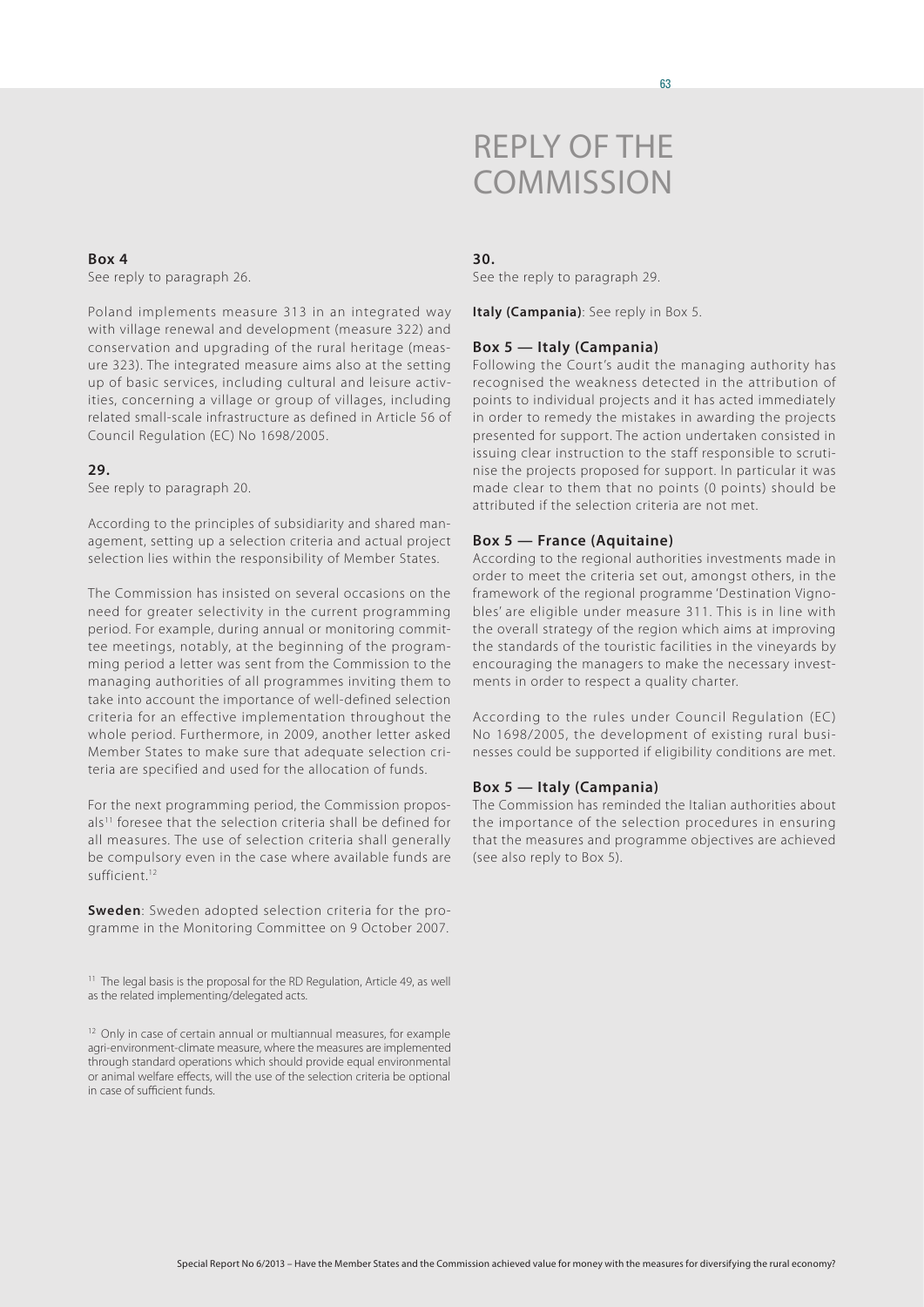#### **Box 6 — Czech Republic**

The Commission has challenged this practice and addressed this issue with the managing authority during meetings and in writing at the beginning of 2010.<sup>13</sup>

#### **Box 6 — Italy (Campania)**

See replies in Box 5 and paragraph 31.

#### **Box 6 — Sweden**

According to the explanations of the Swedish Board of Agriculture the County board accepted applications on a running basis and only the projects that contributed to the objectives of the programme and the priorities set by the county were accepted. The quality of the projects and their capacity to satisfy these priorities was assessed on the basis of the business and project plans. This assessment shall in future be justified.

#### **32.**

The audited measures contribute also to the sustainable development of rural areas and their economic environment, to safeguarding existing jobs, and to development of the conditions for economic growth. Furthermore, 'skill level' should also be taken into account.

It should be noted that costs per job differ between regions, MS and economic sectors, and is not the only criterion for assessment of applications.

Cost per job may be an inappropriate indicator, for example, in the cases when investments cover highly technological activities that require little human resources for their management, when safeguarding jobs, when improving existing jobs' quality, or when temporary employment linked to the investment is created.

<sup>13</sup> 1. By letter of 19 March 2010 (Ref. Ares(2010)148269) the Commission wrote to the CZ authorities indicating that it had been informed in the preparatory meeting held on 11/11/2009 before the Monitoring Committee meeting of 12/11/2009 that in 2009 the selection criteria had not been applied. This issue was also discussed with the CZ authorities at the Annual Review meeting held in February 2010 and at the preparatory meeting held on 24/03/2010 before the Monitoring Committee meeting of 25/03/2010. In its letter the Commission made reference to Article 43 of Regulation 1974/2006 and Article 71(2) of Regulation 1698/2005.

2. The CZ authorities replied by letter of 7/04/2010 Ref. Cj.10039/10-11200 (registered at the Commission on 13/04/2010 with Ref. Ares(2010)189115). 3. The Commission has indeed replied to this letter on 17/05/2010 (Ref. Ares(2010)261022). In this letter the Commission indicated 'In the Monitoring Committee meeting itself [held on 25/03/2010], we have also understood that you would ensure that in the future the financial envelopes would be definitely fixed prior to the opening of the calls for applications and that the latter would be selected in accordance with the established criteria. Therefore, I (i.e. the undersigned person for the Commission) consider that, even though it is not clearly mentioned in your letter, you are committed by your statement in the abovementioned Monitoring Committee meeting.'

# Reply of the **COMMISSION**

#### **34.**

The range of costs per job given by the Court (3 000– 215 000 euro) does not relate to similar or same activities, thus recognition of the different types of investments should also be made.

### **37.**

The Commission notes that the principles of subsidiarity and shared management hands considerable discretion to Member States and regions given that the CMEF does not specify what additional indicators are to be used by Member States when evaluating and monitoring projects. The selection of projects and their implementation monitoring lies within the responsibility of Member States.

The Commission makes the necessary effort in the course of its audit missions to detect inadequate practices and propose relevant measures related to it, including their correction.

#### **40.**

**Italy (Campania) and Sweden**: See reply given to Box 8.

#### **Box 8 — Czech Republic**

It is correct that the Czech authorities have set initially rather ambitious targets related to job creation. At the same time, the economic/financial crisis has significantly hindered creation of employment. Therefore, following the mid-term evaluation and following the Court's visit, a revision of these targets has been proposed on 27/09/2012 under the 8th RDP modification, accepted by the Commission on 13/03/2013.

#### **Box 8 — Italy (Campania)**

According to the general state aid rules, which apply to axis 3 of the EAFRD, subsidies of less than 200 000 euro granted to an undertaking over a period of 3 years do not constitute 'State Aid' (so-called 'de minimis' rule). However, the Commission is encouraging Member States not to apply a 100 % aid intensity for private profit-generating projects within this rule.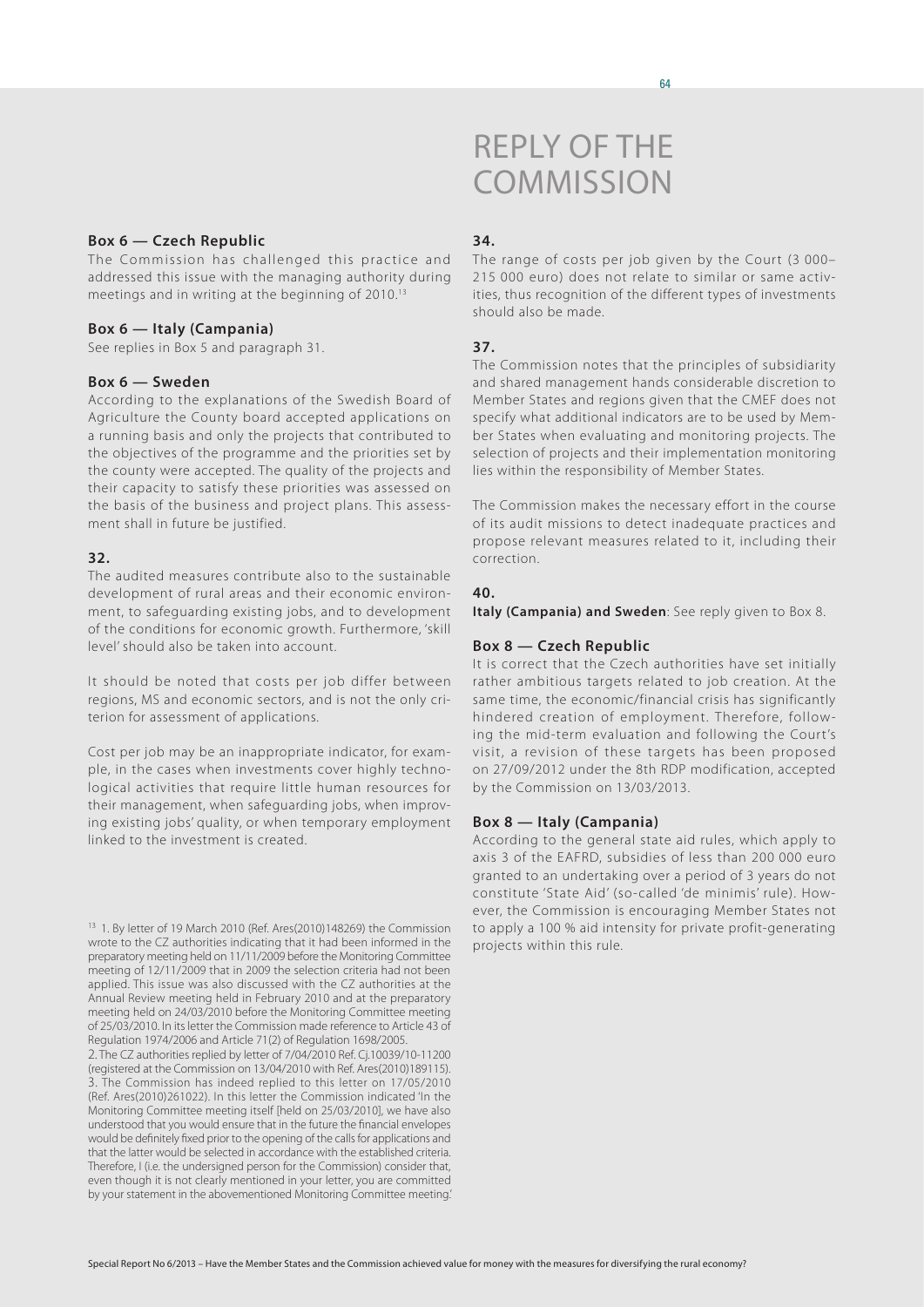#### 65

## Reply of the **COMMISSION**

## **Box 8 — Sweden**

The CMEF result indicators are set at national level. Sweden has, however, 21 counties each of which face different challenges, needs and administrative problems.

The final result indicators' achievements will be collected on the basis of the finalised projects, which mean that these targets are often reached quite slowly, as the realisation of a project may take several years. By the end of 2012 axis 3 was committed at about 76 %, thus significant progress has been made between 2010 and 2012.

## **42.**

See reply to paragraph 29.

The application of selection criteria or equivalent targeting mechanism is examined by the Commission in its audit missions. Several observations in this regard have been made to the Member States concerning rural development measures. If needed, the Commission proposes financial corrections.

**Czech Republic**: See replies to paragraph 30 and 31.

#### **43.**

See reply to paragraph 42.

**Czech Republic**: The Commission, in the light of its competences and responsibility, has undertaken the necessary steps for ensuring that the targets set by the CZ are now more appropriate.

In the Annual Review meetings<sup>14</sup> in 2011 and 2012, the 'Commission pointed to the unbalance between the fulfilment of the targets for output indicators and the amounts committed and reiterated that adaptation of indicators can be done only if no other action is possible to ensure that the targets are achieved. The Commission emphasised that priority should be given to projects which create jobs.'

The Commission has accepted a reduction in the targets for gross number of jobs because it became clear that the initial targets were more ambitious than realistic, and that due to the economic and financial crisis such targets would not be achieved.

<sup>14</sup> In relation to measure 311 (code in CZ RDP: III.1.1 'Diversification into non-agricultural activities') and measure 313 (code in CZ RDP: III.1.3 'Encouragement of tourism activities').

### **50.**

Demonstration of economic viability of the enterprises supported for an investment is not a requirement under Council Regulation (EC) No 1698/2005. Furthermore, the administrative checks on applications mentioned in Article 24(2) of Regulation (EC) No 65/2011 do not require MS to establish the economic viability of projects.

The requirement is to identify needs in the RDP in relation to the SWOT analysis of the area concerned, hence to target support according to identified territorial needs and structural weaknesses.

#### **Box 9 — France (Aquitaine)**

The Commission will follow up this case.

#### **52.**

The requirement to target investment support (Article 43 of Commission Regulation (EC) No 1974/2006) was introduced explicitly in this programming period, among other aspects, to counter deadweight and displacement effects.

#### **Box 10 — Italy (Campania)**

It is the responsibility of the managing authority to ensure an adequate proportionality between the investments (which would contribute to deliver environmental benefits) to be supported and the score attributed according to the selection criteria.

#### **53.**

The legislation did not foresee an a priori assessment of whether or not the applicants would be in need of a subsidy. The requirement is to identify needs in the RDP in relation to the SWOT analysis of the area concerned, hence to target support according to identified territorial needs and structural weaknesses.

The assessment of deadweight is complex and should be part of the evaluation of programmes.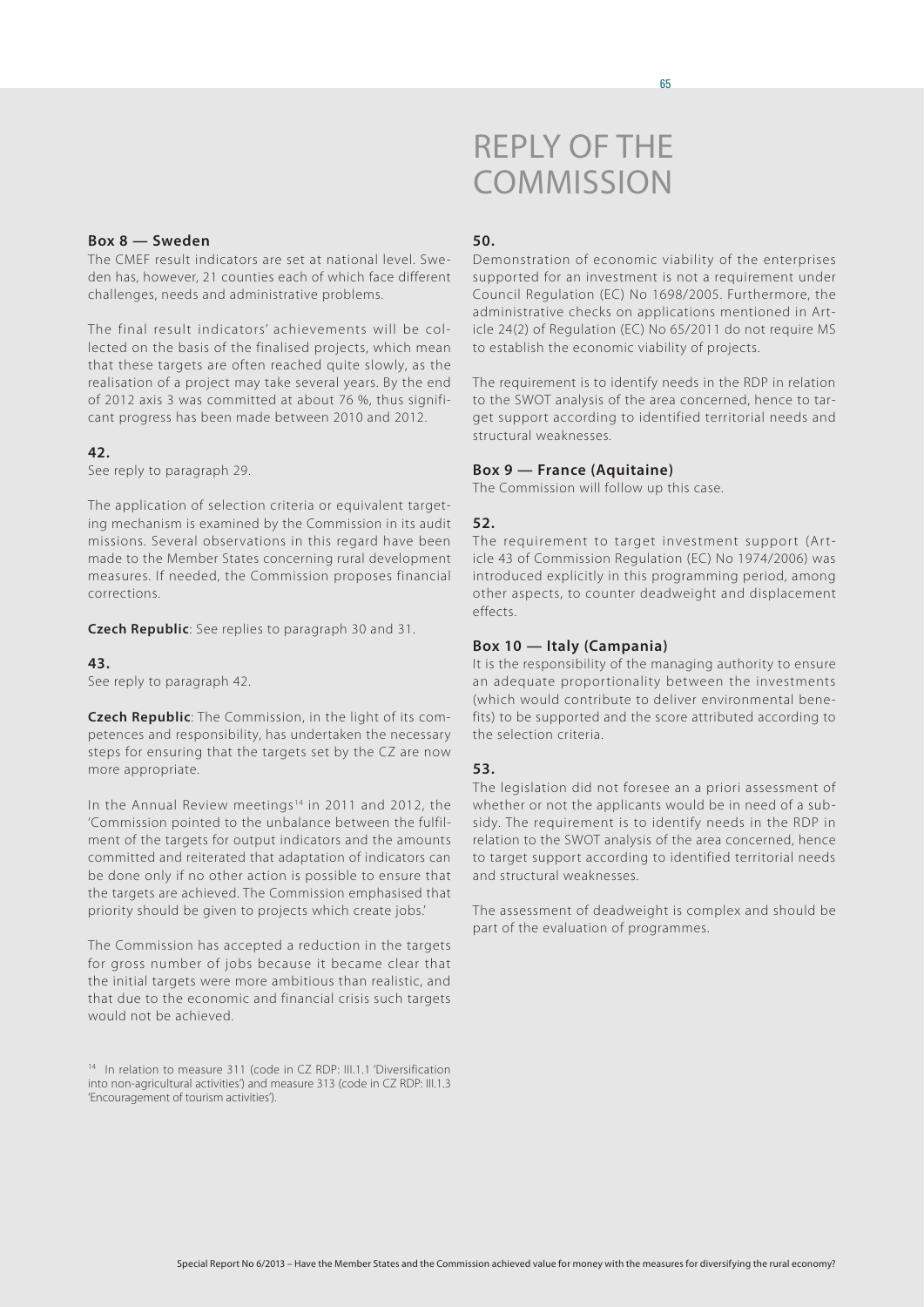### **55.**

In the context of the axis 3 measures of the EAFRD, the legislation provided that the general state aid rules apply for support under Article 52 of Regulation (EC) No 1698/2005 and for Leader when delivering on axis 3. These rules require that expenditure is eligible from the submission of the aid application. This requirement is stated in the state aid rules to establish the necessary incentive element.<sup>15</sup> The same rules should apply to cofinanced measures as for separate aid schemes notified under the state aid regime.

Furthermore, the support to projects should be granted on the basis of the assessment of whether the project contributes to the objectives of the RDP.

Taking account of the beneficiaries' financial capacity in isolation to assess deadweight may entail the risk of supporting non-viable projects and increased administrative costs for the authorities and increased administrative burden for the beneficiaries.

The Commission, however, encourages Member States to apply systems that reduce the risk of deadweight.

## **57.**

See reply to paragraph 53 and 83.

## **58.**

The Commission considers that if the investment support is well targeted (using among others eligibility and selection criteria, differentiation in aid rates) and based on clearly identified gaps/needs<sup>16</sup>, the risk of deadweight and displacement is minimised. The targeting of investment support (Article 43) was introduced in this programming period exactly to limit deadweight and displacement effects coming out of earlier evaluations.

The Commission does not consider that in case a subsidy leads to increase of the marketing share at the expense of a competitor a priori is economically inefficient. The support e.g. may have led to more efficient (economically and/ or environmentally) businesses which may contribute to the overall development of the rural economy.

<sup>15</sup> Article 8 of Commission Regulation (EC) No 800/2008. Its paragraph 2 states: Aid granted to SMEs, covered by this regulation, shall be considered to have an incentive effect if, before work on the project or activity has started, the beneficiary has submitted an application for the aid to the Member State concerned.

<sup>16</sup> Article 43 of Commission Regulation (EC) No 1974/2006.

#### **59.**

The Commission considers that axis 3 measures have been designed in order to ensure an adequate support for the diversity of rural areas as identified in the RDPs according to the NSPs (please see reply to point 18 ). The *ex ante* analysis of the sectors suitable for farm diversification could help potential beneficiaries in developing niche products and services. The support granted by axis 3 measures is meant to spur the local development with the aim to overcome the rather negative economic conditions existing in many rural areas. The support to be given to disadvantaged rural areas is conceived for ensuring better living conditions by satisfying identified needs in relation to local development and improving the existing socioeconomic situation.

See also reply to paragraph 58.

The measurement of displacement should cover many factors and it is more appropriate to be done at project level.

#### **61.**

Some of the MS are in a stage of development of their rural areas such that consideration of saturation points, oversupply and displacement are not relevant because economic activities are generally missing or strongly insufficient. Therefore, in these cases, it seems to be more appropriate to evaluate the displacement at the time of *ex post* evaluation.

The fact that the selection of projects in some of the audited cases takes place at local level should normally contribute to limit the displacement effects, as displacement is most appropriately measured at project level.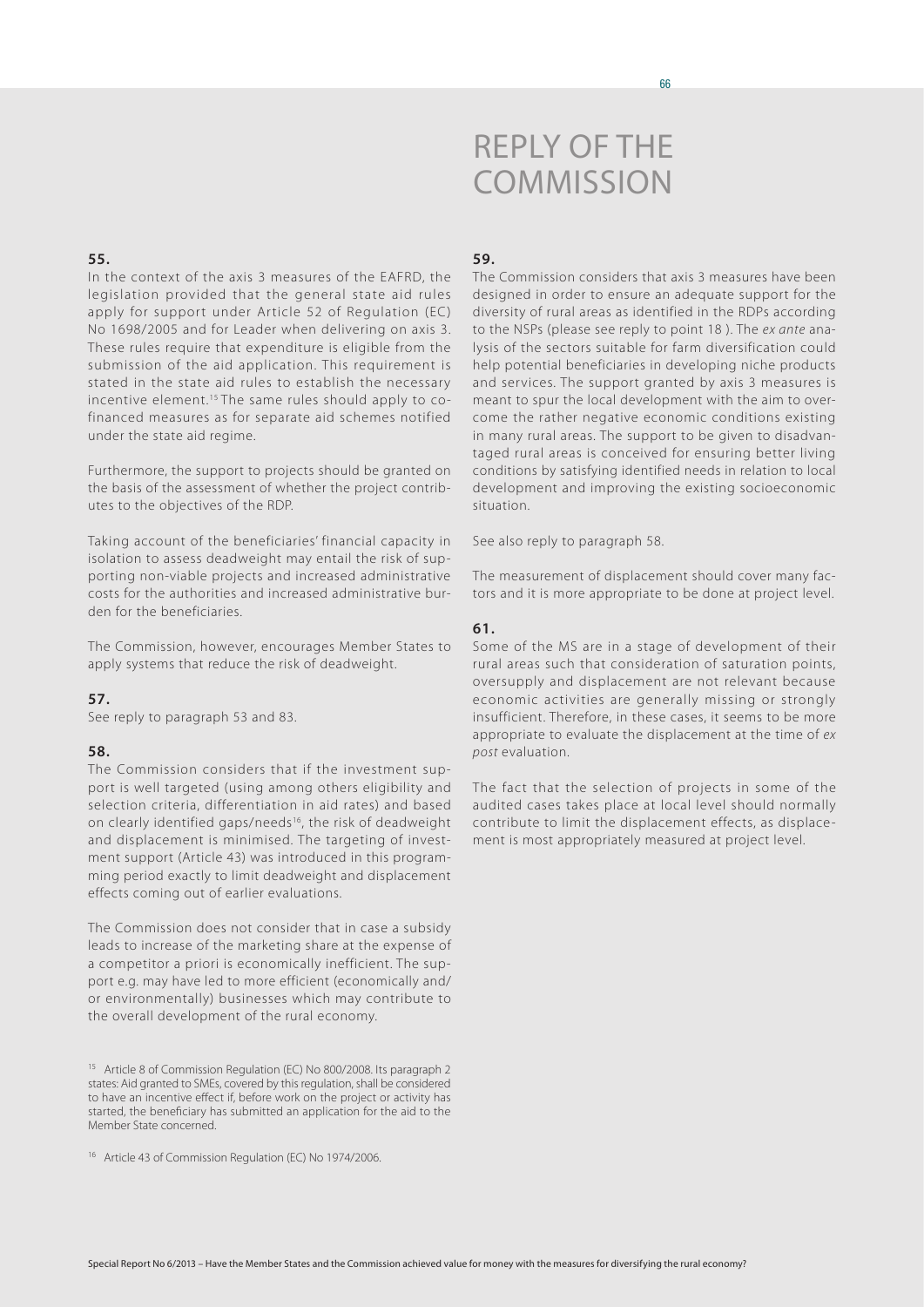#### 67

## Reply of the **COMMISSION**

#### **62.** See reply to paragraph 83.

Any analysis on displacement should be thorough and detailed. Its results should not lead automatically to defending national/regional/local monopolistic situations and it should rather be oriented towards the stimulation of the healthy competition between businesses with similar activities for offering high quality products/services/ activities to potential consumers. In this context, attention should be paid to quality of the services or products provided by competitors, prices, development strategies that have been or are followed, recent investments by competitors, type of structures and organisational and management matters, etc., before concluding that there have been any displacement effects.

## **Box 12**

See reply to paragraph 83.

## **Box 12 — Sweden**

See reply to paragraph 62.

Business development and investments linked to physical development are often done in stages. Entrepreneurship and healthy competition should not be penalised nor customers should remain without a choice when making decisions, thus businesses should be allowed to introduce innovative ideas related to their medium to long-term sustainability and competitiveness, including their expansion. Often, such expansion is done in stages and not in one go.

## **63.**

According to the principles of subsidiarity and shared management, the selection of projects falls under the responsibility of the Member States and the Commission cannot assess the reasonableness of costs of individual projects *ex ante*.

## **65.**

The Commission confirms that it has decided a financial correction for France because of weaknesses in the verification of the reasonableness of costs for which have been found evidence in one region in France in which concerned measures were 121 and 323. Furthermore, the Commission services found during a mission in 2013 similar weaknesses in another region in France which are currently being discussed with the French authorities in the clearance of accounts procedure.

## **66.**

Following the Court's audit, the regional authorities took action in order to improve the verification of the reasonableness of the costs during the on-the-spot checks (new check lists).

As answered by the Czech authorities, there are a number of positive elements (price catalogues for building and construction, cost limits for the renewable energy projects).

#### **Box 13 — Sweden**

The estimation of the reasonability of costs is not necessarily made on the basis of comparison of offers but can be made by other means like reference costs (Article 24.2d of Regulation 65/2011). The Commission will analyse this aspect.

#### **Box 13 — Italy (Campania)**

In the case mentioned by the Court, the professional fees that have been considered excessive compared to the given professional advice are in line with the indications given by the professional corporation and the national provisions on the admissibility of general costs. The regional authority has specified that a number of different consultancy services have been provided against that payment. The Commission will follow up this case.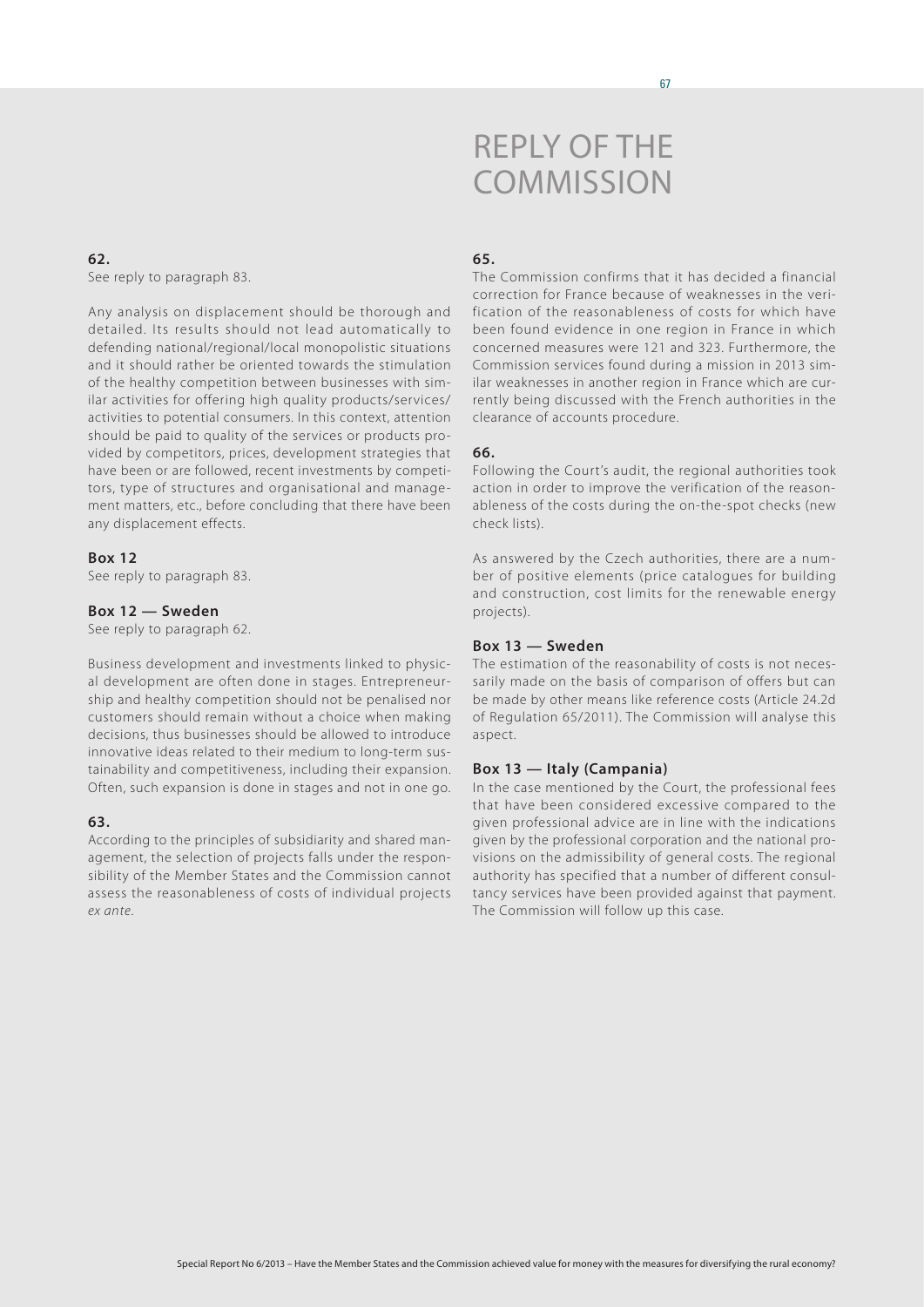### **67.**

The Commission is encouraging MS (e.g. in monitoring committees and in annual review meetings) to shorten the delay for project approval and payment to beneficiaries, and is informed that the situation is improving. However, it is Member States' responsibility to ensure efficient delivery mechanisms and well-functioning administrative procedures at national/regional level.

#### **68.**

See reply to paragraph 67.

## **Box 14 — Poland**

Difficulties encountered in implementing measure 312 in Poland have in the past been discussed both during monitoring committee sessions and annual review meetings with the Commission services.

#### **69.**

See reply to paragraph 67.

The Commission has been informed that action has since been taken to reduce the processing time in the MS mentioned by the Court.

**Sweden**: The implementation of axis 3 measures was regularly discussed in the monitoring committees' meetings and the annual review meetings. In the autumn of 2012 the managing authority has fixed maximum delays for the handling of the applications (4 months) and also for the processing of the payments (90 days).

#### **Box 15 — Italy (Campania)**

As underlined by the regional authorities, the procedure for granting the advance payment to the beneficiaries and for releasing the insurance policy guaranteeing the amount requested by the beneficiaries as an advanced payment has been revised by the paying agency (AGEA).

### **71.**

For the next programming period 2014–20 the Commission is foreseeing further reduction of the administrative burden in the form of introducing simplified costs. As a result, the processes of claiming, administering and auditing reimbursement for payments made will be easier for both the beneficiaries and the administration itself.

### **72.**

For the purpose of measuring the effectiveness and efficiency of rural development spending, the Common Monitoring and Evaluation Framework has been developed in 2006 and Member States were requested to set relevant targets and expected output indicators to each measure programmed under the EAFRD for the programming period 2007–13.

#### **74.**

The Commission has addressed the question of reliability of indicators in several cases; in the context of examination of the annual reports, annual review meetings and at the meetings of monitoring committees.

To compile result indicators such as 'increase of gross value added (GVA)', MS have been invited<sup>17</sup> to capture relevant information on GVA from the supported enterprises when the application is approved and 2 years after the investment completion in order to integrate as much as possible the long-term effect of the investments.

In the preparation of the monitoring and evaluation system for the next programming period 2014–20, account is being taken of weaknesses observed during this period. Therefore, indicators will rather be assessed as part of the RDP evaluation. It will also be done by developing more precise explanatory documents (fiches) for each indicator to avoid potential inconsistencies in data collection through misinterpretation.

<sup>&</sup>lt;sup>17</sup> Working document providing guidance to MS for the result indicator 'increase of GVA': [http://enrd.ec.europa.eu/app\\_templates/filedownload.](http://enrd.ec.europa.eu/app_templates/filedownload.cfm?id=84053593-C697-FF89-ED5C-51797D9754FD) [cfm?id=84053593-C697-FF89-ED5C-51797D9754FD](http://enrd.ec.europa.eu/app_templates/filedownload.cfm?id=84053593-C697-FF89-ED5C-51797D9754FD).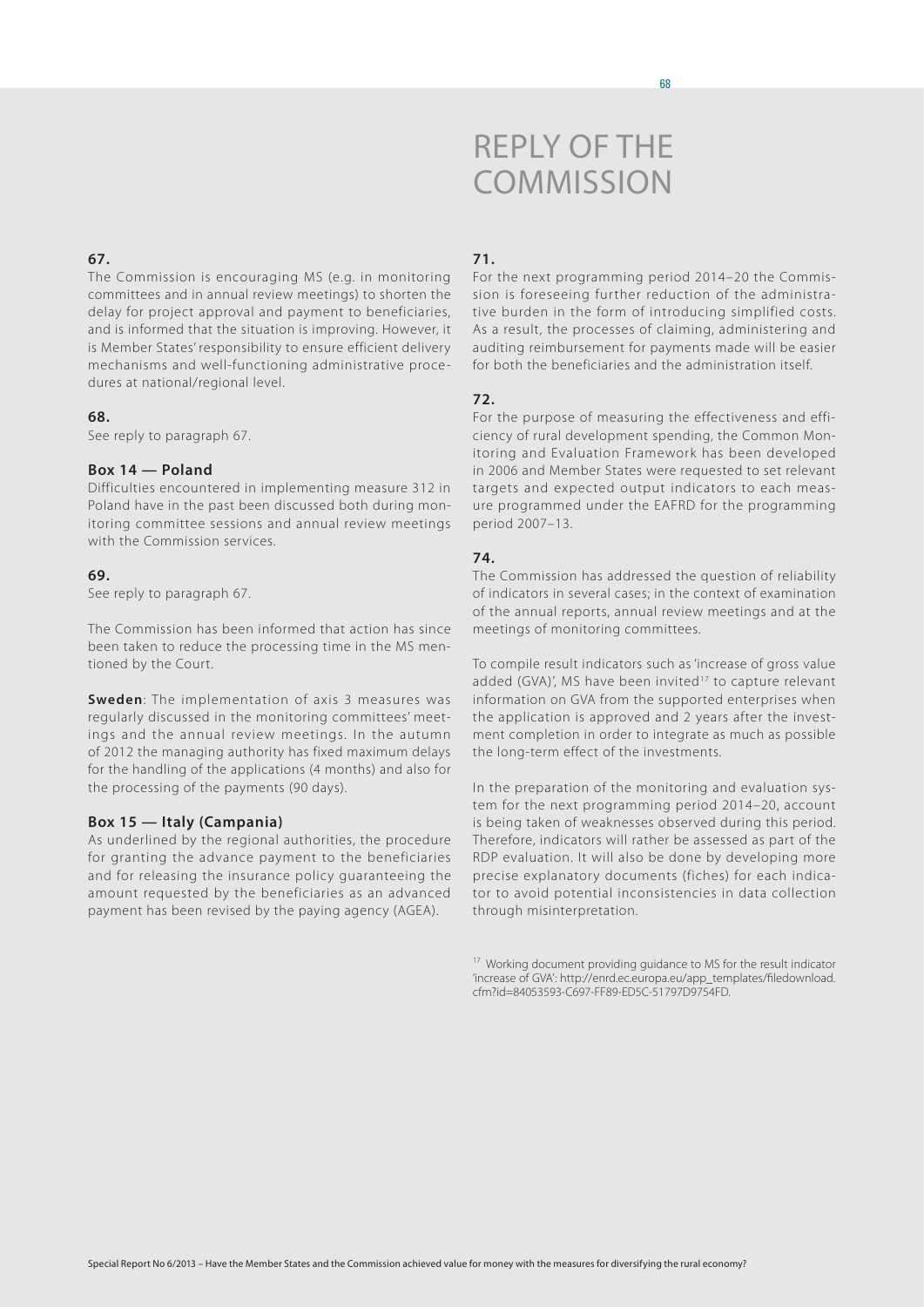See reply to paragraph 74.

#### **Box 16**

The Commission will address the regional authority for further clarification on this point.

## **77.**

See reply to paragraph 74.

In respect of the principles of subsidiarity and shared management, the CMEF handbook describes globally the monitoring and evaluation tasks but also offers some flexibility to MS on how they implement their monitoring and evaluation. MS should identify the right balance to ensure good quality data at an acceptable cost in terms of monitoring procedures.

#### **Box 17**

See reply to paragraph 74.

## **79.**

See reply to paragraph 74 and 83.

## **80.**

**Italy (Campania)**: The regional authorities consider that the audited projects are pertinent with the objectives of the measures and contribute to reach the overall objectives set down for axis 3 in terms of diversification of rural activities into non-agricultural activities. This is also the case for projects number 2 and 3 cited by the Court. In the case of project number 3 the regional authorities maintained the position that the refurbishment of the external court yard is linked to the diversification projects '*fattoria didattica*' because it is essential for ensuring a proper access to the farm.

The Commission will analyse this case.

# Reply of the **COMMISSION**

#### **82.**

Estimation of GVA increases is a complex issue, because beneficiaries may need time to stabilise their new or expanded economic activity. Short delays between project realisation and time for assessment may result in underestimation of the GVA increase. Furthermore, attention should be paid to the type of investment as some investments may not lead to immediate or a direct GVA increase (e.g. signposting, information centres, marketing studies, etc.).

## **83.**

The assessment of deadweight and displacement can be better established at evaluation stage.

As regards deadweight, and in relation to the 20 projects marked by the Court with a 'strong' label for indications of deadweight in Annex II, the EU legislation provides that the general state aid rules for the support provided under Article 52 of Council Regulation (EC) No 1698/2005 and for Leader when delivering on axis 3. These rules stipulate that that expenditure is eligible from the submission of the aid application. This requirement is stated in the state aid rules to establish necessary incentive element.18 The same rules should apply to co-financed measures as for separate aid schemes notified under the general state aid regime.

See also replies to paragraph 52, 53 and 55.

As regards displacement see replies to paragraph 58, 59, 61, 62 and Box 12.

Economic situation changes over time, especially with the entry of the economic and financial crisis in 2008–09. It is therefore possible that *ex ante*-made assumptions do not fully realise within the course of the projects' implementation. Moreover, for projects aiming at medium to long-term sustainability, these indicators could be reached at a later stage (than immediately after the investment is finalised).

<sup>&</sup>lt;sup>18</sup> Article 8 of Commission Regulation (EC) No 800/2008. Its paragraph 2 states: Aid granted to SMEs, covered by this regulation, shall be considered to have an incentive effect if, before work on the project or activity has started, the beneficiary has submitted an application for the aid to the Member State concerned..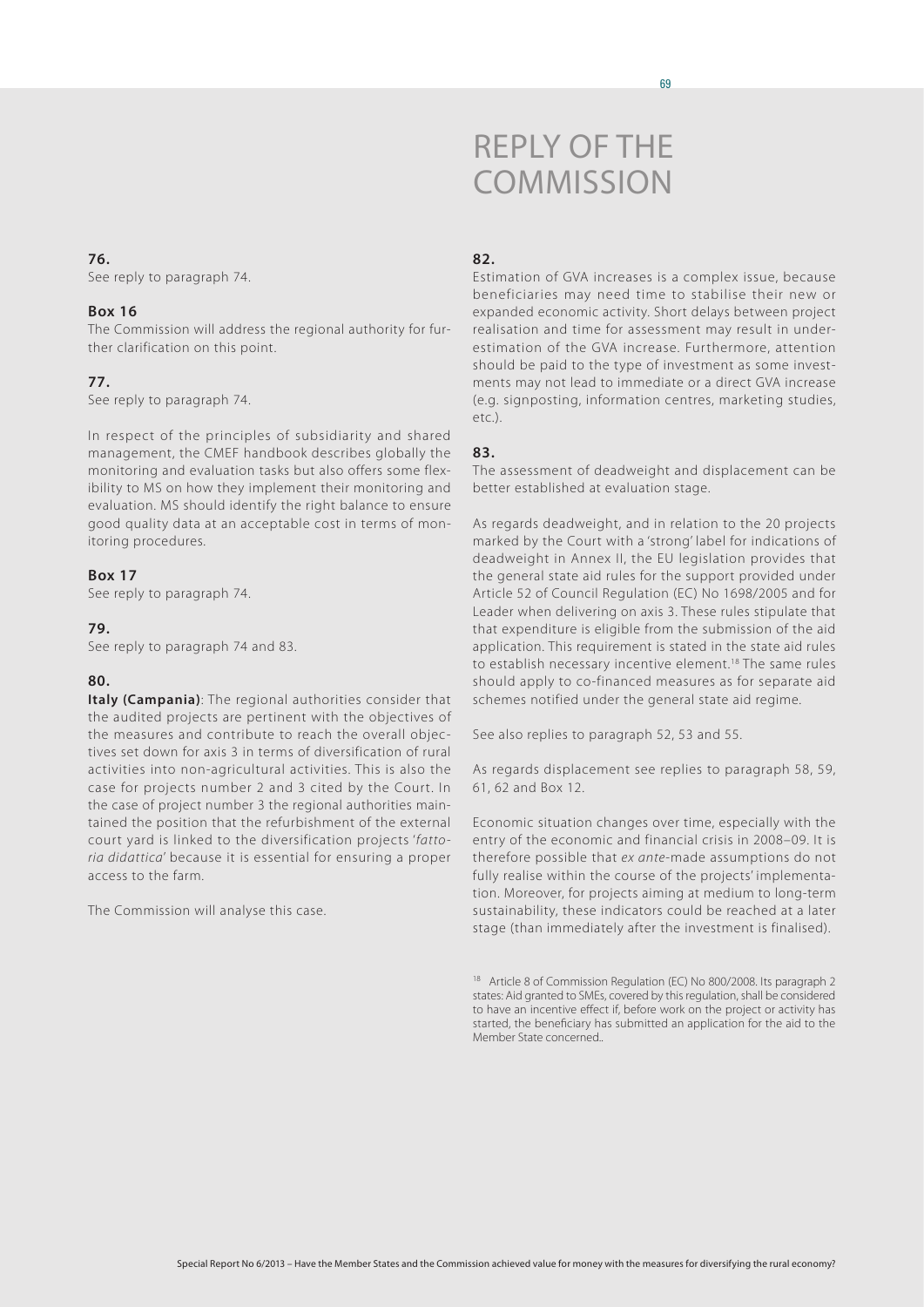

### **84.**

The Commission considers that safeguarding of existing jobs through support to existing businesses is one of the major value-added aspects of the EAFRD alongside the temporary job creation linked to the implementation of investment projects in certain fields (e.g. construction activities). The 5-year durability period also ensures that a certain safeguarding element exists for every supported project.

Indeed, there is no common indicator such as 'Number of jobs maintained', but managing authorities are invited to define additional indicators relevant for their RDP. It should be considered that the current set of common indicators is already numerous and many MS have requested a simplification and reduction of the CMEF indicators for the next programming period.

## **CONCLUSIONS AND RECOMMENDATIONS**

#### **86.**

The EU legal framework, which is currently in place, provides for a broad scope and purpose of the measures, which provides for a large flexibility in implementation.

When approving the RDPs, the Commission carries out an analysis to assess that programmes and measures are consistent with the Community strategic guidelines, relevant national strategy plans and comply with the relevant legal provisions<sup>19</sup>.

The Commission takes the view that needs and opportunities were described with sufficient clarity to make programming of the audited measures appropriate and possible even if the analyses in question could have been improved in some cases.

According to the principles of subsidiarity and shared management, setting up the selection criteria and project selection lies within the responsibility of Member States. The Commission has no role in the ongoing selection of projects.

However, lessons have been learned which will be applied for the next programming period 2014–20 especially through guidance within the programming process.

<sup>19</sup> Council Regulation (EC) No 1698/2005 and Commission Regulation (EC) No 1974/2006 (Article 18 of Council Regulation (EC) No 1698/2005.

For the next programming period 2014–20, the Commission has also proposed the merger of these three measures into one single measure, better beneficiary focus, improved eligibility conditions and better rules for payments reducing the administrative burden that could be associated with these measures. The co-legislators will define the final scope of the proposed new single measure.

#### **87.**

Axis 3 measures play a role in safeguarding businesses and work places, and for the creation of conditions for sustainable growth in rural areas.

In its supervisory role, the Commission has insisted throughout the programming period on the need for greater selectivity<sup>20</sup> and targeting in the implementation of the measure.

The application of selection criteria or equivalent targeting mechanism is examined by the Commission in its audit missions. Several observations in this regard have been made to the Member States concerning several RD measures. If needed, the Commission proposes financial corrections.

#### **88.**

The targeting of investment support (Article 43 of Commission Regulation (EC) No 1974/2006) was explicitly introduced in this programming period, among other aspects, to counter deadweight and displacement effects.

Support to projects should be granted on the basis of the assessment whether the project contributes to the objectives of the RDP.

See reply to paragraph 55.

The risk of overspending is to be considered. The aid-intensity rates should contribute to reduce such risks.

The Commission is encouraging MS (e.g. in monitoring committees and in annual review meetings) to shorten the delay for project approval and payment to beneficiaries, and is informed that the situation is improving. However, it is Member State's responsibility to ensure efficient delivery mechanisms and well-functioning administrative procedures at national/regional level.

<sup>20</sup> For example, during annual meetings, notably at the beginning of the programming period a letter was sent from the Commission to the managing authorities of all programmes inviting them to take into account the importance of well-defined selection criteria for an effective implementation throughout the whole period. Furthermore, in 2009, another letter asked all Member States to make sure that adequate selection criteria are specified and used for the allocation of funds.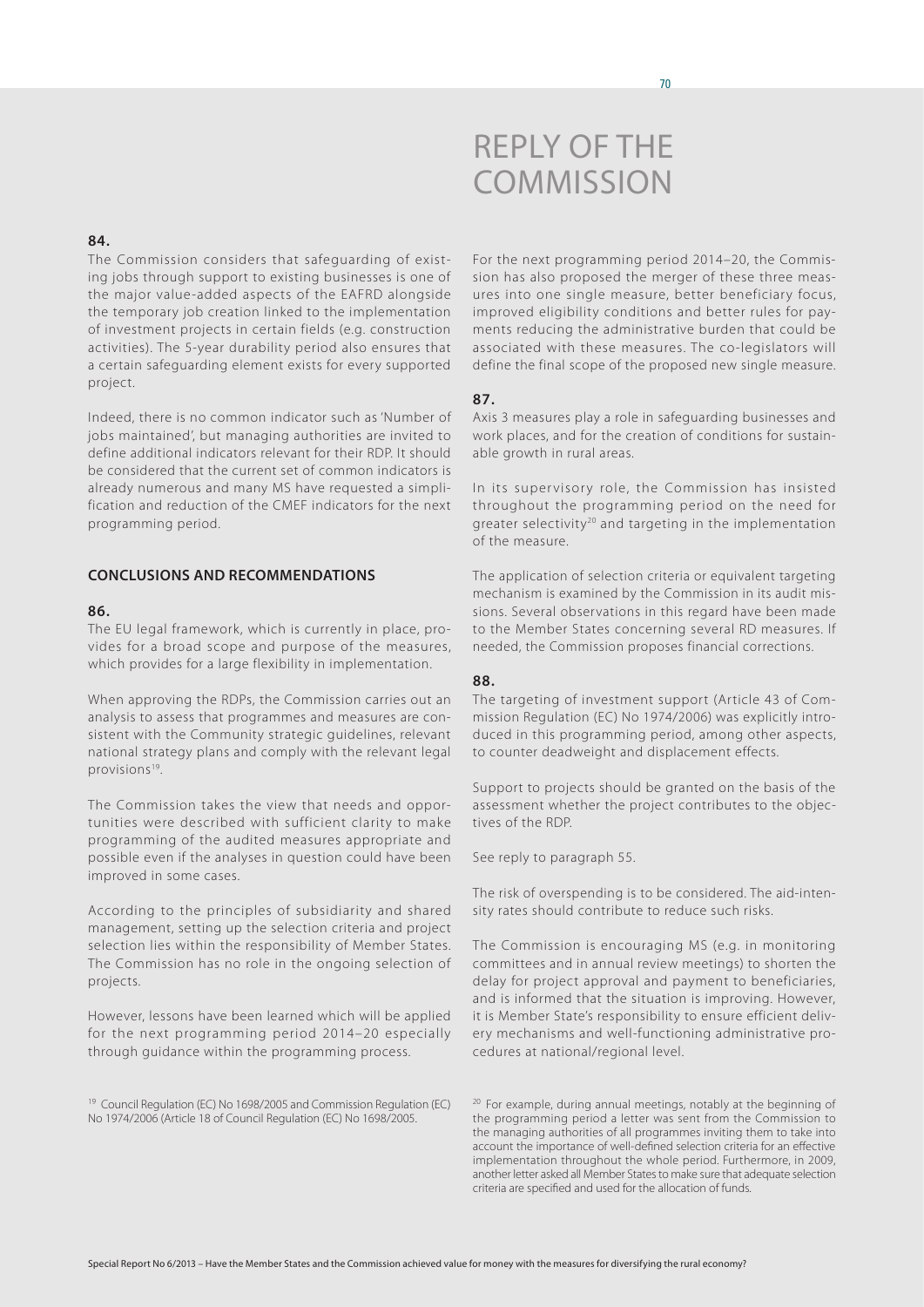

The Commission has proposed for the next programming period 2014–20 that the three measures audited by the Court be merged into one single measure with a better beneficiary focus, improved eligibility conditions and better rules for payments reducing the administrative burden that could be associated with these measures. The Commission is foreseeing further reduction of the administrative burden in the form of introducing simplified costs. As a result, the process of claiming, administering and auditing reimbursements for payments made will be easier for both the beneficiaries and the administration itself.

#### **90.**

As regards objectives in the current period, Member States must identify the rationale for intervention, the objectives, the scope and actions. Furthermore, there has to be evidence that for investment measures support is targeted on clearly defined objectives reflecting identified territorial needs and structural disadvantages (Article 43 and Annex II of Regulation (EC) No 1974).

When approving the RDPs, the Commission carries out an analysis to assess that programmes and measures are consistent with the Community strategic guidelines<sup>21</sup>, the relevant national strategy plans and that they comply with the relevant legal provisions<sup>22</sup>.

The Commission, being aware of some weaknesses in the measurability, has proposed, for the next programming period, that appropriate targets should be set for each of the focus areas of the Union priorities, on the basis of common indicators, and that the selected measures in relation to the Union priorities should be based on sound intervention logic supported by an *ex ante* evaluation.

#### **Recommendation 1**

The principles of subsidiarity and shared management hands considerable discretion to Member States and regions.

When approving the RDPs, the Commission carries out an analysis to assess that programmes and measures are consistent with the Community strategic guidelines, the relevant national strategy plans and that they comply with the relevant legal provisions.23

<sup>21</sup> Council decision of 20 February 2006 on Community strategic guidelines for rural development (programming period 2007 to 2013), 2006/144/EC.

<sup>22</sup> Council Regulation (EC) No 1698/2005 and Commission Regulation (EC) No 1974/2006 (Article 18 of Council Regulation (EC) No 1698/2005).

<sup>23</sup> Council Regulation (EC) No 1698/2005 and Commission Regulation (EC) No 1974/2006 (Article 18 of Council Regulation (EC) No 1698/2005).

While noting that the measures subject to audit have wider objectives than just redressing market failures related to barriers to employment and growth, the Commission agrees that the RDPs should present measurable objectives contributing to the policy aims.

The Commission, being aware of some weaknesses in this field, has proposed, for the EAFRD for the next programming period 2014–20, to strengthen the legal framework so that *ex ante* quantified targets are set for each of the focus areas of the Union priorities. The content of the programme shall contain a description of the strategy, and that the selected measures in relation to the Union priorities are based on sound intervention logic supported by an *ex ante* evaluation. Where a proposed programme does not contain such a strategy and adequate targets, the Commission will not approve it.

#### **91.**

The principle of subsidiarity and shared management hands considerable discretion to Member States and regions. The adopted EU legal framework is broad and flexible, and the restriction of aid to certain activities only, as well as the selection and approval of projects, lies within the responsibility of the Member States.

The Commission believes it should continue to define basic eligibility conditions at EU level, but that more precise eligibility conditions and selection criteria should be set within individual RDPs. It believes that its proposals for a rural development policy for after 2013 follow this approach. However, the Commission will provide additional guidance in this matter.

#### **92.**

The Commission considers there was an improvement in the implementation of the programmes alongside the progress of programming period.

The Commission, being aware of certain problems in this area, has introduced in its proposal for the new EU rural development policy for the next programming period 2014–20 a specific compulsory requirement in relation to the setting up and use of selection criteria (with the exception of some areas of animal-related measures for which such compulsory use may not be appropriate).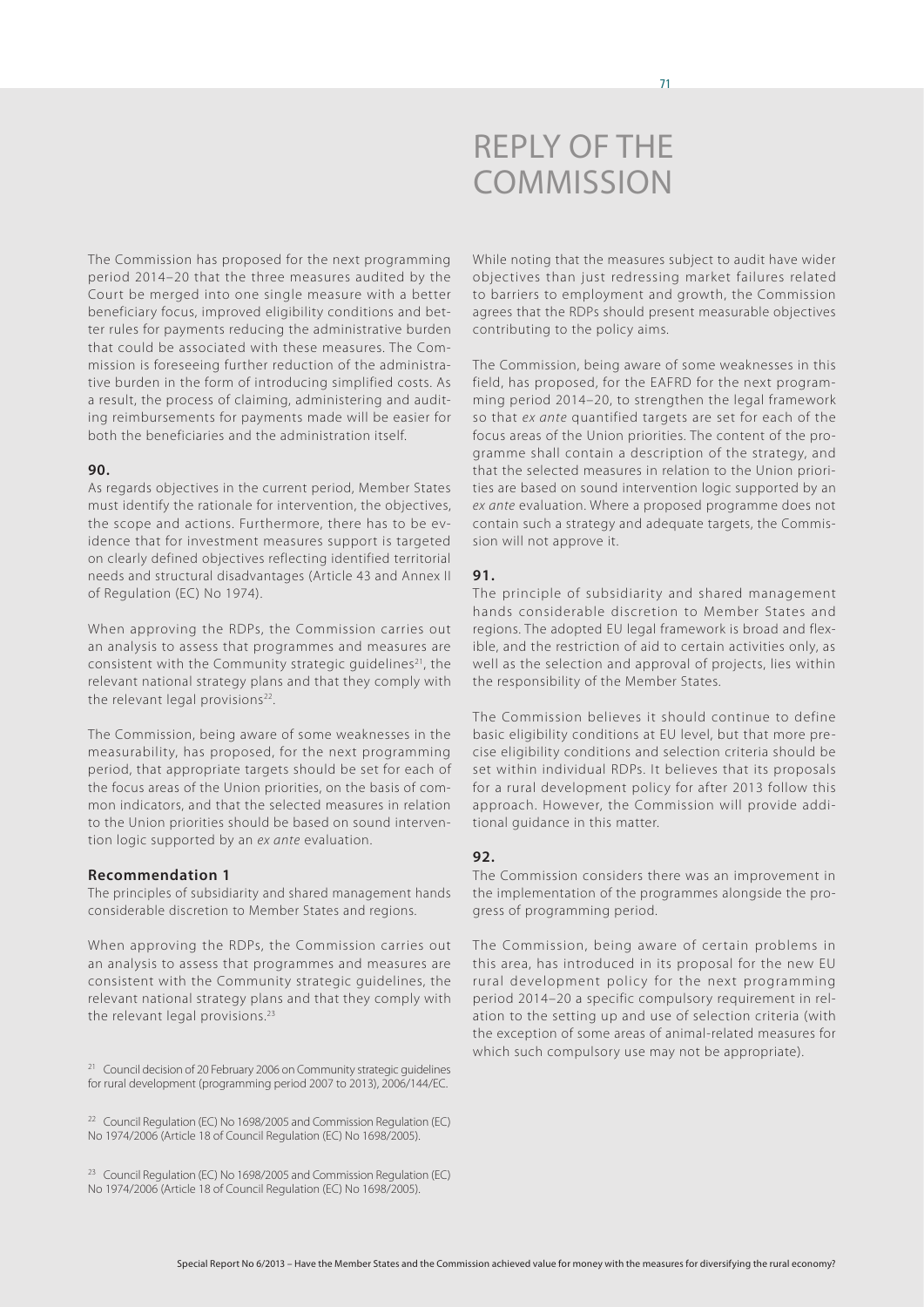

### **Recommendation 2**

The broad scope of the audited measures should be recognised, as they not only bring impact on employment and income but also contribute to the sustainability of rural areas.

The Commission has insisted on several occasions during the current programming period on the need for greater selectivity and is prepared to further encourage Member States to apply such an approach.

The application of selection criteria or equivalent targeting mechanism is examined by the Commission in its audit missions and several observations in this regard have been made to the Member States. If needed, the Commission proposes financial corrections.

The Commission agrees with the recommendation and has, in the proposal on the EU rural development policy for programming period 2014–20 foreseen that the selection criteria shall be defined for all measures and shall aim to ensure equal treatment of applicants, better use of financial resources and targeting of measures in accordance with the Union priorities for rural development. The use of selection criteria is proposed to be generally compulsory even in the case where available funds are sufficient, except in the case of some compensatory area and animalrelated measures.24

The Commission also agrees that the project selection system of the Member States should take into account the quality of the projects and use a minimum scoring system. The Commission will present guidelines to the Member States on the use of eligibility and selection criteria for the next programming period.

#### **93.**

The legislation did not foresee an a priori assessment of whether or not the applicants would be in need of a subsidy. The requirement is to identify needs in the RDP in relation to the SWOT analysis of the area concerned, hence to target support according to identified territorial needs and structural weaknesses.

Therefore, the Commission does not consider the question to the beneficiary of whether he needs the grant as an appropriate tool to assess deadweight. The assessment of deadweight is more complex and should be part of the evaluation of programmes.

The Commission considers that if the investment support is well targeted (using among others eligibility and selection criteria, differentiation in aid rates) and based on clearly identified gaps/needs, the risk of deadweight and displacement is minimised. The targeting of investment support (Article 43 of Regulation 1974/2006) was introduced in this programming period exactly to limit deadweight and displacement effects coming out of earlier evaluations.

As regards the displacement, the Commission does not consider that in case a subsidy leads to increase of the marketing share at the expense of a competitor a priori is economically inefficient. The support e.g. may have led to more efficient (economically and/or environmentally) businesses which may contribute to the overall development of the rural economy.

The Commission has included in the legal proposal for the next programming period requirement that specific needs linked with specific conditions at regional or sub-regional level are taken into account and concretely addressed through adequately designed combinations of measures or thematic subprogrammes.

The Commission has also proposed that appropriate targets are set for each of the focus areas of the Union priorities, on the basis of common result indicators, and that the selected measures in relation to the Union priorities are based on sound intervention logic supported by an *ex ante* evaluation.

<sup>&</sup>lt;sup>24</sup> The legal basis is the proposal for the Rural Development Regulation and its Article 49, as well as the related implementing/delegated acts. See COM(2011) 627 Final/2 dated 19.10.2011.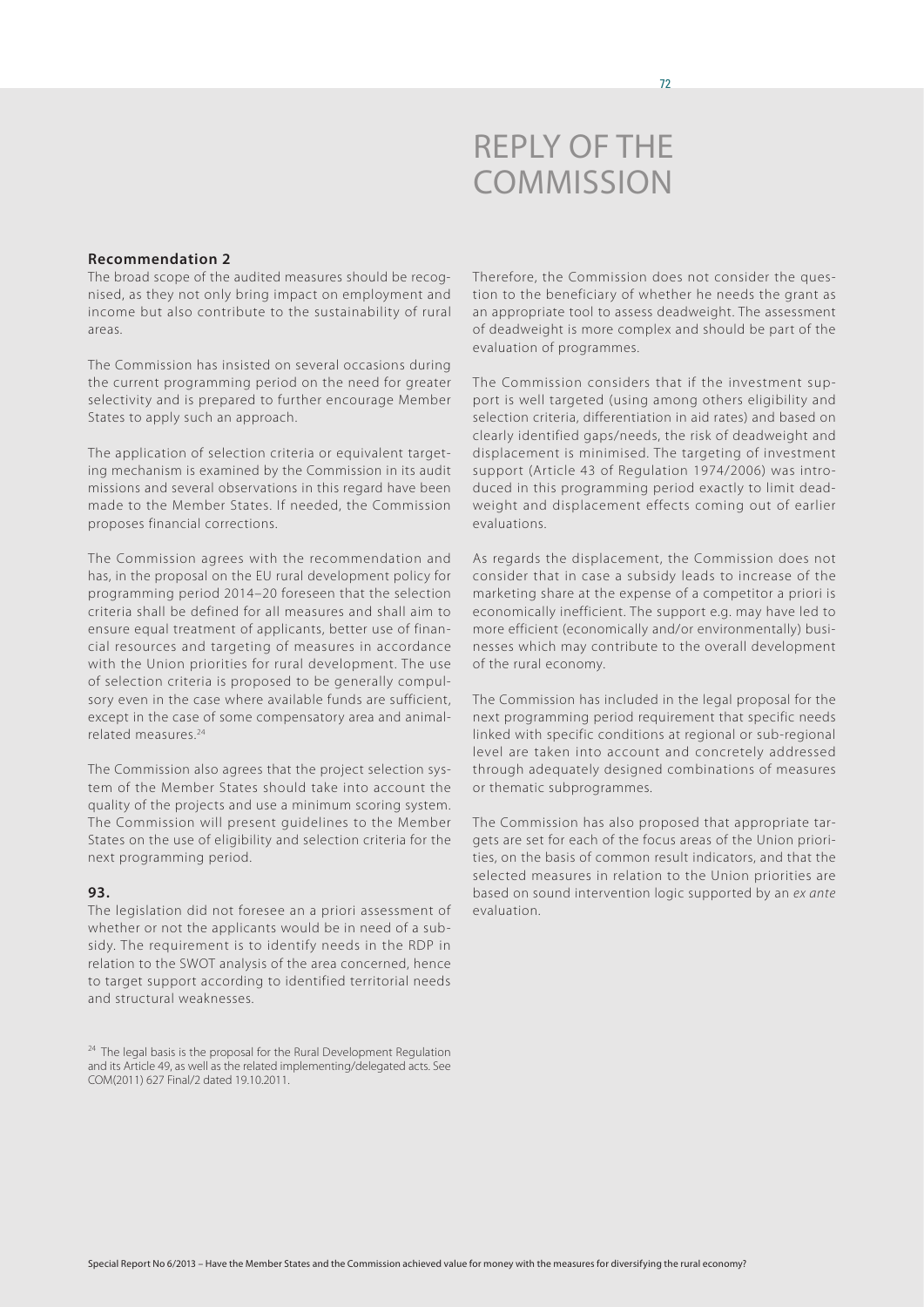# Reply of the **COMMISSION**

#### **Recommendation 3**

The Commission agrees with the recommendation and is prepared to organise exchange of best practices on the mitigation of deadweight and displacement risks with the Member States.

The legislation provided that the general state aid rules apply for support under Article 52(a) of Regulation (EC) No 1698/2005. These rules require that expenditure is eligible from the submission of the aid application. This requirement is stated in the state aid rules to establish the necessary incentive element to prevent the deadweight.25 The same rules should apply to co-financed measures as for separate aid schemes notified under the state aid regime.

Taking account of the beneficiaries' financial capacity in isolation to assess deadweight may entail the risk of supporting non-viable projects and increased administrative costs for the authorities and increased administrative burden for the beneficiaries.

# **94.**

The risk of overspending is to be considered. The aid-intensity rates should contribute to reduce such risks.

#### **Recommendation 4**

The Commission notes that this recommendation is for the Member States and that the principles of subsidiarity and shared management hands considerable discretion to Member States and regions.

The Commission covers the issue of evaluation of the reasonableness of costs during its audit missions on investment measures. It verifies that the Member State has established an effective system to evaluate the reasonableness of costs. Given the complexity of the subject, the Commission will continue to examine the issue during its audit missions. It will also continue the discussions with the Member States outside the Clearance of Accounts framework.

The number of audit missions is limited due to the number of available staff. Therefore, the number and scope of these missions are decided on the basis of a risk analysis.

# **95.**

In the preparation of the monitoring and evaluation system for the future period, account is being taken of weaknesses observed during this period. In practice, it has been difficult for MAs to compile the necessary data and conduct the analysis required to establish values for these types of result indicators (GVA …) as part of their regular annual monitoring activities. Therefore, for the next programming period, result indicators will rather be assessed as part of the RDP evaluation. It will also be done by developing more precise explanatory document (fiches) for each indicator to avoid potential inconsistencies in data collection through misinterpretation.

The collection of information and the monitoring of projects' implementation lies within the responsibilities of the Member States and the Commission cannot be requested to actively manage this process as it goes against the subsidiarity and shared management principle.

# **Recommendation 5**

Objectives and their targets at programme level are set up by the managing authority as part of the programme strategy. At the project level estimated/predicted results/outcomes by which the project in question will contribute to the programme objectives are set *ex ante* by potential beneficiaries in their applications. However, there are always uncertainties and external factors in the achievement of the targets set, so the targets should also be able to be adjusted accordingly, if need to be.

The Commission agrees with the recommendation and is taking care that in the preparation of the Common Monitoring and Evaluation Framework for the future period, which is currently being elaborated<sup>26</sup>, weaknesses observed during this period are taken into account. Therefore, for the next programming period, result indicators will rather be assessed as part of the RDP evaluation. It will also be done by developing more precise explanatory documents (fiches) for each indicator to avoid potential inconsistencies in data collection through misinterpretation.

<sup>&</sup>lt;sup>25</sup> Article 8 of Commission Regulation (EC) No 800/2008. Its paragraph 2 states: Aid granted to SMEs, covered by this regulation, shall be considered to have an incentive effect if, before work on the project or activity has started, the beneficiary has submitted an application for the aid to the Member State concerned.

<sup>&</sup>lt;sup>26</sup> The legal basis is the proposal for the Horizontal Legislation art. 110, the proposal for the RD Regulation title VII, as well as the related implementing/ delegated acts. See COM(2011) 628 Final/2 dated 19.10.2011 and COM(2011) 627 Final/2 dated 19.10.2011.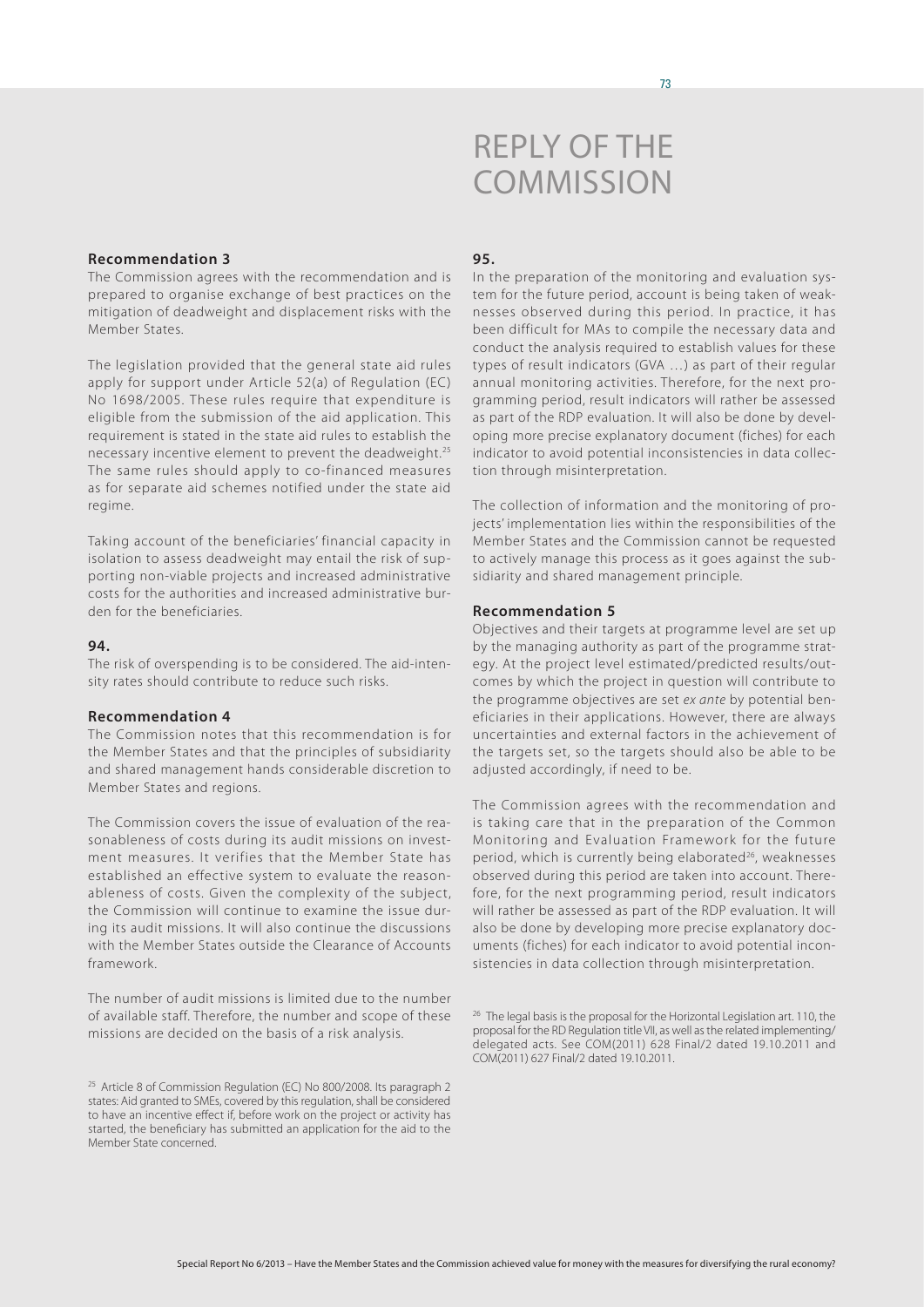# Reply of the **COMMISSION**

For the next programming period 2014–20 the Commission is developing a CMEF, together with the Member States, which will allow the assessment, for each RDP, of progress in implementation against commonly defined target indicators for the priorities and focus areas selected for the programme. At the basis is an indicator plan which for each focus area sets the target and the planned outputs and expenditure for the measures that will be used to achieve the targets and objectives of the programme. The indicator plan represents more accurately the quantified intervention logic for each individual programme than does the current rigid axis structure.

#### **Recommendation 6**

According to the principles of subsidiarity and shared management it is for the Member States to ensure efficient delivery mechanisms and well-functioning administrative procedures at national/regional level.

The Commission is encouraging MS in different contexts (e.g. in monitoring committees and annual review meetings) to shorten the delay for project approval procedures and payments to beneficiaries, and is informed that the situation is improving during the current programming period.

For the next programming period 2014–20 the Commission is foreseeing further reduction of the administrative burden in the form of introducing simplified costs. As a result, the processes of claiming, administering and auditing reimbursement for payments made will be easier for both the beneficiaries and the administration itself.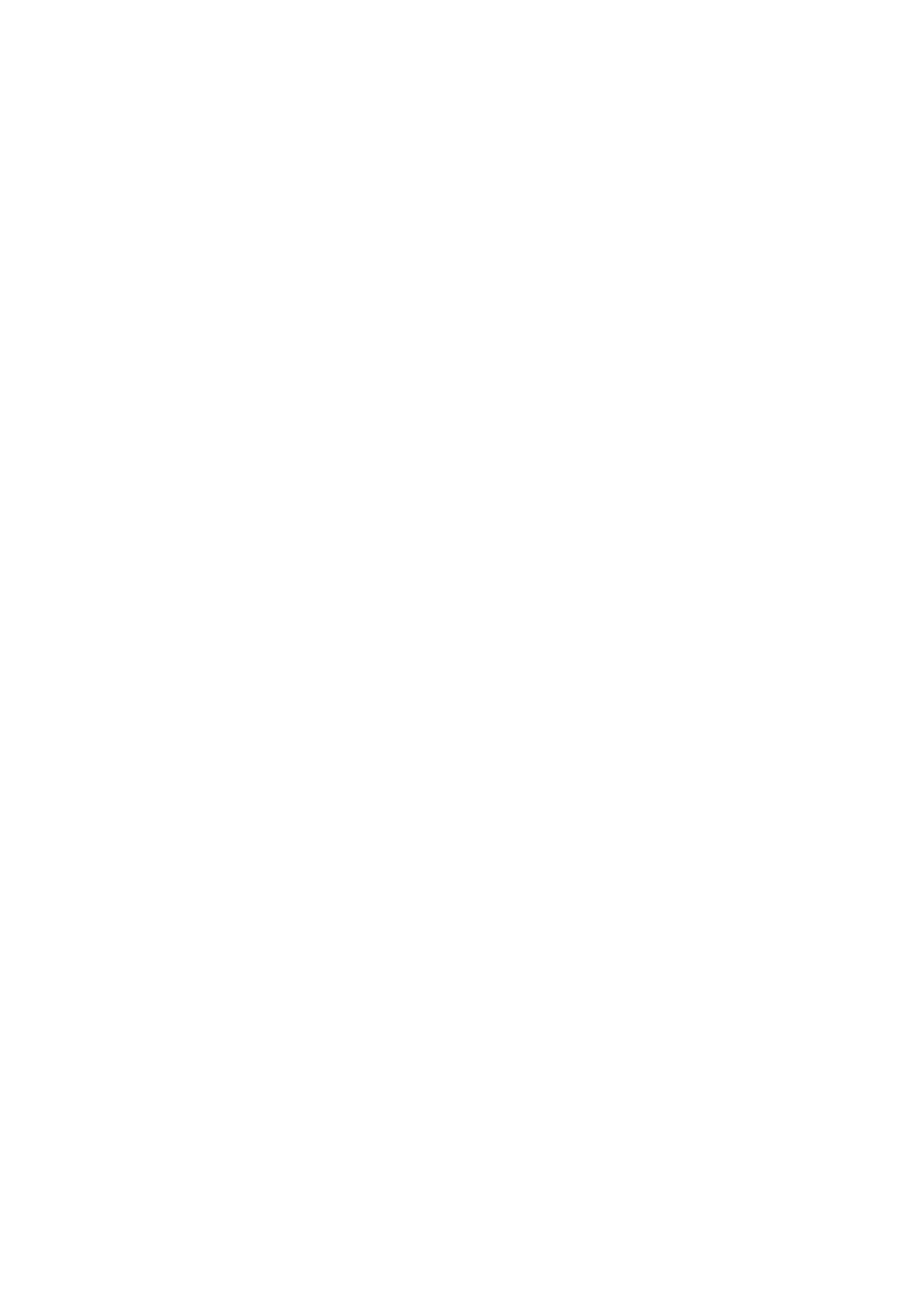European Court of Auditors

**Special Report No 6/2013 Have the Member States and the Commission achieved value for money with the measures for diversifying the rural economy?** 

Luxembourg: Publications Office of the European Union

2013 — 74 pp. — 21 × 29.7 cm

ISBN 978-92-9241-292-0 doi:10.2865/88553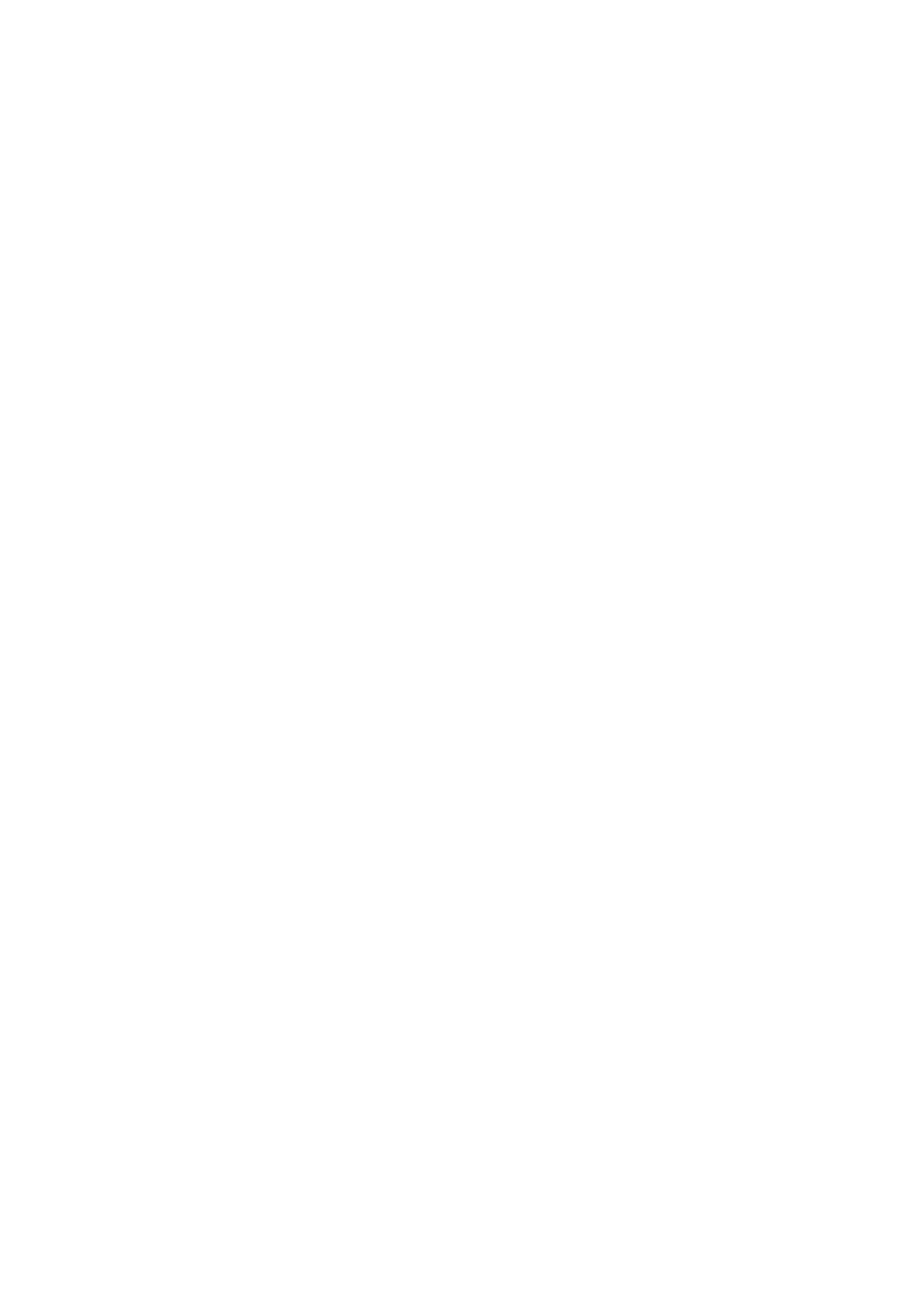# **HOW TO OBTAIN EU PUBLICATIONS**

# **Free publications:**

- one copy: via EU Bookshop (http://bookshop.europa.eu);
- • more than one copy or posters/maps: from the European Union's representations (http://ec.europa.eu/represent\_en.htm); from the delegations in non-EU countries (http://eeas.europa.eu/delegations/index\_en.htm); by contacting the Europe Direct service (http://europa.eu/europedirect/index\_en.htm) or calling 00 800 6 7 8 9 10 11 (freephone number from anywhere in the EU) (\*).
	- (\*) The information given is free, as are most calls (though some operators, phone boxes or hotels may charge you).

# **Priced publications:**

via EU Bookshop (http://bookshop.europa.eu).

# **Priced subscriptions:**

• via one of the sales agents of the Publications Office of the European Union (http://publications.europa.eu/others/agents/index\_en.htm).